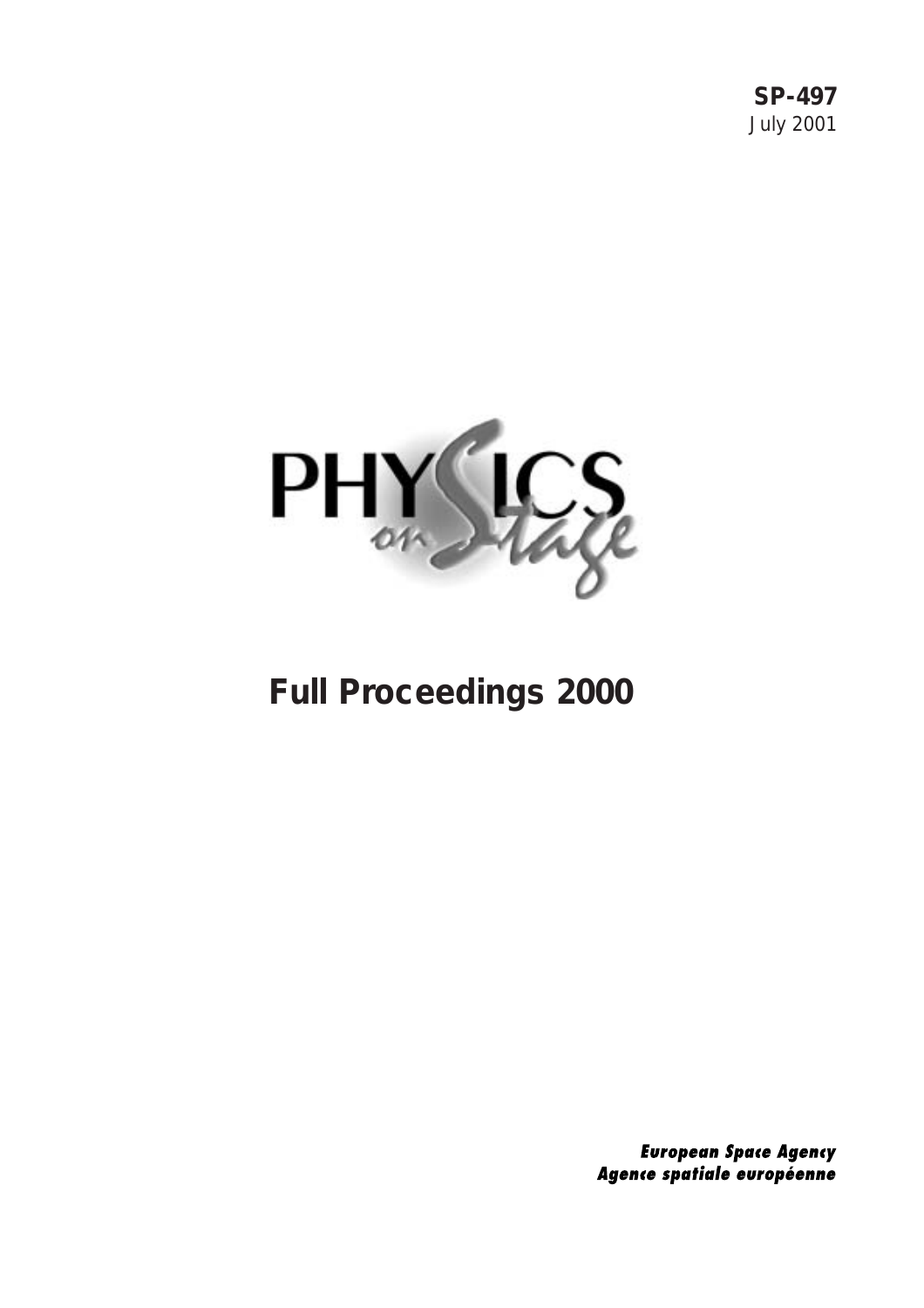

# **Index***+++*

|           | "The Crisis in Physics Education" - Keynote address                        |
|-----------|----------------------------------------------------------------------------|
|           |                                                                            |
| $\bullet$ |                                                                            |
| ٠         | Report from workshop 2 - Physics in Primary Education 10                   |
| $\bullet$ | Report from workshop 3a - Physics in Secondary Education 13                |
| $\bullet$ | Report from workshop 3b - Physics in Secondary Education 16                |
| $\bullet$ | Report from workshop 4 - Physics and Public Understanding 18               |
|           | • Report from workshop $5$ – The Role of History $\&$                      |
|           | Philosophy in Physics Education22                                          |
| $\bullet$ | Report from workshop 6 - Consideration of the Major Issues of Today24      |
| ٠         |                                                                            |
| $\bullet$ |                                                                            |
| $\bullet$ | Report from workshop 9 - The Place of the Internet in Physics Education 30 |
| $\bullet$ | Report from workshop 10 - New Tools in the Classroom 31                    |
| $\bullet$ | Report from workshop 11 - ESO, CERN, ESA, and EU34                         |
| $\bullet$ |                                                                            |
| $\bullet$ | Report from workshop 13 - Curriculum Developments 39                       |
| $\bullet$ |                                                                            |
| $\bullet$ | Discussion of recommendations by Richard West,                             |
|           |                                                                            |
|           |                                                                            |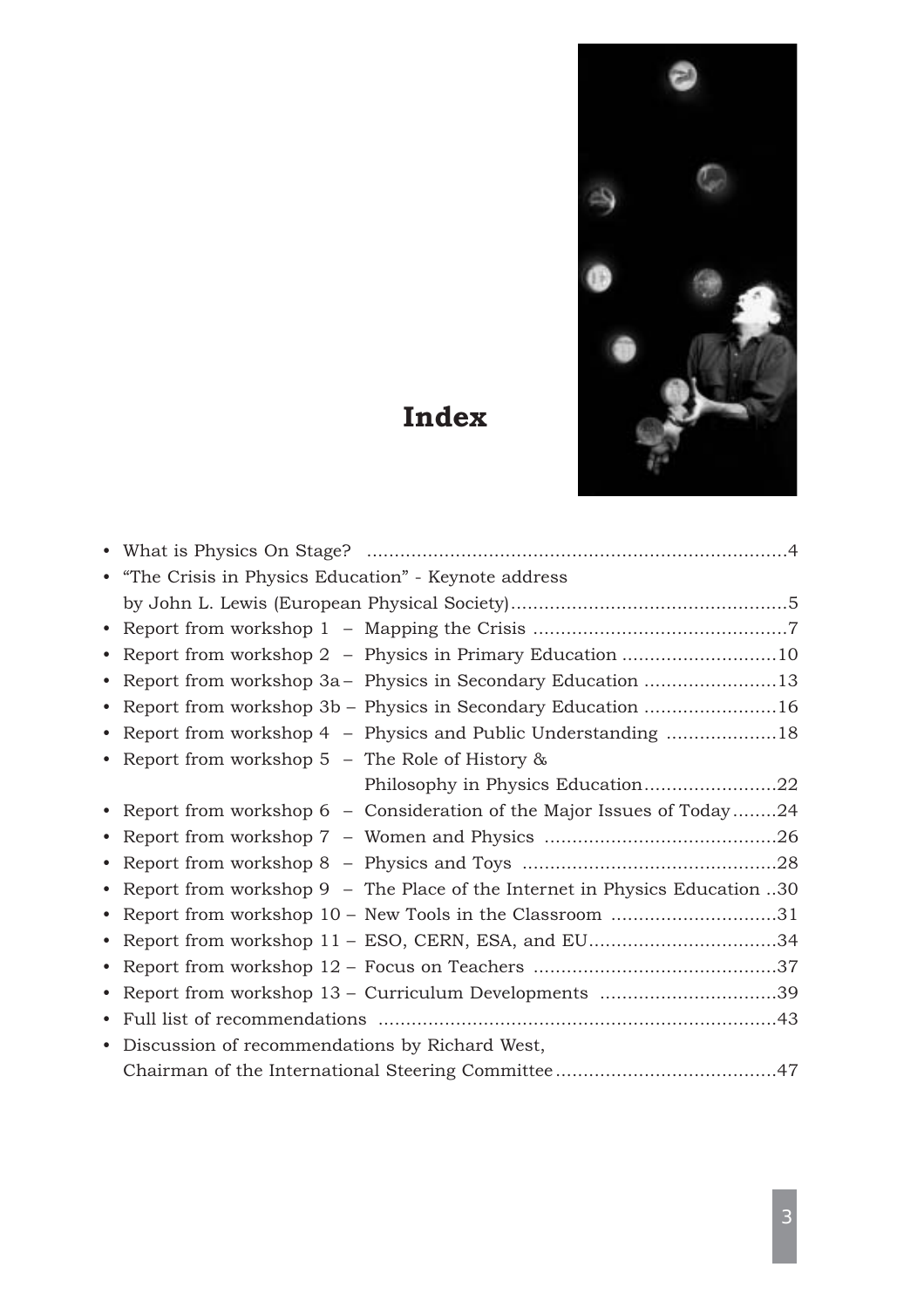# **What is Physics On Stage?**

Physics is everywhere, but how much do people in Europe really know about physics?

Physics On Stage is a unique European-wide programme for physics teachers and those in fields related to physics to assess the current situation in physics education and raise the public awareness of physics and related sciences.

The project was initiated by the three major European research organisations: the European Organization for Nuclear Research (CERN), the European Space Agency (ESA) and the European Southern Observatory (ESO), with support from the European Union. Other partners in the project are the European Physical Society (EPS) and the European Association for Astronomy Education (EAAE).

The objectives of Physics On Stage are:

- to draw attention to the low level of scientific (and particularly physics) literacy among European citizens
- to propose innovative and practical solutions to this problem
- to establish a network of experts on physics teaching and popularisation from all over Europe
- to produce and distribute materials that highlight the opinions and recommendations of these experts.

National Steering Committees were set up in 22 European countries<sup>1</sup>, with the support of the EPS and EAAE networks. During the course of the year 2000, a wide variety of national activities took place to identify outstanding projects and individuals in the field of physics teaching and popularisation.

The highlight of the Physics On Stage project was a unique, five-day festival held at CERN in Geneva between 6 – 10 November 2000. More than 500 people from the participating countries met to exchange ideas and discuss how to improve the current situation and motivate the youth of today to become the scientists and engineers of the future. Approximately 300 of these were secondary school teachers, with the potential to amplify the ideas presented at Physics On Stage to over 40000 students.

The festival revolved around a lively physics teaching fair, where all countries had the opportunity to present their methods, ideas, experiments, books, projects, etc.. Participants met in workshop groups, over three 90 minute sessions, focussing on a wide range of issues, to identify problems in physics teaching and understanding and to propose recommendations for future improvement. The full reports of the workshop groups are presented in this booklet. Throughout the week, inspiration was provided by a series of presentations, suggesting different ways in which physics might be taught, and a number of entertaining performances, which literally put physics on stage.

For a colourful overview of the Physics on Stage festival, see the Executive Summary document, available from: Helen Wilson,

> ESTEC (ADM-AE), European Space Agency, Postbus 299, 2200 AG Noordwijk, The Netherlands.

Tel: +31 71 565 5518 Fax: +31 71 565 5590 E-mail: Helen.Wilson@esa.int





*1Austria, Belgium, Bulgaria, Czech Republic, Denmark, Finland, France, Germany, Greece, Hungary, Ireland, Italy, Luxembourg, The Netherlands, Norway, Poland, Portugal, Slovak Republic, Spain, Sweden, Switzerland, United Kingdom.*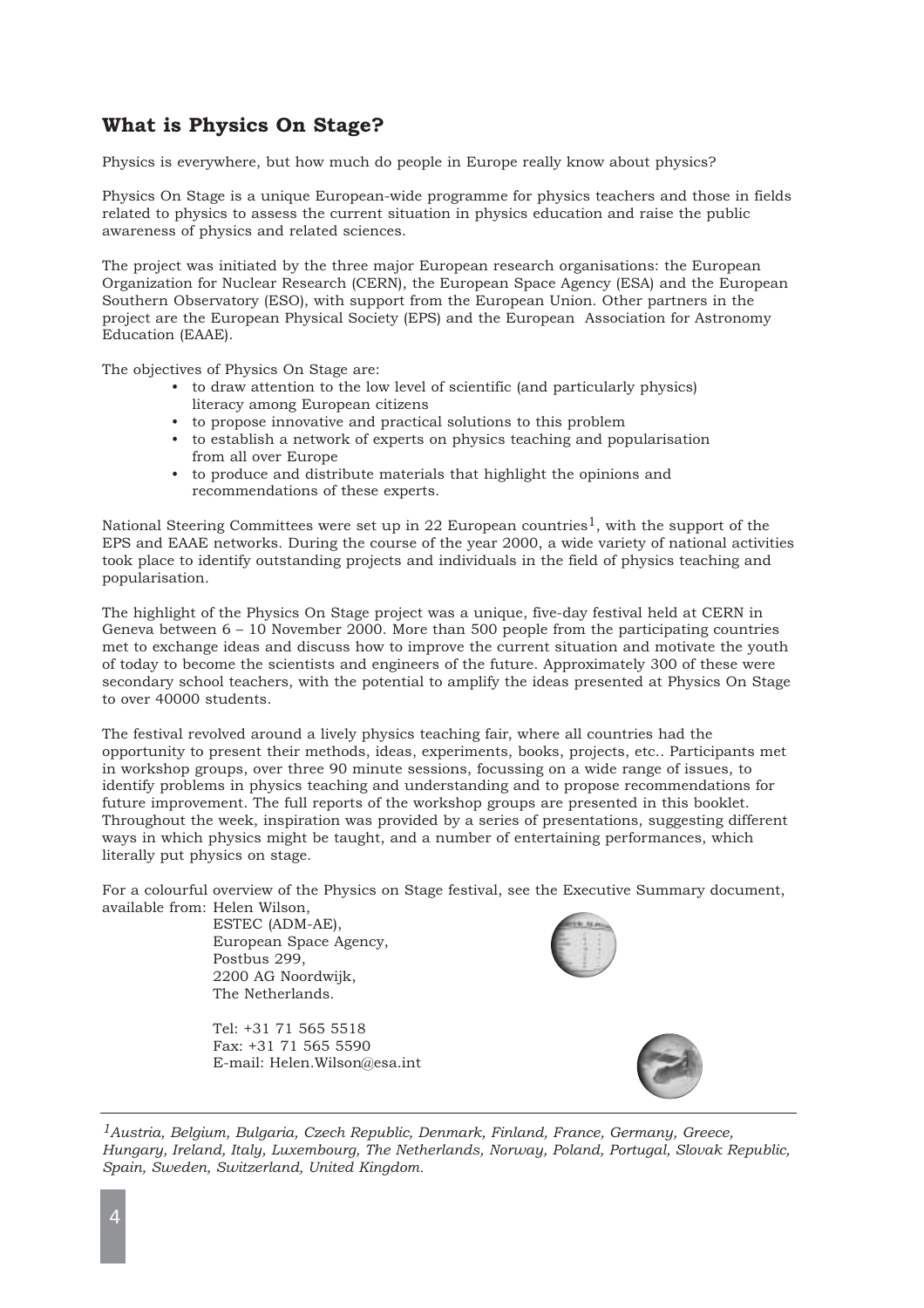# **"The Crisis in Physics Education" Keynote address at the Opening of Physics on Stage, given by John L. Lewis of the European Physical Society**

The speaker began with two examples of recent trends. The first was taken from a report published by the European University Physics Education Network (EUPEN) which showed how the number of first year students studying physics in German universities was about 10,000 in 1996, but was now under 5000. His second example showed how, over a six year period, the number of physics graduates training to be teachers in the UK, had fallen from 568 to 181, and this year was even less.

"Other examples I might have quoted include the shortage of students to fill teacher training places in Sweden or the decrease in physics students in the United States. But it is not horror stories that are needed. What are needed are precise figures explaining whether there is a crisis throughout Europe, investigation into how serious it is and identification of the causes – and this is the reason for the 'Mapping the Crisis' workshop at Physics on Stage.

I am anxious not to give the impression that nothing is being done about the crisis. The EU set up an important colloquium on attainment in physics at 16+ at Cork in Ireland in 1998. In September last year the European Physical Society held a Seminar in Malvern in the UK on 'Securing the Future of Physics' to consider the problems. It was attended by most of the Presidents of Physical Societies around Europe and led directly to the establishment of a new European Physical Society Division for Education, with equal status to the other divisions. And now the EU is supporting this remarkable Physics on Stage festival in CERN to promote physics and physics education. I hope that the outcome will be more than the pleasure of seeing good experiments well done: I would like to see some major thinking about the crisis, if it exists."

The speaker then went on to consider the evolution of physics education throughout Europe over the last half-century: "When I was at school, physics was in water-tight compartments: heat, light, magnetism, electricity, and sound when you had time for it, which you usually did not! I learnt definitions and I learnt formulae, which students wrote on the back of their hands before going into exams. I did routine, standard experiments with standard apparatus. By remembering those formulae and being able to describe the experiments for measuring the thermal conductivity of good and bad conductors, I got to Cambridge University - but there had been none of the fun of doing an investigation. The emphasis was on the content of the syllabus which was essentially factual.

The beginning of change came with the Physical Science Study Committee in the 1950s - the exciting innovation in the United States following the launch of Sputnik. The Americans could never understand why the Europeans did not all adopt their course: the reason was that it was a one-year course intended for American High Schools, whereas most of us wanted physics courses which extended over several years of schooling.

What a refreshment PSSC was. There was a great increase in personal involvement by the pupils and a great increase in experimental work. What we all did in Europe was to pinch their good ideas and incorporate them into our own courses. I always admired their microbalance to find the mass of a fly. Very simple apparatus, which pupils could make themselves with a drinking straw. But how could it be calibrated? How could it be made more sensitive? It raised questions.

Thus began the era of development projects throughout much of Europe. Through resources provided by teh Organisation for Economic Co-operation and Development (OECD), work was initiated in most of our countries. Personally, I was involved with Nuffield physics in the UK. The change can be seen in the syllabus: no longer water-tight compartments. The syllabus was now a fabric of knowledge in which one part was seen to be linked with others.

There was a reappraisal of objectives. We believed in the saying "Hear and Forget, See and Remember, Do and Understand." Students did physics. There was a move away from 'just facts' to the process of science. And what a remarkable thing when 12-year olds could themselves make their own first atomic measurement, measuring the size of an oil molecule. This brings us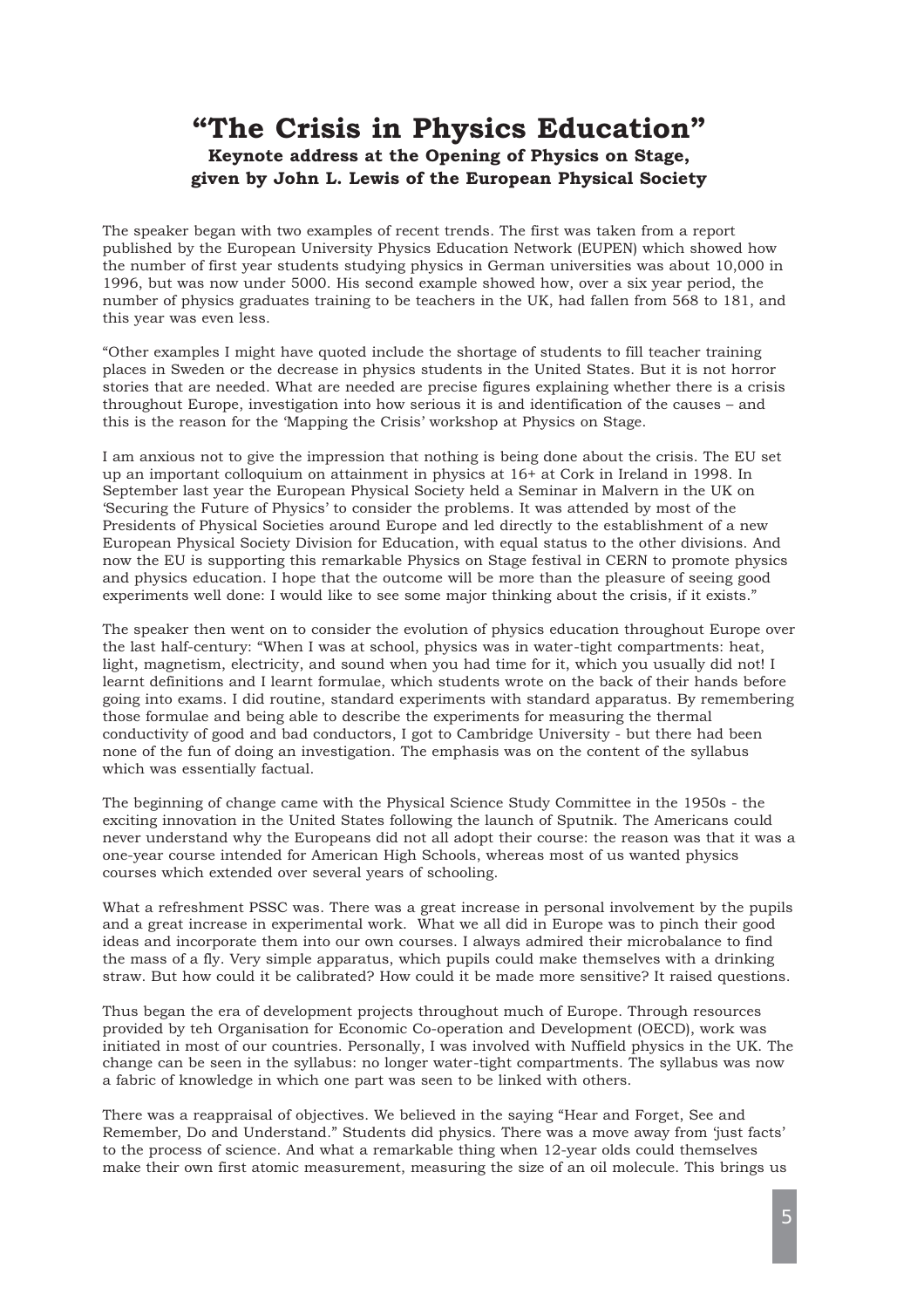to an important question: what should be the content of a physics course today? This is also put to you in the workshops.

There are important questions for you to consider. Should physics be a compulsory component of every national curriculum? What level of mathematics is necessary? Remember that the amount of mathematics often puts off many pupils. What part should be played by experimental work? How much modern physics should be included? We need your views.

There is also the question about the age at which science education should begin. We have an important workshop to consider the place of physics in primary education, in order that we can pass an opinion to the EU.

Returning to the history... Physics education in Europe was getting more interesting in the 60s and 70s. Was all well? Sadly the image of science was not good. We had moved from pure facts, and had come to consider the processes of physics. But we were neglecting the importance of people. The realisation that we need to relate physics to society led to the next fundamental change. There have been some notable courses on Science in Society, particularly in the Netherlands and the UK, and it is now a requirement that science syllabuses in the UK must consider social, economic and environmental issues as well as the science.

We were not always successful. These are some genuine student misconceptions:

- "Hydro-electricity is the safest form of electricity because it is mainly water."
- "A.C. is more dangerous that D.C. In D.C., the current goes straight through you. In A.C. it keeps going backwards and forwards."
- "Gas is the cheapest form of electricity."
- "Gas is dangerous if intoxicated."
- "Accidents cause death which it takes years to recover from."
- "Euthanasia is not popular with older people."

One important thing is to give a feel for units. A thought experiment: suppose you give a car of mass 1000 kg car some gravitational potential energy equal to one unit of electrical energy (1 kWh). How high will the car rise? Of course you will all get it right if you get out a pen and paper and think about 'mgh'. But what feeling do you have for the answer? 4 cm? 4 m? 40 m? 400 m?"

The speaker made a final plea: "There are serious public misconceptions that science knows all the answers; that science is always right or wrong. Should we be giving more attention to the limitations of scientific knowledge in our teaching and bring out the uncertainties?

It would be good to realise that what was a correct description of an atom pre-1885 would get no marks in an exam after 1895; that the "plum-pudding" model would get no marks after 1910 when the nuclear model took its place. Then came the work of Bohr, which was subsequently replaced by a quantum mechanical model. The part that models play in Physics is important. The nature of science should be part of the training."

The speaker finished with an experiment to demonstrate fission, for the sheer fun of doing it in CERN. He used arrays of matches to show how a chain reaction can have explosive effects. Fun, he claimed, should always be part of the teaching of physics - as he hoped Physics on Stage would prove.

*The European Physical Society has produced a series of biographical posters to show the part that various people have played in the development of physics in all our countries. These are available from: European Physical Society, Rue Marc Sequin 34, Mulhouse, France.*

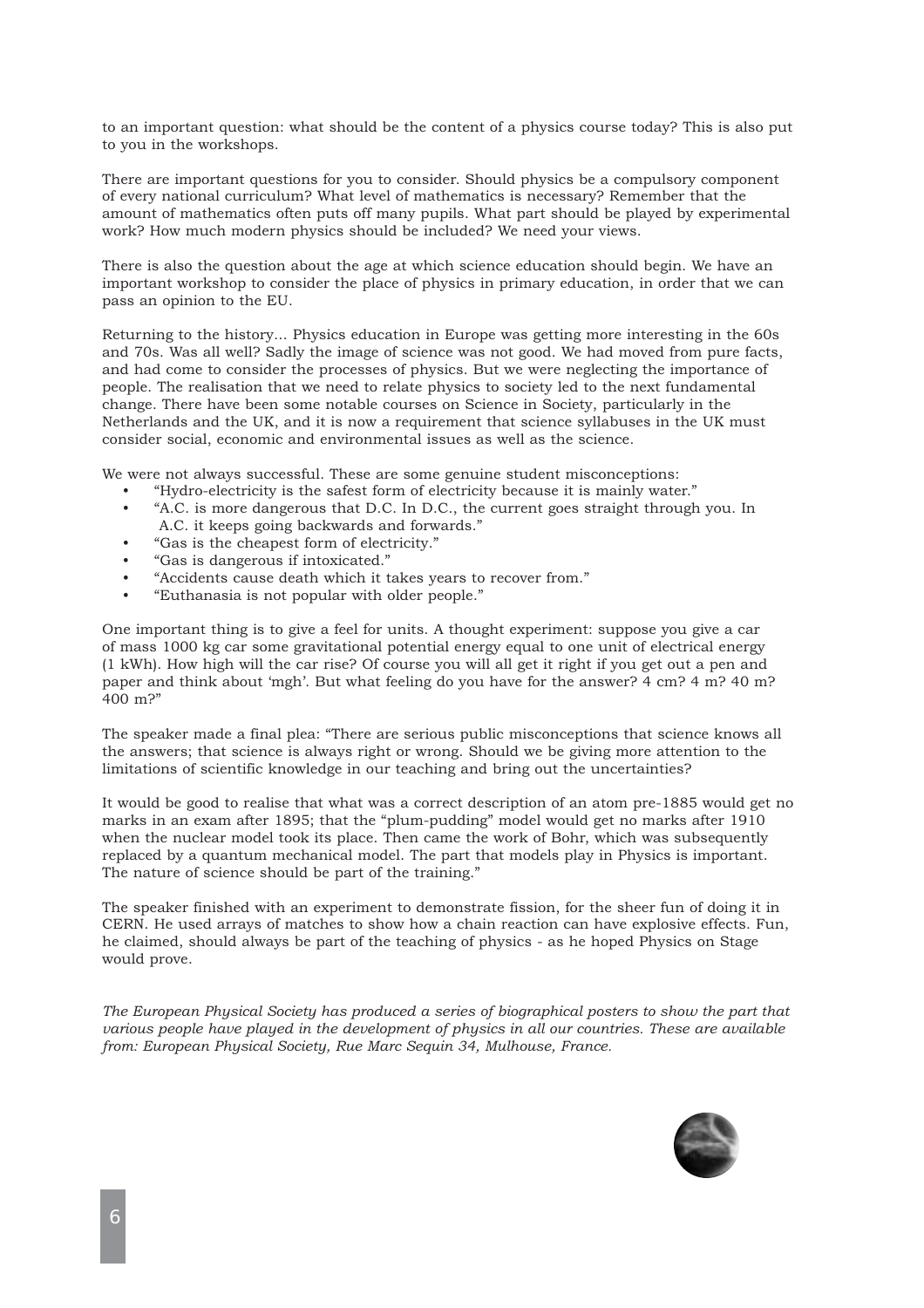# **Workshop 1: Mapping the Crisis report**

Leader: Wubbo Ockels (European Space Agency)<br>Rapporteur: Helen Wilson (European Space Agency) Helen Wilson (European Space Agency)



The workshop began with a comparison of the current status of physics education in the 22 participating European countries. Common problems were identified through statisitical and anecdotal evidence in several areas. Recommendations as to how the situation could be improved are listed in italics. Participants selected the six that they considered to be most important as the key recommendations.

#### **Teachers (primary)**

The majority of European Primary School teachers have a lack of science training – this is often responsible for demotivating curiosity in children at the age when they are naturally inquisitive.

*Science equipment and training should be made available for primary school teachers. Time and resources must be set aside.*

## **Recommendations**

- 1. Introduce a reward system for teacher training schemes, supported by industry and the scientific community, which highlights teaching skills
- 2. Organise a lobby to boost the image of physics and which would ensure that lack of money is not adversely affecting schools.
- 3. Introduce physics into the mainstream (e.g. television, role models) to increase awareness of the connection between physics and daily life.
- 4. Increase political awareness of the problems raised at Physics on Stage.
- 5. Make physics lessons more fun and less mathematical for the majority of students.
- 6. Increase awareness that people trained in physics are very employable, in many areas of society.

#### **Teachers (secondary)**

The most urgent problem in secondary schools is a lack of physics teachers, brought about by three key factors:

- 1. few recent physics graduates are training to be teachers,
- 2. teaching is no longer regarded as a life-long career,
- 3. many established teachers are nearing retirement age.

In Ireland, only 16 graduates went on to become secondary school teachers in the academic year 1998/99. In the United Kingdom, the number of teachers has decreased by approximately one



third over the past ten years.

This graph shows the age of physics teachers in Norway - the majority are close to retirement age, with few new teachers to replace them. This situation is found in many European countries.

*Source: Carl Angell, University of Oslo, Norway carl.angell@fys.uio.no*

The lack of physics teachers in schools has become a 'viscious circle' - in many schools with few or no physics teachers, physics is taught by teachers with no physics background and little enthusiasm for the subject; this affects the interest of the children in physics as it is not made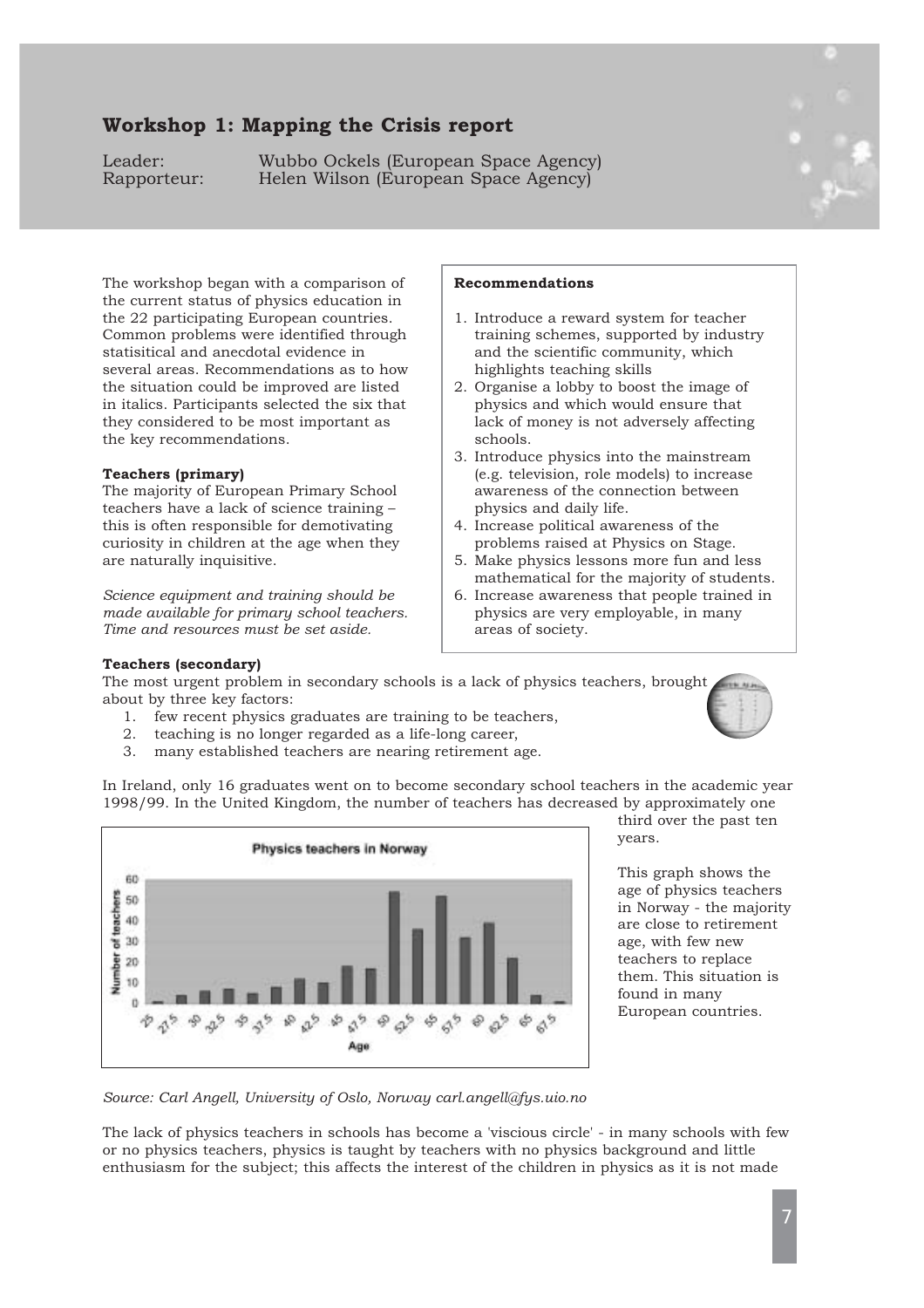exciting or explained clearly to them; this leads to fewer children studying physics to a higher level; and therefore fewer new physics teachers.



|            | few new teachers |             |
|------------|------------------|-------------|
|            | low number       | physics     |
| of physics |                  | taught by   |
| graduates  |                  | non-physics |
|            |                  | teachers    |
|            | children not     |             |
|            | interested in    |             |
|            | physics          |             |
|            |                  |             |

A recommendation as to how the circle could be broken takes into account the additional problems that motivation in the European teaching community is low and it is strongly felt that good teachers are not rewarded:

*Introduce a reward system for teacher training schemes, supported by industry & scientific community, highlighting teaching skills.*

## **University Students**

Across Europe, there has been an increase in the total numbers of university students in recent years, but in many countries there has been a significant, relative decline in numbers of students choosing to study physics. This has led to a strong decline in the numbers of students going on to train as physics teachers.

*Increase the amount of active learning – make learning fun.*

*Get organised – form a lobby to boost the image of physics and ensure that lack of money is not affecting schools badly.*

## **Male : female ratio**

There are consistently more men than women in Physics, from the level of secondary school onwards. (For more evidence of this, see the 'Women in Physics' report.)

## **Public Opinion**

The positive reaction of the general public to scientific exhibitions, fairs and demonstrations is in contrast to the poor image of scientists and low status of science teachers in society.

*Make people more aware of the connections between physics and daily life by:*

- *• stressing the relevance of physics in solving world problems*
- *• placing physics into the mainstream (eg. TV show, role models)*
- *• stimulating the exchange of successful 'public understanding of science' projects*



*Involve institutes, laboratories and industry in public awareness efforts, since they would benefit from increased public interest in their activities.*

## **Differences across countries and regions**

Delegates from eastern and western European countries had much in common with each other, as they all felt that teaching had a bad image and was viewed as a badly-rewarded profession. However, Eastern European delegates felt that their countries suffered from the additional problem that, due to poor economies, good graduates can easily earn more by moving to western countries, and therefore a higher loss of expertise is noticed.

An Eastern European delegate reported that a key reason for students not choosing physics is parental pressure to study a subject thought to lead to a financially rewarding career, such as Information Technology.

The general problems outlined above are not without exception. One delegate pointed out that France suffers no shortage in numbers of students going on to teacher training because teachers are government-employed. Further research into why some countries do not perceieve the same problems as others would surely be very valuable in solving the current crisis.

The infuence of politics on teaching problems cannot be ignored. *Increase political awareness of the problems.*

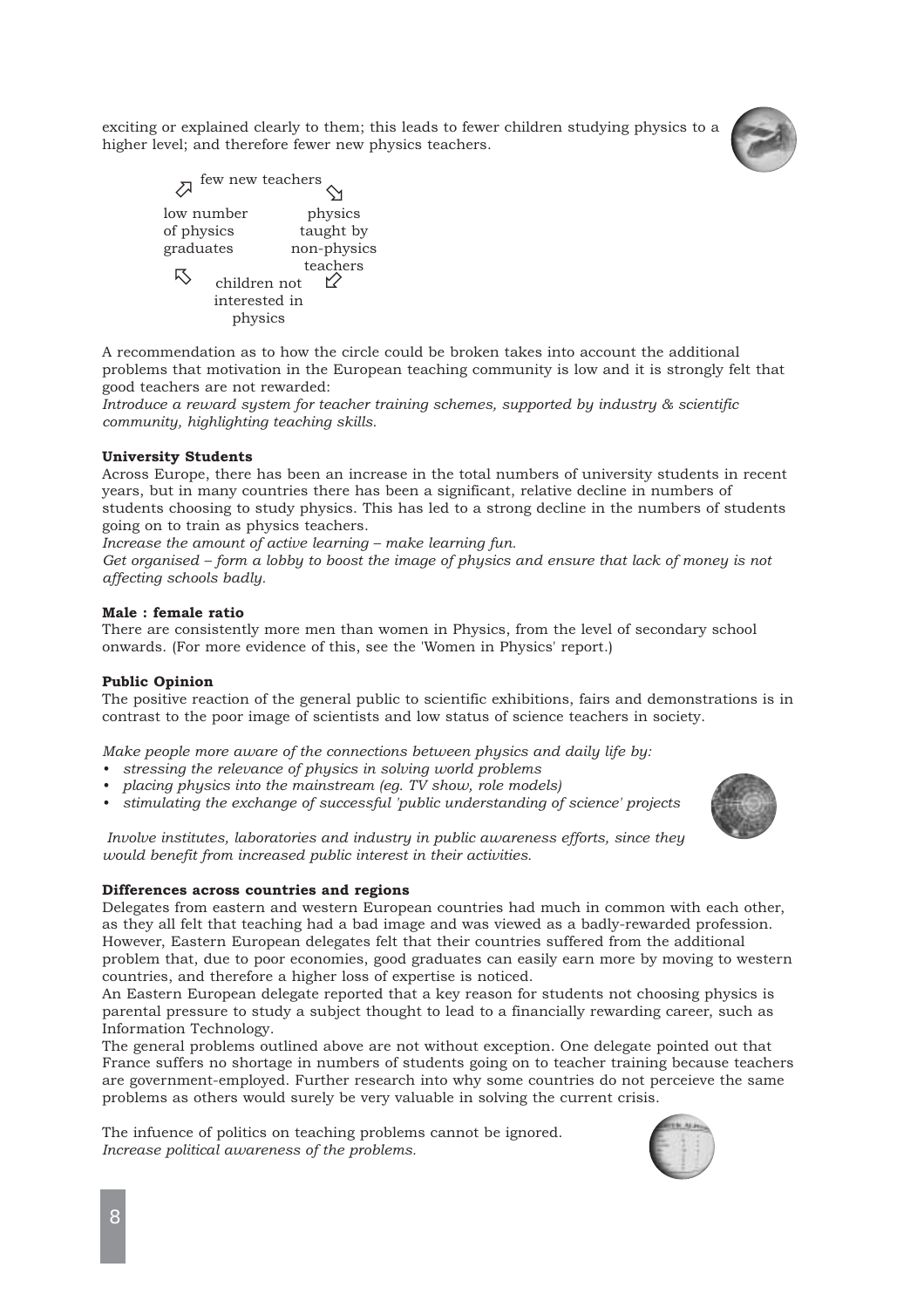## **Curricula**

The level of choice available in school curricula has a major influence on student numbers. Schools where physics is compulsory produce a greater number of students going on to study physics at university than those where physics is optional. *Make physics compulsory, but with appropriate support to schools.*

Some of the delegates felt that the rigidity of the curriculum forced teachers to teach their students how to pass the exams, rather than how to understand and appreciate physics. It was felt that a 'two-stream' approach would be beneficial, allowing students with a particular interest to explore the subject more deeply, but also providing for the majority of students, who might be put off by the 'difficult' mathematical parts of the curriculum.

*Make physics lessons more fun and less mathematical for the majority of students.*

University entrance requirements for physics courses are lower than those for similar subjects (e.g. engineering, information technology) due to lower demand. Some students interpret this as meaning that physics is an undesirable subject for further study.

*Form applied physics courses (eg. computer physics) and increase awareness that physicists have a strong skills set, useful in many different careers.*

## **Job market – education relationship**

Physics graduates are often lured away from careers in scientific research and teaching by highsalary positions in banks, the stock market, information and communications technology, industry, etc... These industries have a high demand for people with a physics background, due to the logical approach to problem-solving that physics graduates possess. However, they do not seem to make a corresponding investment in education.

## **References**

- Eupen (European Physics Education Network) Series: 'Inquiries into Higher Education in Physics'
- Education at a Glance 2000: OECD database http://electrade.gfi.fr/cgi-bin/OECDBookShop.storefront/EN/product/962000101C3
- Education and Training Statistics for the United Kingdom 2000 http://www.dfee.gov.uk/statistics/DB/VOL/v0211/index.html
- Statistics from the American Institute of Physics about Women in Physics (2000) http://www.aip.org/statistics/trends/highlite/women/women.htm
- A good resource of physics online courses can be found at www.boxmind.com



## **Workshop Participants**

| Bulgaria<br>Czech Republic<br>France | Valeri Golev<br>Jiri Dolejsi<br>Robert Baehrel                                                                                                           |
|--------------------------------------|----------------------------------------------------------------------------------------------------------------------------------------------------------|
| Germany                              | Peter Engelhardt, Harald Genz, Arnd Jungermann, Wolfgang Knaak,<br>Ulrich Neundorf, Falk Riess, Ulrich Schnabel, Michael Vollmer,<br>Hans-Christian Zapp |
| Ireland                              | Eammon Cunningham                                                                                                                                        |
| <b>Netherlands</b>                   | Paul Vlaanderen                                                                                                                                          |
| Norway                               | Carl Angell, Heidi Bruvoll                                                                                                                               |
| Poland                               | Marek Golka, Liliana Jochymska, Romana Kantorek-Palka,<br>Maria Kusmierek                                                                                |
| Slovak Republic                      | Elena Vojtelova                                                                                                                                          |
| Sweden                               | Kenneth Humling                                                                                                                                          |
| United Kingdom                       | Robin Clegg, Jon Ogborn, Vince Piper, Daniel Sandford-Smith,<br>Chris Shepherd, Jan Sydhoff                                                              |
| ESA                                  | Wubbo Ockels, Helen Wilson                                                                                                                               |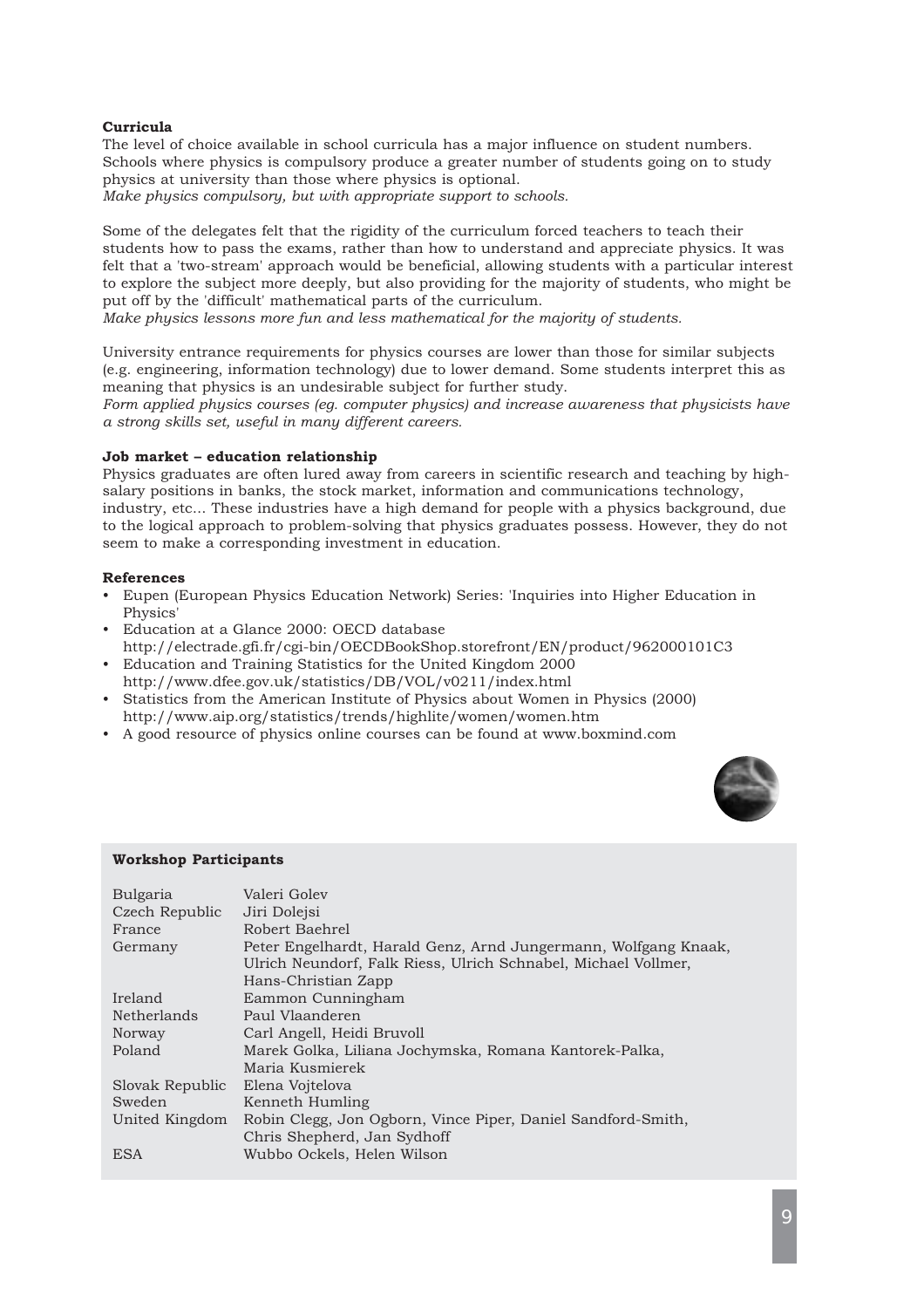# **Workshop 2: Physics in Primary Education**

Leader: Rosemary Feasy (United Kingdom)



## **Session 1 – Summary Points**

- Education prepares children for life so that they can make their contribution to society.
- Science education is an essential part of this preparation and should begin as early as possible.
- Young children all over Europe enjoy science.
- We must not underestimate their ability and their potential to think and work scientifically. They deserve and demand the support of creative science education from the earliest age.
- Children should be engaged in science that is challenging and fun.
- Science education should start as early as possible: in the home and nursery, at kindergarten and then at the beginning of formal schooling. Science education should be seen in terms of life-long education, beginning from infancy and continuing throughout the rest of life.

Science is an essential part of education because:

- It offers children a wider understanding of the world and of themselves.
- It helps children to develop a better appreciation of science in everyday life.

## • Access to science education enables children to make wider career choices.

- It provides a reservoir of talent for business and industry, at all levels.
- It helps to develop citizens of the future who are better informed to make judgements about technological and scientific advances. They are therefore 'enfranchised' and able to take part in democracy.
- It helps to develop the understanding of individuals about basic science and evidence on which personal decisions can be made, regarding, for example, health and environmental issues.

The following ideas were discussed and are listed as some of the key issues from initial discussions about science education and in particular the place of physics in science in the education of young children.

- Children should have a range of experiences in science.
- Science education should develop children's skills.
- Science education should develop children's thinking: it should encourage children to be critical.
- Physics in science should be placed in everyday contexts and should encourage children to use all the senses.
- Teachers must encourage children to ask questions, teachers should not explain everything.
- Teachers should build on children's experiences, whether they be formal experiences in school or informal ones from home and everyday life. Teachers should then develop those experiences to help move the children forward.
- Teachers need to appreciate that there are different ways of learning.
- Teachers of older children should take note of the experience and learning of younger children.

## **Recommendations**

- All children in the European Union should have access to science experiences from the earliest age, that is, at home and from kindergarten to the age of 12 and onwards.
- All teachers of young children should have access to professional development in science education.
- The EC should set up a 'Virtual Resource Centre' based around an internet site.
- A European Association for Young Scientists should be created to provide opportunities for children to engage in informal science activities at home and in school.
- All European Research Centres should have an Education Division.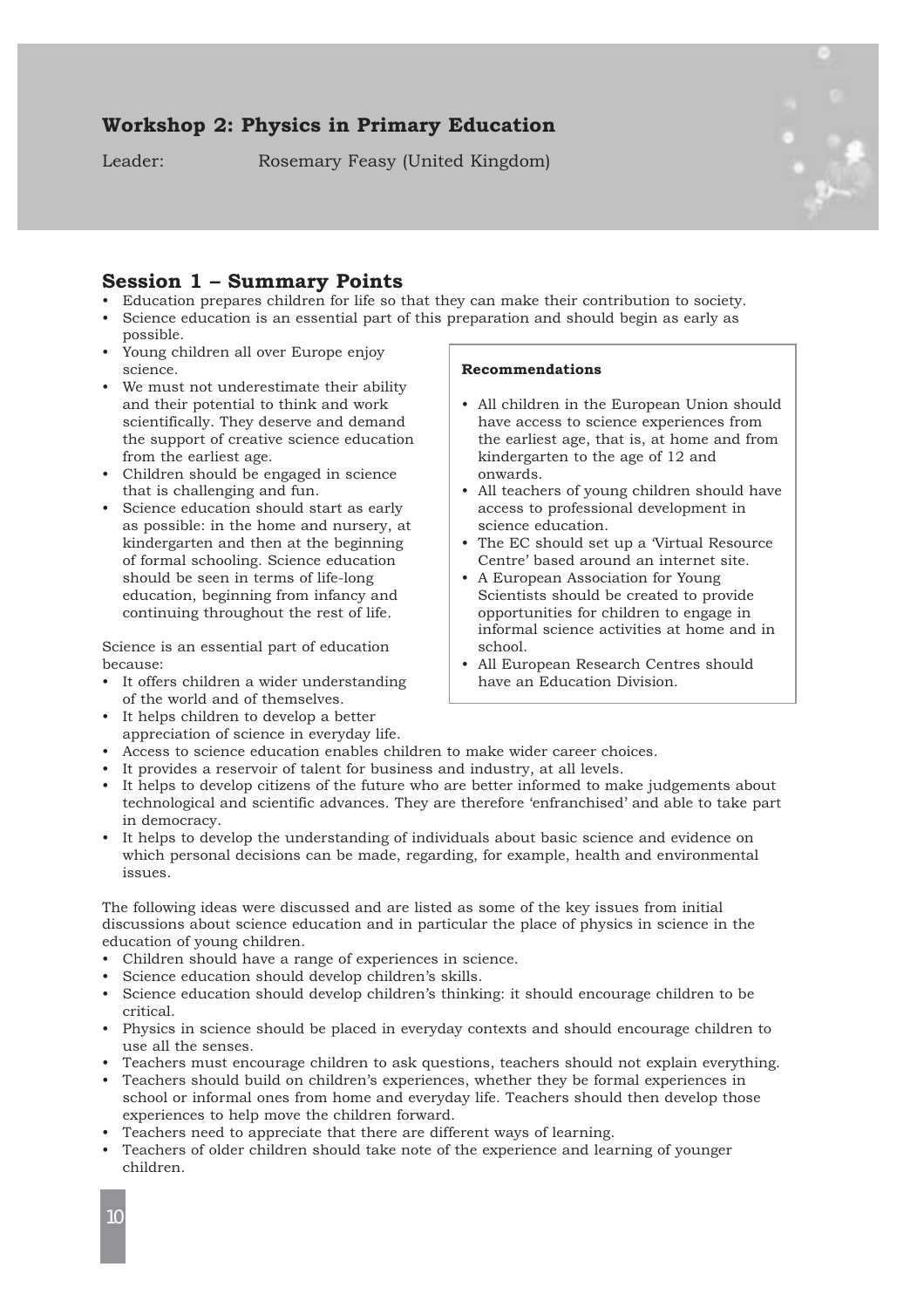- Teachers need support in developing their personal understanding in science, because many of them do not have good science backgrounds or understanding of how to teach science.
- Many teachers have a negative attitude towards science: this should be challenged.
- Types of assessment used should be varied according to the topic, the needs of the individual, etc.
- Children should be encouraged to record and communicate their science in different ways.
- Science is a rich source of development for language and maths. Conversely, science also requires good levels of literacy and numeracy.
- There is a need to encourage positive attitudes towards science, especially physics.
- A recommendation emerging from the first discussion is to establish a network to exchange experiences between teacher-trainers across Europe.
- We must remember that children enjoy science!

# **Session 2 – Summary Points**

- Challenges facing science education for young children:
- The level of teachers' knowledge and understanding in science/physics.
- The level of understanding about children's learning and teaching approaches.
- Teachers' attitudes towards physics are often negative and stereotypical.
- Teachers need to be trained to know how to encourage children to think and work scientifically.
- Physics should be presented to young children in appropriate contexts.
- It should be recognised that education prepares young people for citizenship. : The 'adults of the future' need to be informed about scientific issues.
- Teachers need help to support children in developing different ways of recording and communicating in science. Teachers should not rely only on the written word.

• Teachers should consider physics in the home and local environment and make links with everyday life when teaching physics in science.

## **The following are the recommendations that this group put before the conference:**

## **Recommendation 1**

All children in the European Union should have access to science experiences from the earliest age, i.e. at home and from kindergarten age to the age of 12 and beyond. These science experiences should:

- be fun,
- be motivating,
- be practical / hands-on,
- develop critical thinking skills,
- build on what children already know,
- be placed in relevant contexts that take account of the culture of young people,
- develop positive attitudes in young children towards science.

## **Recommendation 2**

The EC should ensure that there is parity of quality of science education across Europe for young children. All teachers of young children (up to the age of 12) should have access to professional development in science education. This should include teachers training to enter the profession, as well as established teachers.

#### **Recommendation 3**

The EC should set up a 'Virtual Resource Centre' based around an internet site. This Centre should allow teachers of primary science across Europe to:

- exchange and share experiences,
- exchange ideas and materials on teacher pre-service and in-service,
- share national curricula and national initiatives,
- offer a mailing list, bulletin board, discussion forum, etc.

The Centre must be adequately funded and managed and have the facility for translating material into a range of European languages**.**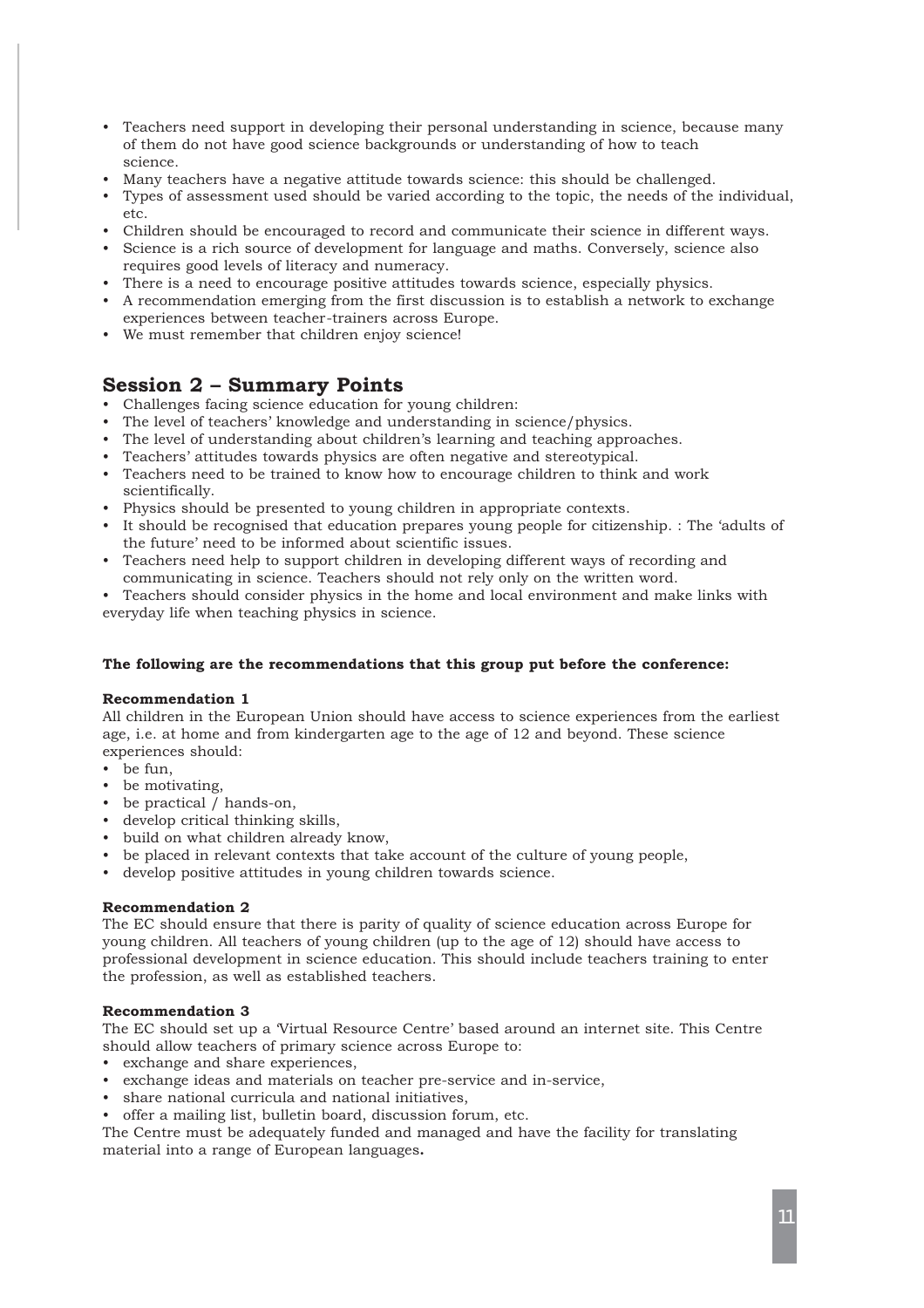## **Recommendation 4**

A European Association for Young Scientists should be created, which:

- offers opportunities for children to engage in informal science activities at home and in school,
- offers opportunities for the local community to join in science activities,
- offers a range of awards to children and local communities,
- helps to raise the profile of science with children, parents and the local community,
- encourages creativity in science from an early age,
- encourages parents and the local community to take part in science activities.

#### **Recommendation 5**

The Physics in Primary Science working group is concerned that the European Union takes advantage of facilities that are already available across countries. There are a number of Joint European Research Centres: each of these should have an 'Education Division' which:

- links the scientific community with education across the primary years,
- provides a focal point for teachers within that country and across European Countries,
- develops primary science teaching e.g. Centres of Excellence,
- facilitates the exchange of ideas and materials in primary science,
- uses the facilities and frameworks for working that are already available in those Centres.







### **Workshop Participants**

| Belgium         | Pasquale Nardone                                         |
|-----------------|----------------------------------------------------------|
| France          | Veronique Periquet-Salles                                |
| Germany         | Walter Brozzo                                            |
| Italy           | Maria Grazia Pancaldi, Giuseppina Rinaudo                |
| Norway          | Geir Arge                                                |
| Poland          | Walburga Wegryzk                                         |
| Portugal        | Carlos Fiolhais, Ana Noronha, Graça Ventura              |
| Slovak Republic | Viera Biznarova                                          |
| United Kingdom  | Mirka Barnes, Ann Davies, Rosemary Feasy, Sandra Medley, |
|                 | Jeff Parkhouse                                           |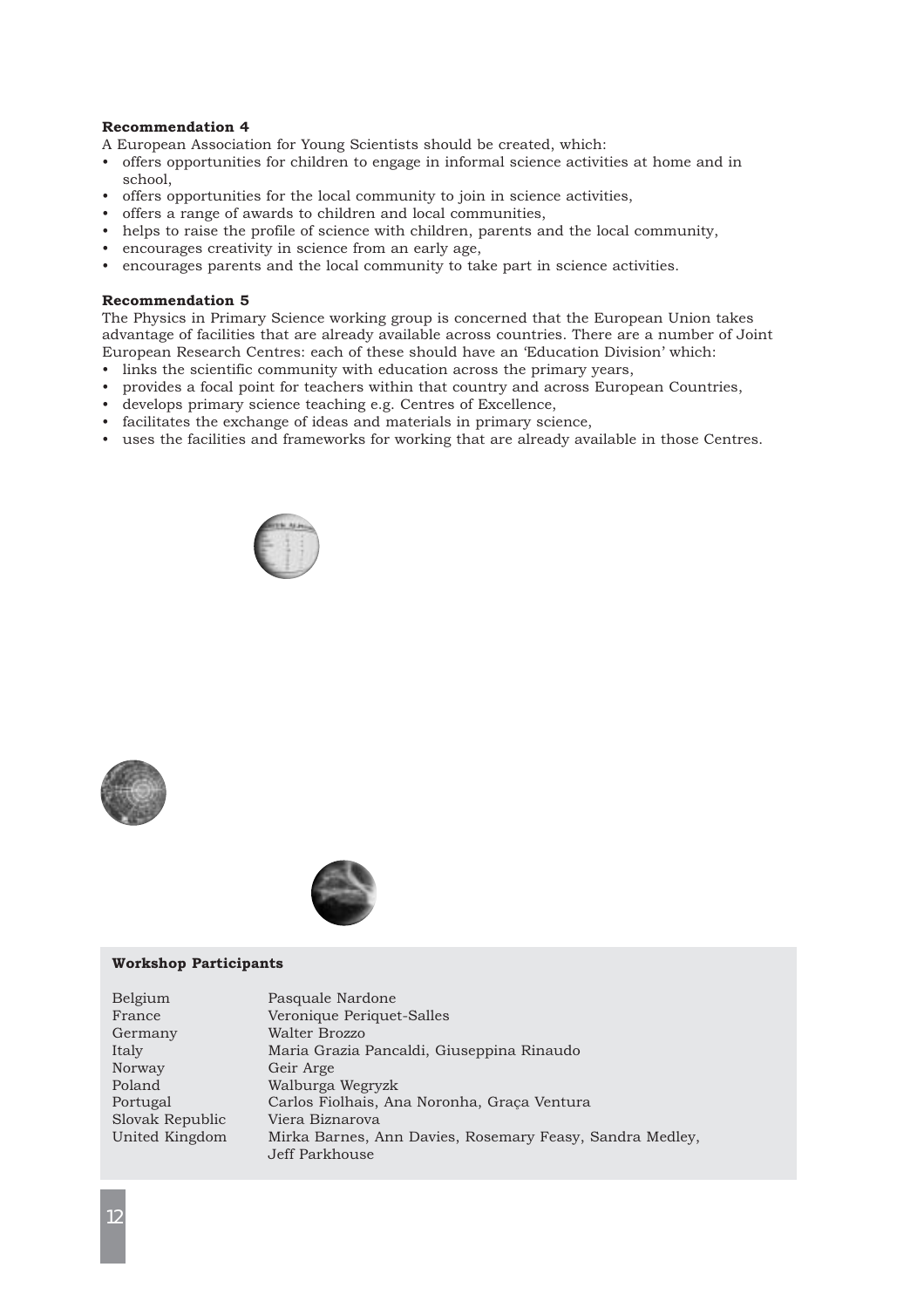# **Workshop 3A: Physics in Secondary Education**

Leader: Jean Collins (United Kingdom)<br>Rapporteur: Tobias Kirschbaum (Germany) Tobias Kirschbaum (Germany)



## **Bringing together different nationalities – Introduction to the Workshop Process**

The unique opportunity to discuss with colleagues from countries around Europe at 'Physics on Stage' was used to the full in this workshop. Reports and an exchange of experiences and curriculum requirements in various countries formed the basis of the itinerary.

The first notable feature was that many experiences were common to us all. The second highlighted the many differences and great variety of criteria expected by the governing bodies of the respective school systems. The third and final point, discussed at length, was our area of common ground, namely the need to educate everyone to the relevance of Physics in this modern Scientific Age.

With these three points in mind the workshop members went on to develop their set of recommendations, aiming to be general enough for all members and precise enough to be helpful for development by governing bodies.

Using the unique opportunity to bring together teachers from countries all over Europe at Physics on Stage, the workshop started with reports and an exchange of experiences from the countries the workshop members work in.

## **Recommendations**

- Learning should be based on everyday life in contexts highlighting physics, past, present and future.
- Students' learning should incorporate experimental, theoretical, mathematical and Information and Communication Technology (ICT) skills.
- A range of teaching methods must be used to enable students to become independent learners.
- To provide appropriate learning environments, teachers' skills need regular updating.
- Government criteria for physics teaching should provide enough flexibility in course design to allow context-based teaching.
- Adequate equipment, sufficient teacher training and the promotion of physics must be financed.

The first aspect to become apparent was that

many experiences were similar in each country. The second aspect showed the great variety and the many differences of the respective school systems. The third aspect, however, was most surprising:

Though coming from different backgrounds and bringing in different characters and ways of teaching, the results from successful teaching approaches led into one direction: It is most important to show the relevance of physics to everyday life. As soon as this was taken into account, the interest of students increased massively.

Having found this rough direction very soon, it was then the task to put this into a set of recommendations, both general enough for all members and precise enough to be helpful for future work.

## **Taking in a European perspective – The Workshop Recommendations**

Having discussed different formulations of the recommendations in the course of the workshop, the members finally agreed on the following six recommendations. As each recommendation had to be both precise and short for auditorium presentation, they need elaboration to specify all details included.

#### Recommendation 1: Content

*Learning should be based on everyday life in contexts highlighting physics, past, present and future* Today's physics teaching very often is based on university physics transferred to a lower level. These traditional course designs, however, have proved to be unsuccessful in maintaining the interest and motivation of our students.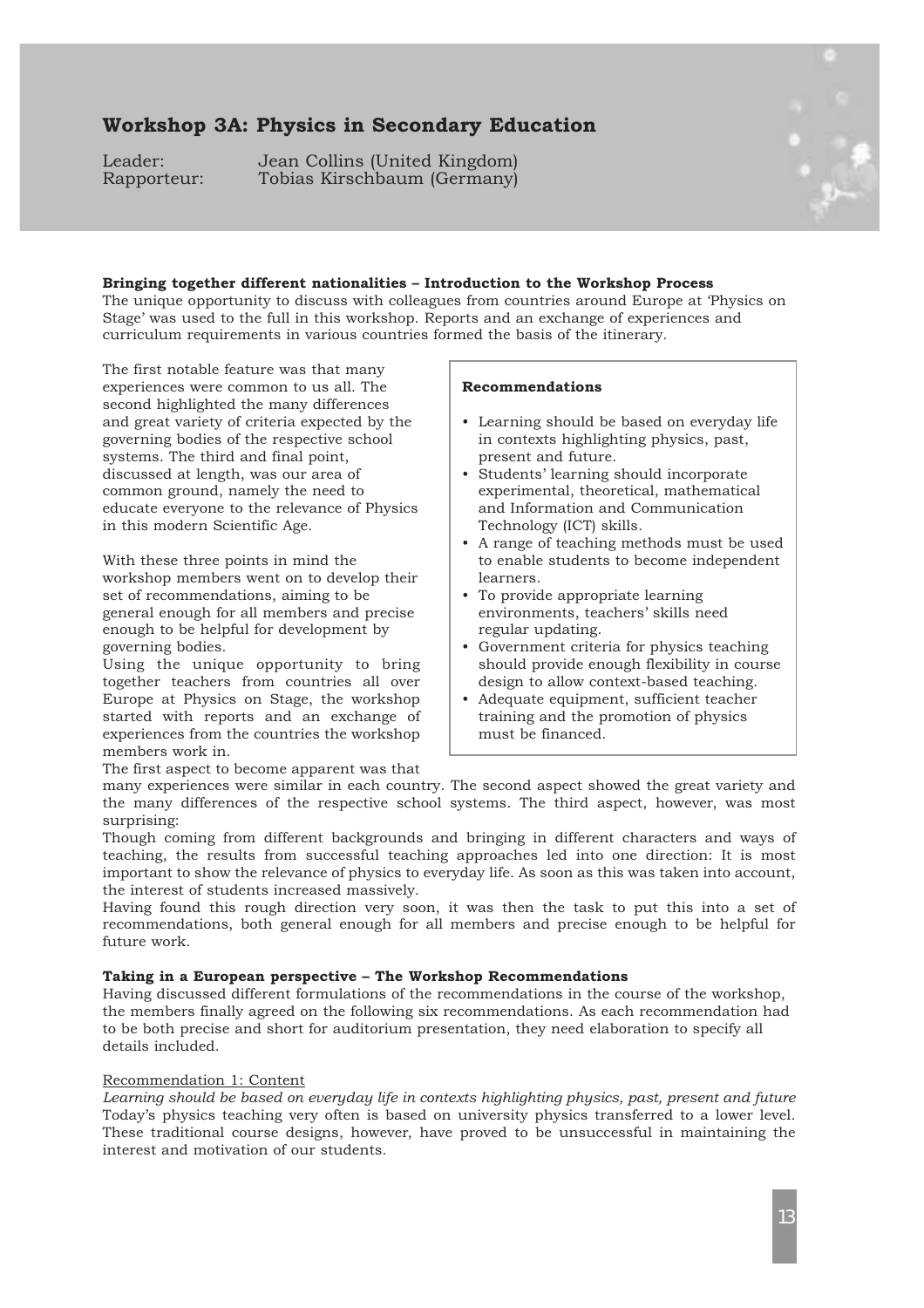As personal experience shows, physics lessons should therefore be based on contexts that not only show the importance of physics for students' everyday life but also include findings in recent physics. By working on topics like "Physics in Medicine", "Environmental Physics" or by including aspects of Astronomy or the History of Science into coursework, students are more likely to find physics a highly interesting subject to choose and study. This especially seems to apply to physics taught by teachers who are fascinated by the topics themselves.

### Recommendation 2: Skills

*Students' learning should incorporate experimental, theoretical, mathematical and Information and Communication Technology (ICT) skills.*

Whereas traditional approaches very often focus on mathematical calculations, a wider range of different skills should be fostered intensively. By taking physics, students should gain insight into the various ways scientists use to gain and interpret data and thus to widen their knowledge about the world we live in.

As talking about and discussing physics is a necessary part both of this process and the advancement of public understanding of science, presentation and communication skills have to be trained explicitly. Using information technology must become an integral part of physics coursework as well.

## Recommendation 3: Learning Environment

*A range of teaching methods must be used to enable students to become independent learners.*

As each student has different ways of learning and understanding, physics teaching should provide a wide variety of teaching methods. Whereas the teacher was the focal point in traditional course design, he now should help his students to work independently, co-operatively and in an increasingly self-organising way.

This can be achieved by including e.g. problem-solving approaches, field trips, 'minds-on' experiments and models of different kinds into everyday coursework. However, it seems unreasonable to assume that there is only one correct approach.

It is the variety of methods used in one class that sets up a rich and thus productive learning environment.

### Recommendation 4: Teacher Training

*To provide appropriate learning environments, teachers' skills need regular updating.* 

The changes in physics teaching suggested here require teachers who have learned to teach in the ways mentioned.

Therefore, governments have to supply sufficient means of both initial and in-service training for teachers. These seminars should cover different methods as well as training on experiments and the use of information technology. Above all a continuous exchange of experiences among physics teachers should be established both on national and international levels. Fairs like Physics on Stage could serve as a model for this.

#### Recommendation 5: Statutory Guidelines

## *Government criteria for physics teaching should provide enough flexibility in course design to allow context-based teaching.*

Teaching context-based physics in the way outlined here can lead to a deeper understanding of science and to a greater scientific literacy among the students. However, such an intensive work requires more time.

Therefore, curricula and syllabuses have to become more flexible: the compulsory core should be reduced to enable teachers to include context work into their course designs. The remaining core has to be adapted to the actual number of lessons taught in the respective schools and levels. It might prove necessary to increase the total number of physics lessons, too.

### Recommendation 6: Financing

*Adequate equipment, sufficient teacher training and the promotion of physics must be financed.*

Throughout Europe, governments talk about the necessity to promote science because the number of scientists and engineers is constantly going down.

Applying the recommendations so far seems to be one possibility to overcome these problems. However, this can only be achieved if schools, teachers and students are supplied with sufficient financial resources to equip the physics departments and to organize and run the teacher trainings mentioned in recommendation 4.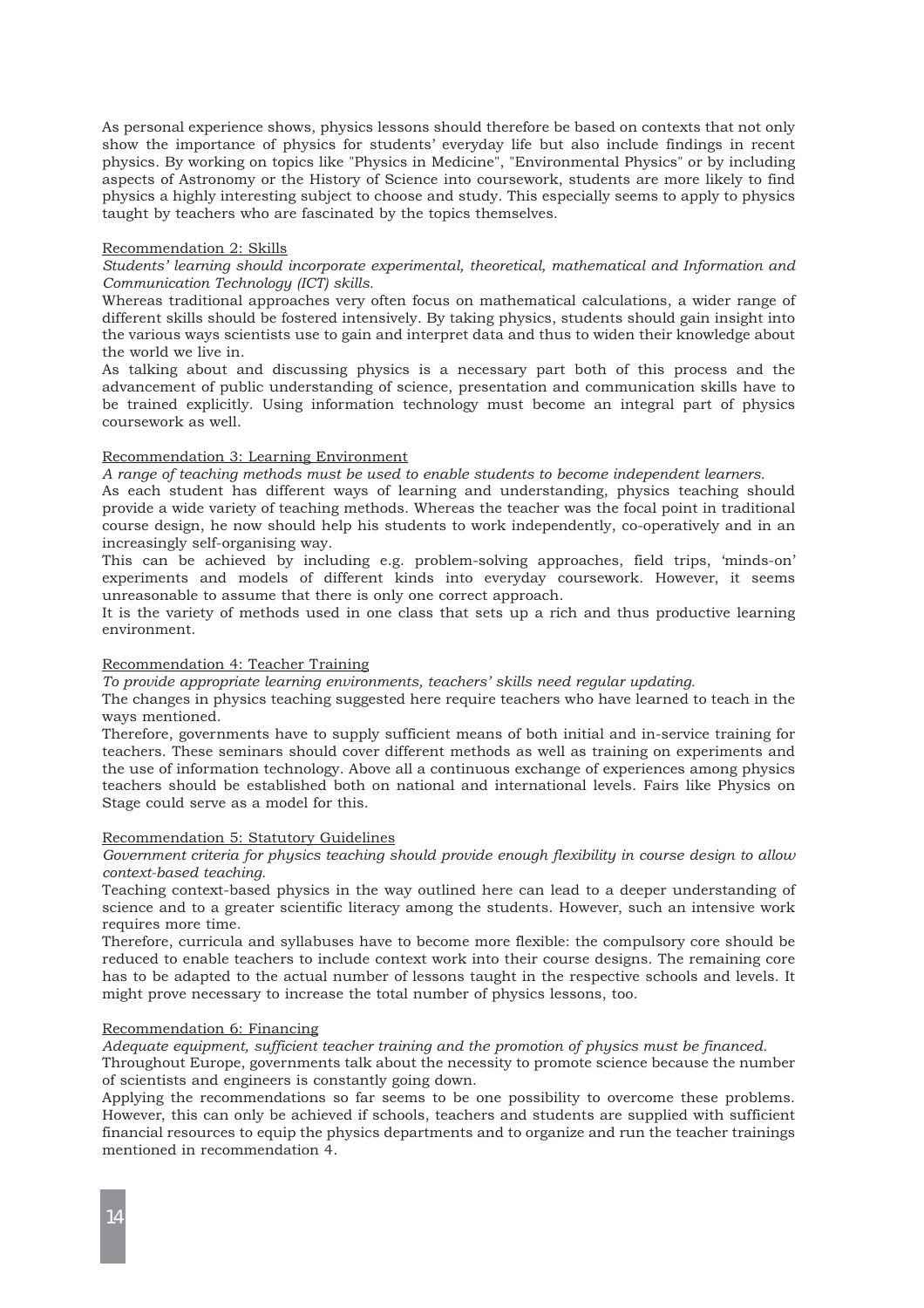#### **Adapting the European perspective to national requirements – Sketching the next steps**

The recommendations stated above are necessarily general. Nevertheless they show that throughout Europe similar experiences have outlined an approach to physics teaching which is likely to improve the present situation.

Having sketched this approach and its requirements in a European perspective, the details now have to be adapted to the national requirements. This process of specification should be an immediate follow-up to this workshop.

### **Additional materials and links**

As many members of the workshop have done some research on the topics mentioned, quite a few materials have been published. The sources given below are by no means complete but only serve as examples for the very active state of the discussion.

Ölme, Alf, (2000), "View on the physics curriculum beyond 2000". *Phys. Educ*. 35(3), 195 – 198. Woolnough, B.E. and others (1997), "Factors Affecting Students Choice of Career in Science and Engineering: parallel studies in Australia, Canada, China, England, Japan and Portugal". *Research in Science and Technological Education*. 15, 105 - 121.

The European Physical Society has also published a survey of different national syllabuses in the internet: http://www.eps.org. This address could easily serve as a starting point for further investigation.







#### **Workshop Participants**

| Austria        | Heimo Hergan, Peter Oswald, Rudolf Ziegelbecker                     |
|----------------|---------------------------------------------------------------------|
| Bulgaria       | Vanya Angelova, Victor Ivanov                                       |
| Czech Republic | Irena Koudelkova                                                    |
| Germany        | Carl-Arthur Feldmann, Tobias Kirschbaum, Jürgen Miericke            |
| Hungary        | Sandor Csajagi, Andras Mester, Laszlo Zsudel                        |
| Netherlands    | Gert Schooten, Kate Smith, Robert Wielinga                          |
| Poland         | Jerzy B. Brojan, Zofia Golab-Meyer, Aleksandro Milosz, Eva Strugala |
| Portugal       | Pedro Pombo                                                         |
| Sweden         | Eva Berglund, Ove Finnhult, Alf Ölme                                |
| United Kingdom | Jean Collins, Kathleen Davies, Ann Marshall, Margaret Parkinson     |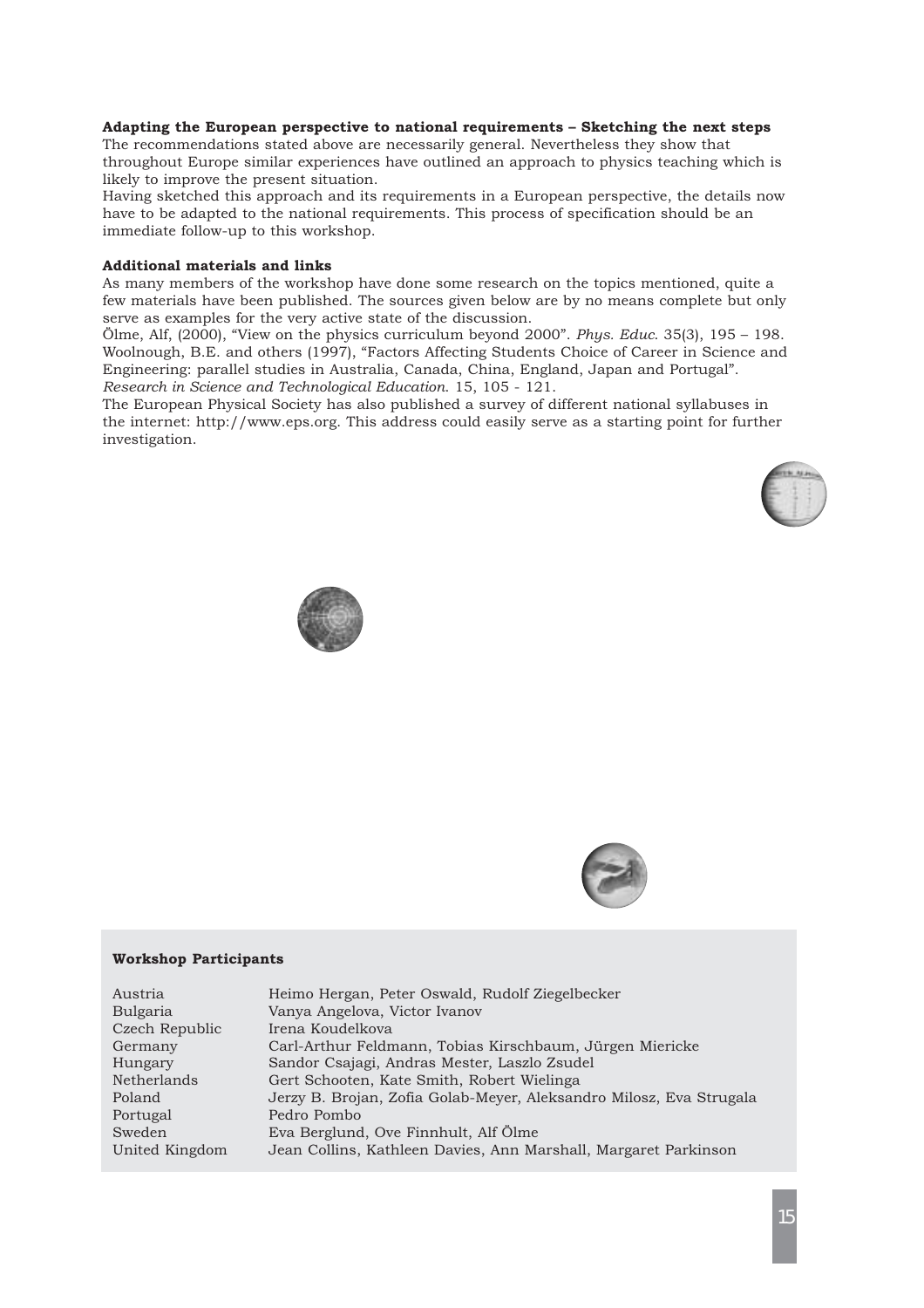# **Workshop 3B: Physics in Secondary Education**

Leader: Marie-Louise Zimmermann-Asta (Switzerland) François Mireval (Switzerland)



| Xavier Prado                                                          | - Introducing the theory of relativity to secondary schools in an entirely<br>visual way                                                                                                                                                      |
|-----------------------------------------------------------------------|-----------------------------------------------------------------------------------------------------------------------------------------------------------------------------------------------------------------------------------------------|
| Albert Bramon<br>Carlos Sanpedro<br>Francois Mireval<br>Pablo Nacenta | - The simplest experiments that pupils can do at home<br>- Science teaching and pupils' ideas. The Axarquia working group.<br>- APA Apprentissage Par l'Autonomie (Distance Learning)<br>Yvonne Verbist-Scieur - Original eduational packages |
|                                                                       |                                                                                                                                                                                                                                               |

Following the presentations, we discussed the key issues that affect physics in secondary education. The participants felt that it is important to teach physics to everybody, as physics is an important part of culture. All students should be taught physics: efforts must be taken to develop a scientific culture amongst students and raise their levels of interest.

Direct experience is very important in learning physics. Physics lessons should draw links with technical objects of everyday life. Teachers should endeavour to develop children's mental speculation:



should be adapted to the experiences of the general public and presented in easily-accessible contexts. Students should be taught useful physics to ease their progress from youth towards responsible citizenship. Physics leads to open-mindedness.

#### **Recommendations**

- It should be recognised that Physics is absolutely necessary to everybody, because it is a part of today's culture.
- Physics teaching must develop a way of thinking for the majority of students that will never become scientists.
- Physics teaching should provide meaningful explanations to students all over the world, so it must be linked to reality.
- Physics teaching should be tuned to different school levels and different interest groups.
- As physics is an experimental science, teaching requires adequate human and material resources, reasonable class sizes and adapted schedules to develop different aspects of scientific methods.
- Teachers of physics require skills in physics, didactics, pedagogy, and an open-minded attitude. Thus, teacher training in accordance to those objectives is essential.

Physics is an experimental science, but one must understand the underlying theories. Experimental work can be carried out with cheap material - there should be an evaluation of current practical work to find the most effective approach.

Physics is closely linked to mathematics and the use of computers. Interdisciplinary work should be encouraged to give a wider view of reality, which can be rather complex. Students should be allowed to develop autonomy as they are learning. All paths are good ones, as long as the final objectives are reached.

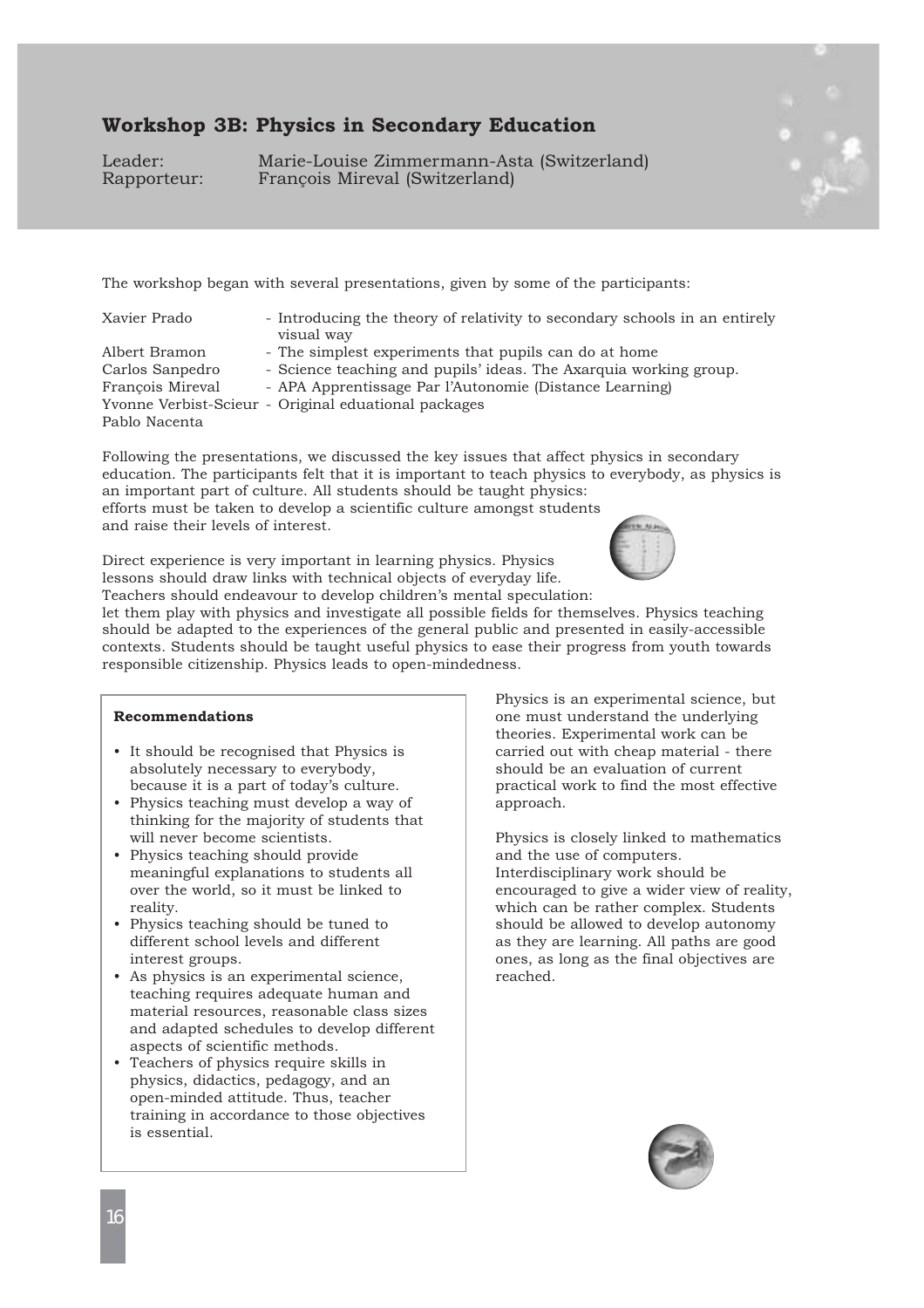The group though that secondary school pupils can be divided into four groups, regarding their attitudes to physics:

- those who want nothing to do with it,
- those who have some knowledge but
- will not be scientists, - those who will become scientists,
- those who have learning difficulties.

Physics must be taught for those students who will never become scientists, as these represent the majority. For this group of people, educational novelties must be found to retain their interest.

Secondary (and for that matter, primary) school teachers are often insufficiently trained in physics. Teachers concentrate on ploughing through the maths, rather than convincing the students with physics. Students do not gain a good appreciation of the fact that physics is



linked to reality but is not realistic (the progression from experience to model). More effort should be made to train teachers and more time should be allowed to teach physics.





## **Workshop Participants**

| Jean-Marie Kayls, Yvonne Verbist-Scieur                           |
|-------------------------------------------------------------------|
| Marie-Christine Baurrier, Norbert Calvat, Monique Goffard         |
| Albert Bramon-Vives, Mariano Merino, Pablo Nacenta, José Pastor,  |
| Xavier Prado, Carlos Sampredo-Villasan                            |
| Didier Chatellard, Francois Mireval, Marie-Louise Zimmermann-Asta |
|                                                                   |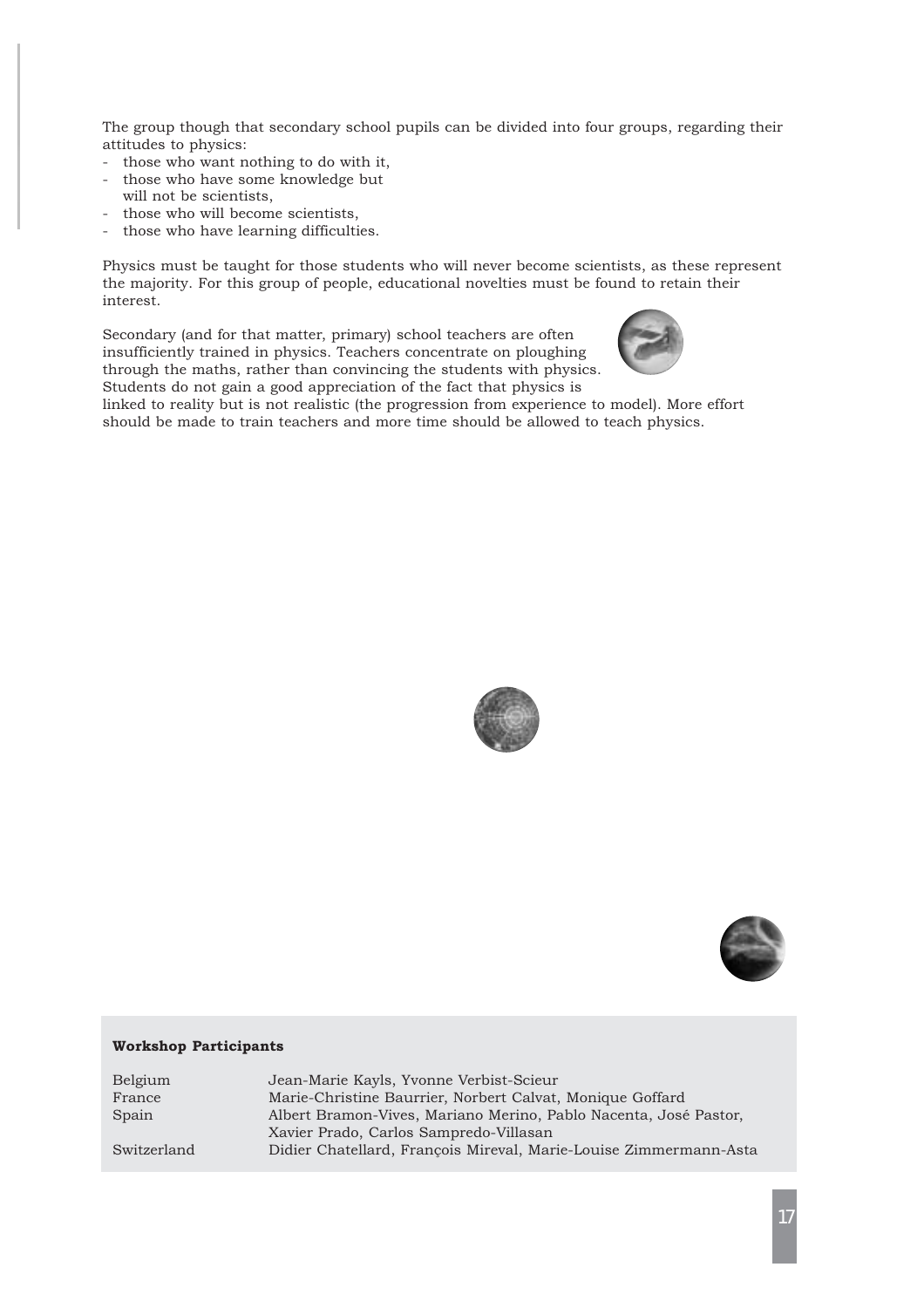# **Workshop 4: Physics and Public Understanding**

Leader: Katarina Teplanová (Slovak Republic)<br>Rapporteurs: Brenda Keogh (United Kingdom), Heil Brenda Keogh (United Kingdom), Heike Look (Germany), Katie Gallagher (Ireland)

### **Method of work**

The work of the group was divided into three parts:

- 1. Mutual introduction of participants, their experience with public understanding of physics and expectations from the workshop.
- 2. Information about Malvern seminar results, discussions in two parallel sessions concerning communicating science requirements and the roles of institutions communicating science.
- 3. A common discussion to summarise the workshop group recommendations.

Ideas of 23 participants from 15 countries<sup>1</sup> were written in bullets by three reporters<sup>2</sup>. Every participant received them after the sessions. Here are the main points arising from the partial discussions that the participants assume as

very important:

## **1. The State of Public Understanding of Science**

*The success and importance of science are themselves not enough to be put into evidence by the general public.*

Science is not generally seen as a part of mainstream culture. Physics and chemistry are "negatively charged" (scientific language, atom bomb, nuclear power plants, pollution etc.). People tend to be afraid of science rather than attracted to it. Their motivation towards science and technology is, due to the ways of science introduction in schools and the media, poor. They believe that science is beyond their sphere of interest. Knowing nothing about science is often not viewed as a bad thing, especially by girls.

Scientists cannot just assume that the public has no scientific understanding. Many people have detailed knowledge of some aspects of science – for example, the science involved in motor engineering or wine making. There are different degrees of interest and understanding amongst the public and amongst the scientists. Do most scientists have any real information about what the public does or does not know about scientific topics?

#### **Recommendations**

Universities, research centres, science industries and physical science organisations should:

- Collaborate to provide courses in science communication for journalists, policy makers, scientists, science students, etc..
- Bring physics to the people through the establishment of community-based science centres and outreach programmes.
- Sell physics to the media by making it accessible and relevant to the public and through linking physics to other disciplines.
- Look for effective ways to respond to people's needs and interests.
- Value and expect the communication of scientific research.

#### And finally:

• All the participants of this workshop realise the importance of teaching science in general, and physics in particular, to everybody, and therefore each of us will try to do at least one thing to communicate physics to public and will report on it at the second "Physics on Stage" festival.

*1 of different experience with communicating science from universities, high and secondary schools, physics institutes, science centres, media and communication with industry*

*2 Brenda Keogh from Manchester Metropolitan University, Heike Look from Dieburg high school in Germany, Katie Gallagher from Trinity College in Dublin*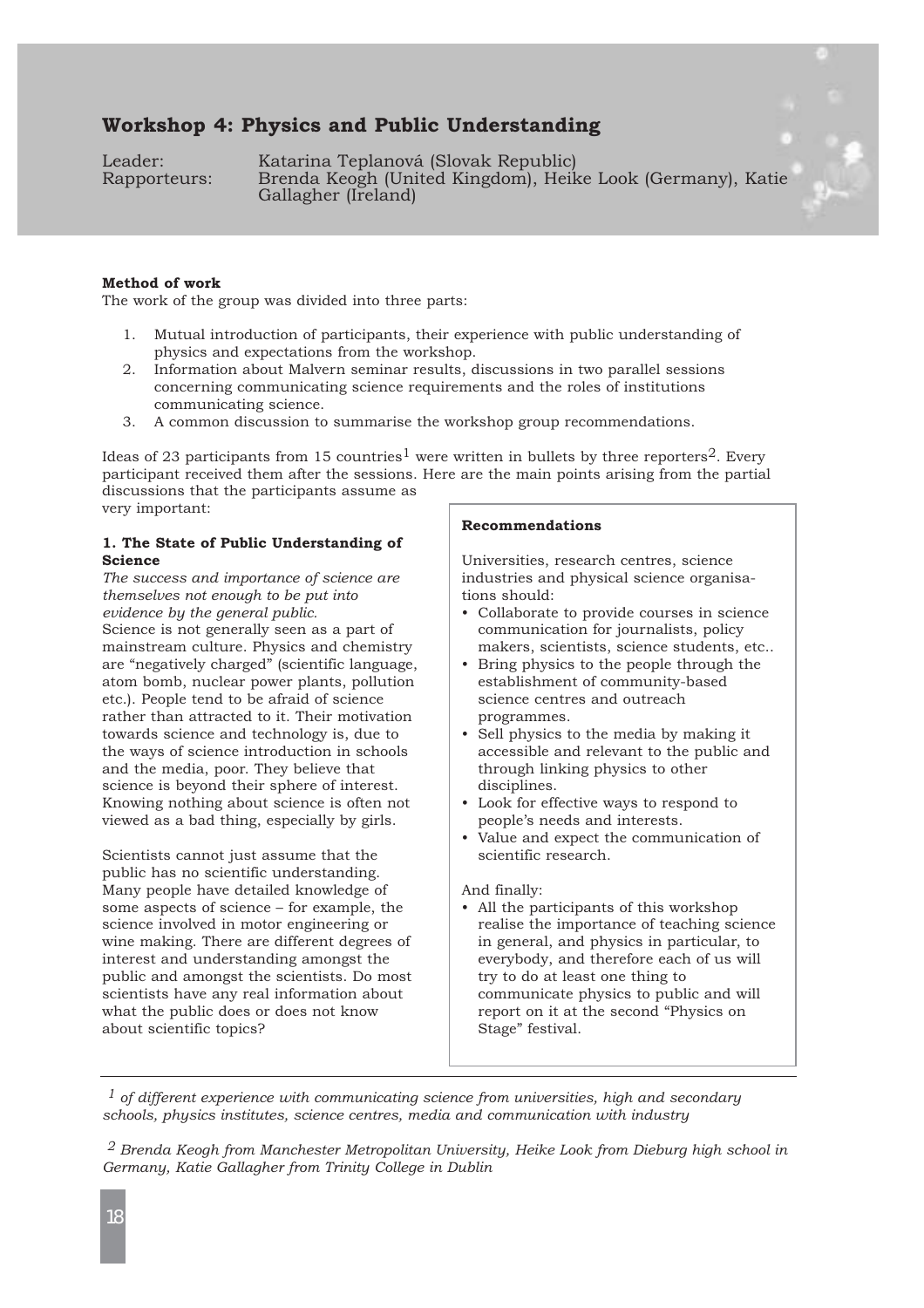There are not enough institutions responsible for public understanding of science, such as interactive museums and science centres focused professionally on public relations of science, non-formal lifelong learning, research into public understanding of science, questions that aid learning and motivation, support of schools by present science knowledge, training for teachers etc.

There is a contrast between learning science in science centres and learning science in schools. School is an important source of science learning but not the only source. In some countries there do not seem to be enough science centres. In schools, as well as for the public, only some fields and aspects are commonly promoted (for example astronomy, classical mechanics), thus missing the everyday experience and relation to Nature and environment.

## **2 a) Communicating science requirements**

- Value what the public do know rather than viewing what they do not know as a deficit from what they should know.
- Communicate to the public where the answers to scientific questions might be found.
- Ensure that children have a positive view of science from a young age.
- Ensure education in science communication at universities.
- Development of local science centres and libraries for the public that are easy to get to and make it easy to understand science.
- Review the role of science centres as a link between teachers and scientists.
- Influence the media to represent science and scientists more appropriately.
- Encourage local industry to communicate science to local communities.
- Interdisciplinary science projects using complexity and arts to communicate science (for example science teachers working with teachers of other disciplines).
- Extraordinary events (interactive exhibitions, festivals, competitions, lectures of famous physicists, open days at universities and science institutions).
- Special public venues to communicate science (concept cartoons, posters, science theatre).
- Mobility, travelling exhibitions, exchange and dissemination of learning aids.

#### **2 b) Roles and activities of institutions and individuals in communicating science**

- **• Museums and science centres** should
	- interest people in science through unique personal experiences;
	- focus on science in an interdisciplinary way;
	- introduce aspects and different approaches of science not usually presented;
	- address current issues and present possible answers;
	- address all levels of knowledge;
	- show the public how science affects their lives;
	- should collaborate with universities;
	- play an active role as the pilots of new educational concepts;
	- play an active role in establishing networks of young scientists;
	- have outreach activities such as fairs, partnerships with TV and radio broadcasters, etc.

#### **• Universities and research institutions** should:

- contribute more to the public understanding of science;
- collaborate with science centres;
- create science communication for journalists, science research students, teachers and artists;
- use older students to teach younger students;
- educate young scientists in communication, encourage graduates to go into media;
- make it more attractive for scientists to publish in public media (instead of exclusively in scientific and technical journals);
- value and support the communication of science as part of any research activity (allocating resources accordingly);
- give science teachers experience in laboratories.

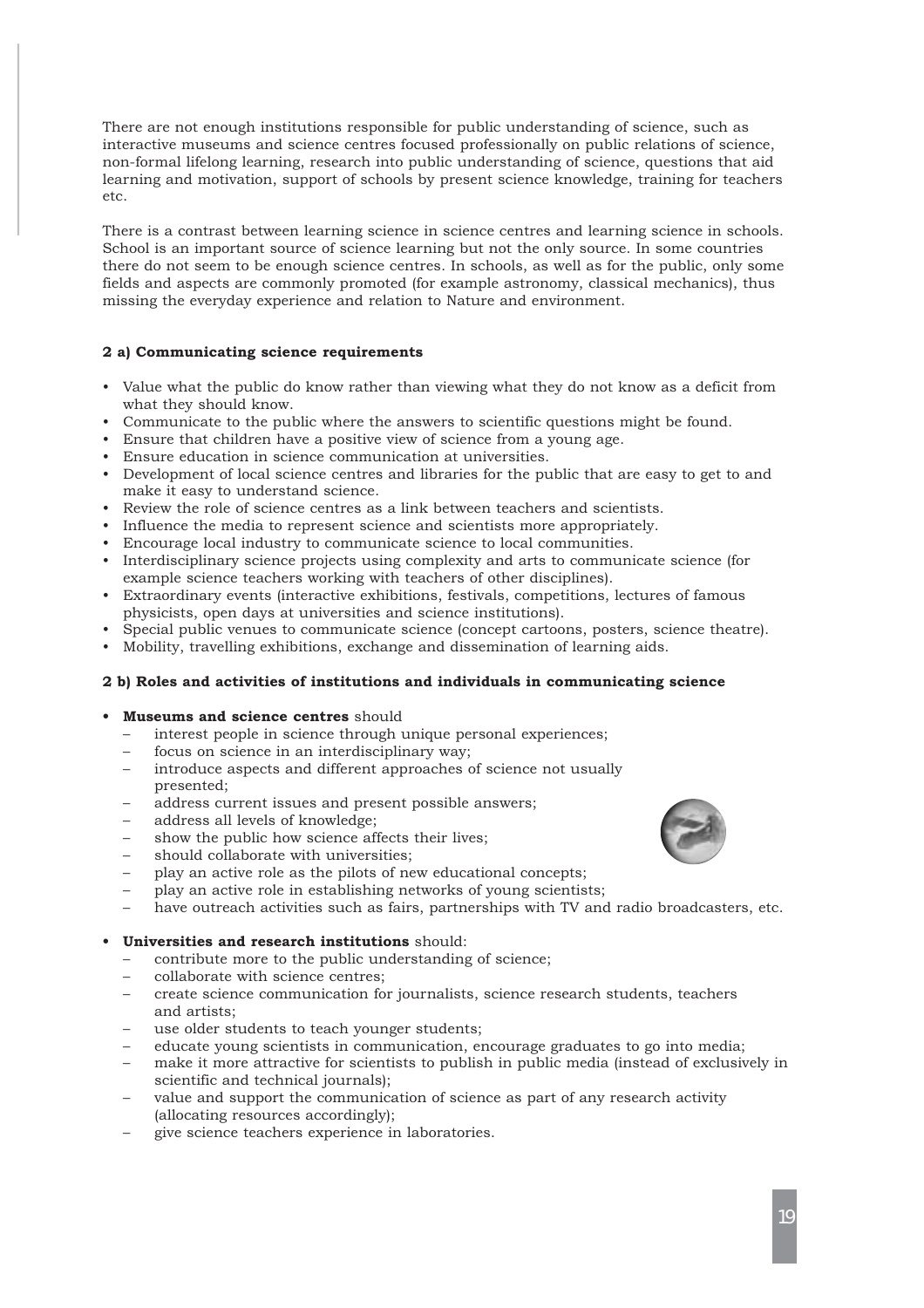## **• Public Media** should:

- propagate more science (scientific discoveries, hypotheses, tasks, methods etc.) than science fiction (Hollywood etc.);
- invite scientists, especially young scientists, to present their work to the public;
- prepare discussions between science students and non-science students on science problems;
- introduce general problems (environmental, medical etc.) in discussions with scientists;
- consult scientists on the presentation of pseudo-science (astrology, etc.);
- always cover science in the daily news;
- elaborate science topics with the same care as art pieces;
- balance the programme structure so that science and science education play a significant role.

## **• Individual scientists** should:

- try to give responses to the people's needs and questions as part of making science more humanised, more part of everyday experience and democracy;
- represent themselves in ways which are accessible to the public and use everyday language in public communication;
- look for ways to communicate science through links with other disciplines (arts, environment, etc.);
- recognise that public interest in science may lead to science funding through policy makers;
- recognise that science funding will not necessarily lead to public interest if scientists are not sufficiently involved in the public understanding of science.



- **• National Physical Societies** should:
	- introduce science communication as one of the main tasks of the physics community (through the internet, direct presentations at conferences, seminars, etc..); support public understanding of physics in interdisciplinary contexts;
	- encourage famous researchers to participate in public understanding programmes, lectures, political discussions, etc..

### **European Physical Society** should:

– create a coherent resource of public understanding of science materials, supported by the EU.

## **Governmental institutions** should:

– promote public outreach of science through science centres, local industry, libraries, and public broadcast of TV and radio programs.

All the participants, of this workshop realise point out the importance of teaching science in general, and physics in particular, to everybody, and therefore each of will try to do at least one thing within her/his own context to communicate physics to public and will report on it at the second "Physics on Stage" festival. I offer the Schola Ludus address for the purpose of collecting the reports:

Faculty of Mathematics, Physics and Informatics, Comenius University, 842 48 Bratislava, Slovakia schola@fmph.uniba.sk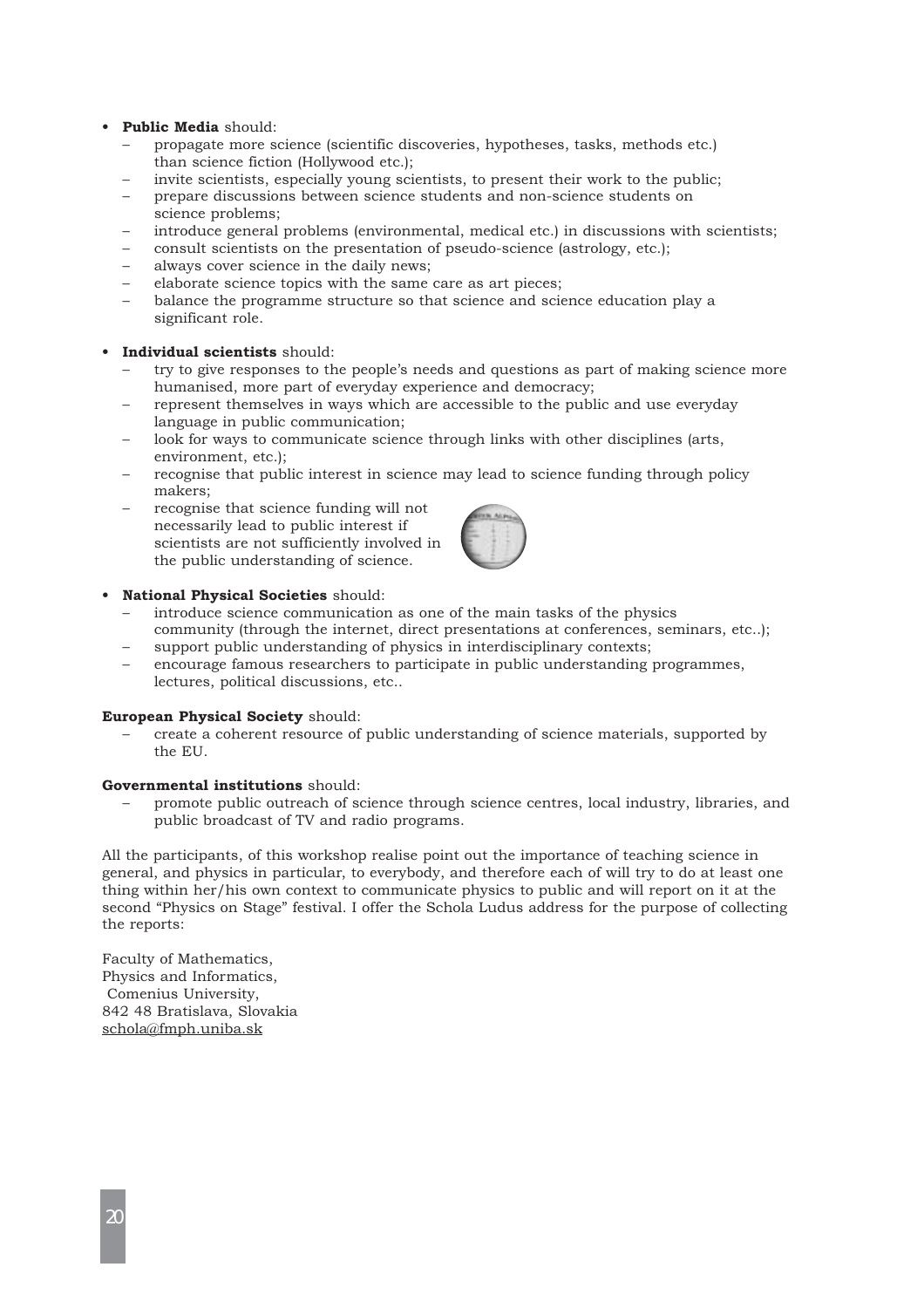## **Workshop Participants**

| Austria         | Gernot Groemer                                                    |
|-----------------|-------------------------------------------------------------------|
| Belgium         | Patrice Goldberg                                                  |
| Bulgaria        | Galin Borisov, Penka Lazarova                                     |
| Czech Republic  | Karel Rauner                                                      |
| Finland         | Sakari Mäkelä, Harri Montonen                                     |
| France          | Dominique Cornuejols                                              |
| Germany         | Manfred Euler, Lutz Fiesser, Heike Look, Otto Lührs,              |
|                 | Burkard Steinrücken                                               |
| Ireland         | Katie Gallagher, Alison Hackett                                   |
| Italy           | Roberta Antolini, Umberto Donzelli, Antonio Evoli, Luisa Follini, |
|                 | Silvia Vannucci Giromini                                          |
| Netherlands     | Cathalijn Drucker                                                 |
| Poland          | Jerzy Jarosz, Tadeusz Skoskiewicz, Ireneusz Strzalkowski          |
| Portugal        | Ana Campos, Maria Sousa                                           |
| Slovak Republic | Katarina Teplanová                                                |
| Spain           | Fernando Jauregui, Jorge Mira, Christian Wagner                   |
| Sweden          | Sven-Erik Viberg                                                  |
| United Kingdom  | Brenda Keogh, Geoff Moore                                         |



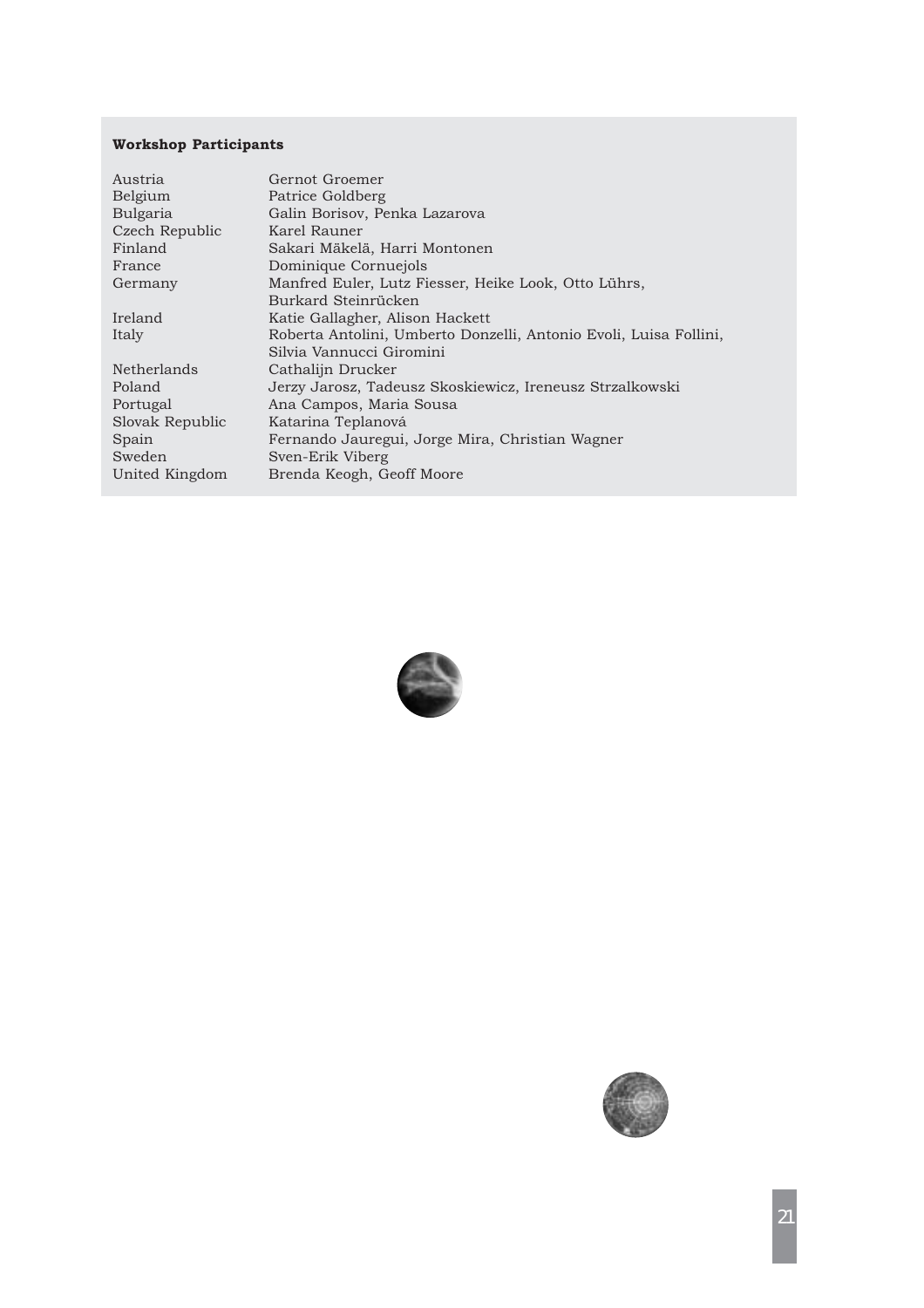# **Workshop 5: The Role of History and Philosophy in Physics Education**



Leaders: Nicholas Witkowski (France), Jacques Treiner (France) & Anne Bedford-Brumfitt (the Netherlands) Rapporteur: Jean-Louis Heudier (France)

The following issues were considered:

- What part should the history of physics play in physics education?
- How should physics education address the belief that science is either right or wrong?
- Should moral responsibilities be considered as part of physics education?

#### **Recommendations**

- The History and philosophy of science should be part of the training of physics teachers.
- Information about successful and unsuccessful uses of the history of science in teaching should be collected and made widely available.
- Historical and physical societies should be encouraged to collaborate.
- Through the history and philosophy of science, a more realistic image of science should be given. Tools should be developed to address social issues involving science.
- The history and philosophy of science should be used to clarify the relationship between the scientific world view and those from other fields of knowledge.

One of the main conclusions reached in this workshop is that the history of science is currently underused as a pedagogical tool in physics teaching. Most of the time, due to poorly informed teachers and lack of interest from the curriculum makers, some very short (and often unfair) biographies are quickly presented whenever time is left at the end of the lesson. It is in fact possible to teach physics without any reference to history, but all the participants of this workshop think that a clear and deep understanding of scientific notions can only be acquired through a good grasp of their history. This leads to a paradox, which Alfred North Whitehead duly recognised:

*"A science which would forget its past would be lost. A science which would refuse to forget its past would be lost too."* 

Obviously, science teaching has forgotten too much of the past of physics. It would be irresponsible to teach physics only through its history, and in some cases very misleading: some parts of physics, such as quantum mechanics or relativity, are better taught without references to history, but other parts of physics, such as mechanics, optics or thermodynamics, obviously profit greatly from a bit of history.

There is much to be gained: not only better and more attractive teaching, but also a better understanding of the current scientific issues. That is why the history of science, and the philosophical views which go with it, are, we believe, one of the solutions to the current crisis of physics teaching.

#### **History and physics teaching**

Our first recommendation is to include a bit of history of science into the physics teachers' curriculum. This would certainly help to show how useful the history of science can be. There are a number of beautiful historical experiments that can be used in the classroom: Eratosthene's measurement of the Earth, the so called "Franklin's experiment" to measure the length of a stearine molecule, or Oersted and Ampère's experiments with electromagnetism are some examples among many others.



Starting from these experimental facts, it is often possible to grasp some of the "spirit of the times". What were the commonly accepted ideas in the days of Copernicus, Galileo, or Einstein? How was science related to arts, literature, politics and economy in various countries (European and non-European) at the time? These sorts of questions, we believe, are able to focus the physical enquiry onto firmer ground, and show that science has never been a purely utilitarian quest, but a deeply rooted cultural phenomenon.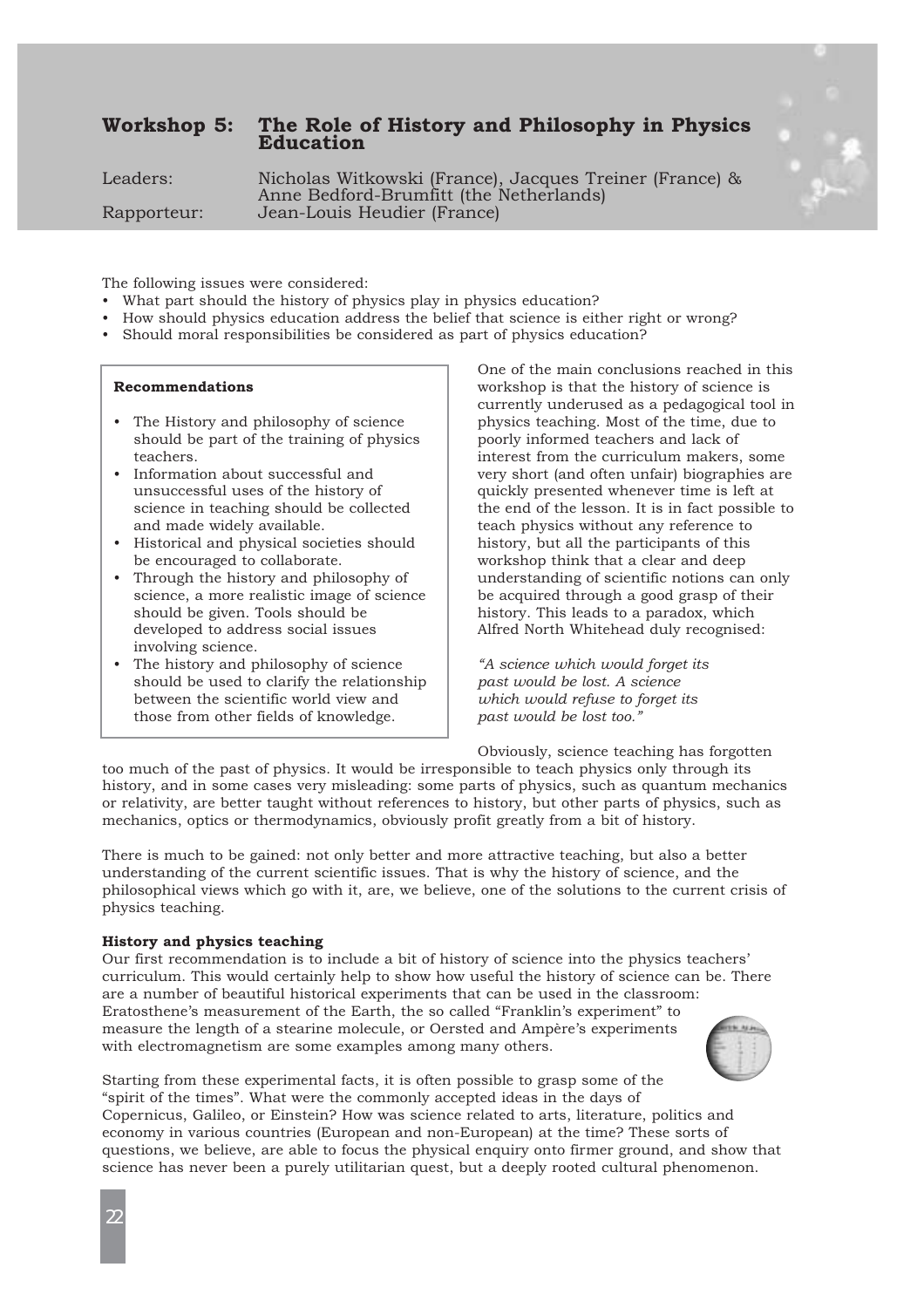Is it unimportant to know that Galileo's father was a musician, Newton was an alchemist, John Dalton a meteorologist and James Joule the son of a beermaker? Or could it help children to understand why Galileo was so good at measuring time, why Newton tried to apply to the microscopic world the laws he found that govern the movements of the heavenly bodies, why Dalton became interested in the nature of gas and Joule in the precise measurement of temperatures?

History of science is so rich with anecdotes, surprising characters and strange coincidences that it is perfectly fit for making a physics course much more than just equations and computing.

## **Physics and other disciplines**

As a cultural phenomenon, physics can be linked to all the other disciplines, especially language (the prose of Galileo is marvellously clear and can be studied for itself) and history, which can successfully include a lot of technological and scientific references and be a part of joint projects.

This vanishing of scholarly disciplinary borders has to be encouraged, in order to show how physics is, and has always been, an essential part of our cultural world, and was much closer to the literary disciplines one or two centuries ago than it is today. The distinction between "alpha" and "beta", science and literature, is a modern and erroneous invention. Curiosity has no disciplinary limits, and the perceived mathematical barrier surrounding maths and physics is probably one of the main obstacles towards a good appreciation of physics at school.

The popular conception of exact sciences as either "right or wrong" ought to be challenged too: scientists do make errors sometimes, and understanding these errors can be very fruitful, showing how theories are slowly built by a community of scientists, and not, as the 19th century historians of science tried to show, by some clever geniuses touched by divine grace.

## **A more accurate image of science**

History of science leads naturally to philosophy of science, ("Scientist" is a recently coined term which has replaced "natural philosopher"), and this is where another main benefit may come from, because science, today, is not only in the classrooms and is not only the science of the past proposed by the curriculum. It is on the news every day: the International Space Station, AIDS, mad cow disease, the Higgs boson hunt, genetically-engineered vegetables, the Greenhouse Effect, etc..

Pupils know how complicated the real scientific problems are, and find it difficult to relate these problems, their controversies and political or economical aspects, with the sort of "pure" science which is taught at school.

That is why it is necessary, especially at the secondary level, to give an accurate view of science, not an oversimplification. To present the good sides of science, and the less glorious ones. To give a fair report of history, not a childish or idealistic view. To show that scientific truth is not the ultimate truth, but one way of seeing things amongst others. To be a bit less assertive in our

teaching… and more openminded to the reality of science today and in the past, could lead us to being much more efficient.

One of the important goals of physics teaching, apart from the science teaching itself, is to give our pupils the necessary tools for coping with the moral and political issues at stake in the world today. They need these tools to understand the questions which every citizen of our scientific civilization has to answer.

## **Workshop participants**

| Belgium         | Jacques Olivier                          |
|-----------------|------------------------------------------|
| Bulgaria        | Alexander Vavrek                         |
| France          | Jean Eisenstaedt, Martine Gourgeot,      |
|                 | Jean-Louis Heudier,                      |
|                 | Jacques Treiner, Nicolas Witkowski       |
| Germany         | Davy Champion, Boris Engelson            |
| Ireland         | Ian Elliott                              |
| Italy           | Giovanni Magliarditi, Carla Romagnino    |
| Netherlands     | Anne Bedford-Brumfitt, Tonny Hofstetter, |
|                 | Robert Wielinga                          |
| Poland          | Wlodzimierz Natorf                       |
| Slovak Republic | Dalibor Krupa                            |
| Switzerland     | Eric Lindemann                           |
|                 |                                          |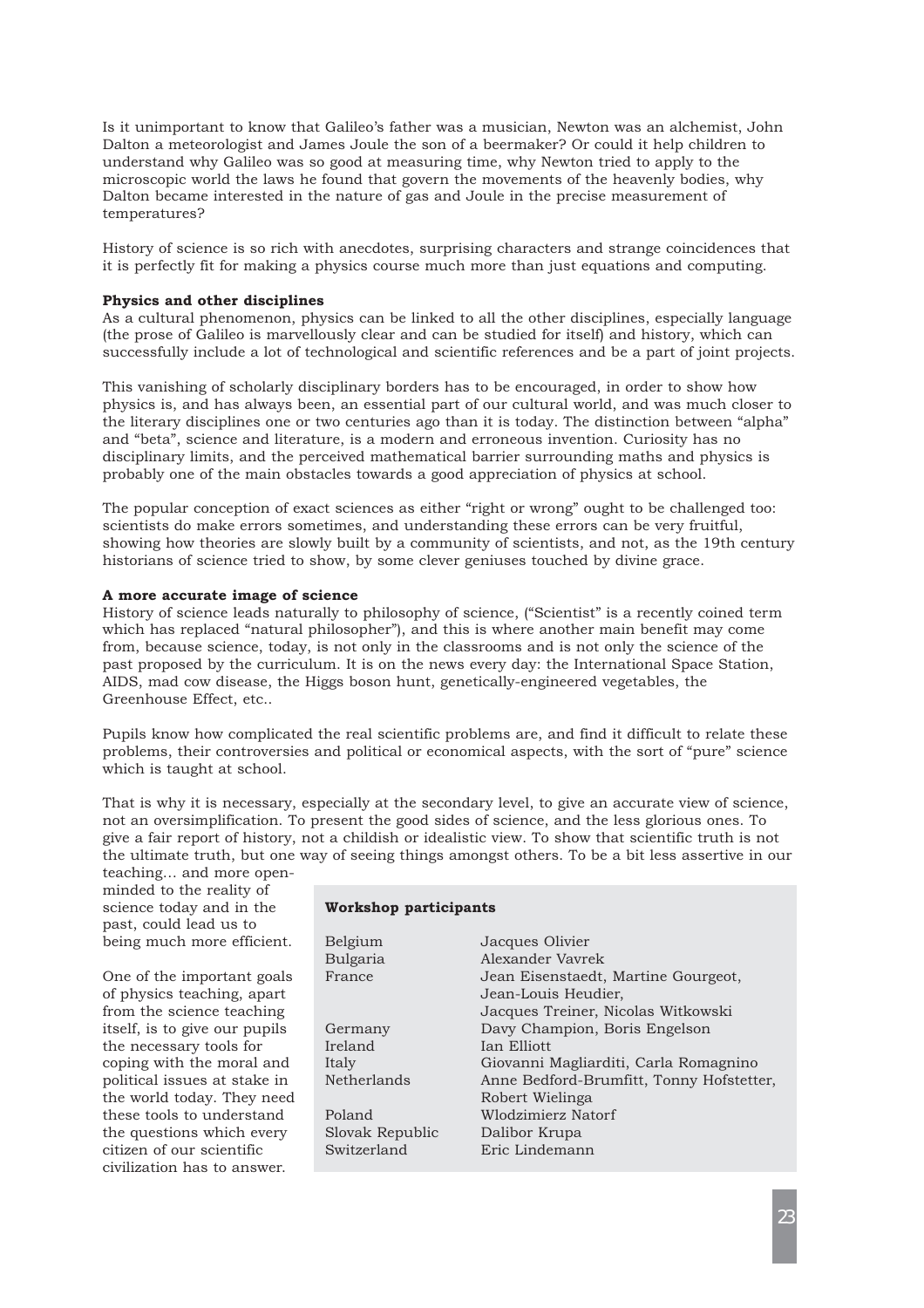# **Workshop 6: Consideration of the Major Issues of Today**

Leader: Adam Kovach (Hungary)<br>Rapporteur: Kerry Parker (United Kir Kerry Parker (United Kingdom)



The first workshop session was spent discussing the major issues and the relevance of physics education.

#### **The need for sustainable development**

We agreed that the main issue of concern to society is the problem of sustainable development. All societies are addressing the big questions, for example: should the consumption and demands of future societies follow the recent exponential growth – or should we take a different route?

The delicate balance of the World is being profoundly affected by human activities. How must we act to maintain the development route of mankind? After some debate about the need for nuclear fission, solar power, global warming, etc... we agreed that as physics educators we were not going to solve these problems in this workshop, but that we should concentrate on enabling future generations to address and solve these problems.

## **The role of physics and education**

The children we teach now are the decision makers of the future. The knowledge and skills we give them will enable them to make, or not make, the right decisions. Physics underpins the new technologies, many of which may play a role in solving some of the problems of sustainability. However, all the delegates reported that society has an often negative attitude to physics, founded on a history of nuclear accidents, government cover-ups and the over-optimism of scientists in the immediate post-war years.

#### **The physics curriculum**

There has been a massive growth in new technology and information. Traditionally, education means the transfer of knowledge to future generations. But we have to teach students to apply science which hasn't been developed yet, because knowledge is advancing so fast! Thus skills are

#### **Recommendations**

- It should be recognised that physics has immediate relevance in understanding and solving problems of sustainable development and growth.
- A curriculum should address the above issues and the immediate impact of physics on everyday life, based on a complex, interdisciplinary approach.
- The pace of research and the increasing availability of information calls for relevant and on-going teacher training.
- International cooperation should form an integral part of the development of curricula at local and national levels.
- Students and teachers should be given reliable information from a variety of sources, which is up-to-date and free from propaganda.
- Curricula should enable students to take reasoned decisions, weighing up evidence and risk in a social and economic context.

much more important in education than ever before. We are not only involved in imparting knowledge and skills, but also attitudes.

For effective communication we need to engage our students: the very gloomy, 'doomsday' scenarios described in some projections are a 'turn off' for many students. Some German colleagues have found that by encouraging direct action, such as by building machines with solar cells and encouraging energy-reduction methods, their students have been better motivated.

Nonetheless, students should have access to the true picture, as far as we understand it. We need to teach them how to find the truth amid the propaganda and emotive language.

The second workshop session was devoted to discussions regarding the teaching of radioactivity and nuclear physics, especially with regard to nuclear power and waste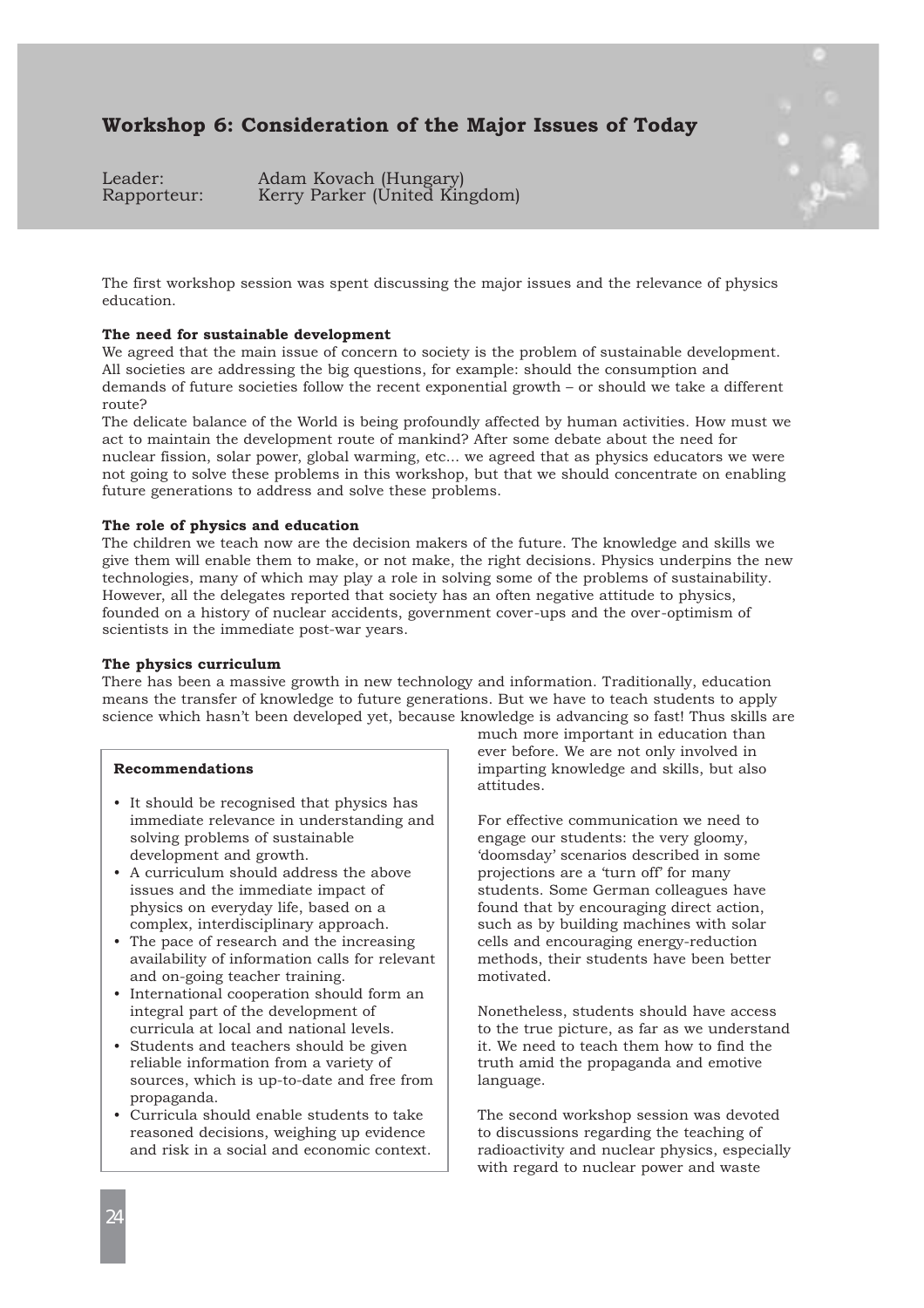management. Most of the problems are interconnected and interdisciplinary. For example, radioactive waste and nuclear safety are linked to geology and hydrology as well as sociology, politics and finance. This must be taken into account when we consider the curriculum – we must have debate and cooperation between physics and other disciplines. In schools there are many possibilities to collaborate.

## **Curriculum Design**

The nations represented at the workshop have very different patterns for the development of curricula: some teach physics as a separate subject, others have more general science courses; some nations teach science at an early age, whilst others introduce it later. Also, some teachers have an externally imposed National Curriculum, while other teachers have more flexibility. Within each system, teachers were able to cite good and bad practice. In general there was a feeling that teachers needed to be able to respond to the current news events so that students were not learning their science from badly-informed, emotive TV programmes and newspapers. Inter-disciplinary collaborations are also very important.

#### **Risk assessment**

Teaching the ability to analyse data, and form a rational decision was also considered essential. The link between cause and effect is often very tenuous in radiation protection. Students need to understand the impact of their actions and the limitations inherent in making predictions. It is vital that we tell the truth and do not pretend that "physics is good", or that we can predict anything with 100% certainty!

#### **Information sources**

Finally we discussed sources of information. The web provides some excellent material, but it is often not in a very accessible form and may be difficult for students and teachers to find. Also there is a lot of poor, wrong, emotive and incorrect material on the web. Students need to learn to discriminate and have access to good, reliable material.

#### **Recommendations**

The final workshop was spent discussing the summary. Most delegates found a simple 6-point statement very useful:

## **Physics is vital to sustainable development. We need these issues in the curriculum. That requires teacher training, international co-operation, and good sources of information to allow reasoned decisions.**

The delegates unanimously endorsed these points and also were also very enthusiastic to meet again to continue this important work: the group recommends setting up a conference to look further at physics education and sustainability issues.



| Bulgaria       | Alexander Vavrek               |
|----------------|--------------------------------|
| Finland        | Ilkka Koivistoinen             |
| France         | Lucile Beck, Yves Sacquin      |
| Germany        | Ulrich Ernst, Paul Feltes      |
| Hungary        | Adam Kovach, Gabor Naray-Szabo |
| Netherlands    | Egil Lillestol, Tim Scholten   |
| Norway         | Karl Torstein-Hetland          |
| Poland         | Jan Mostowski, Hanna Szyburska |
| United Kingdom | Kerry Parker                   |
|                |                                |





25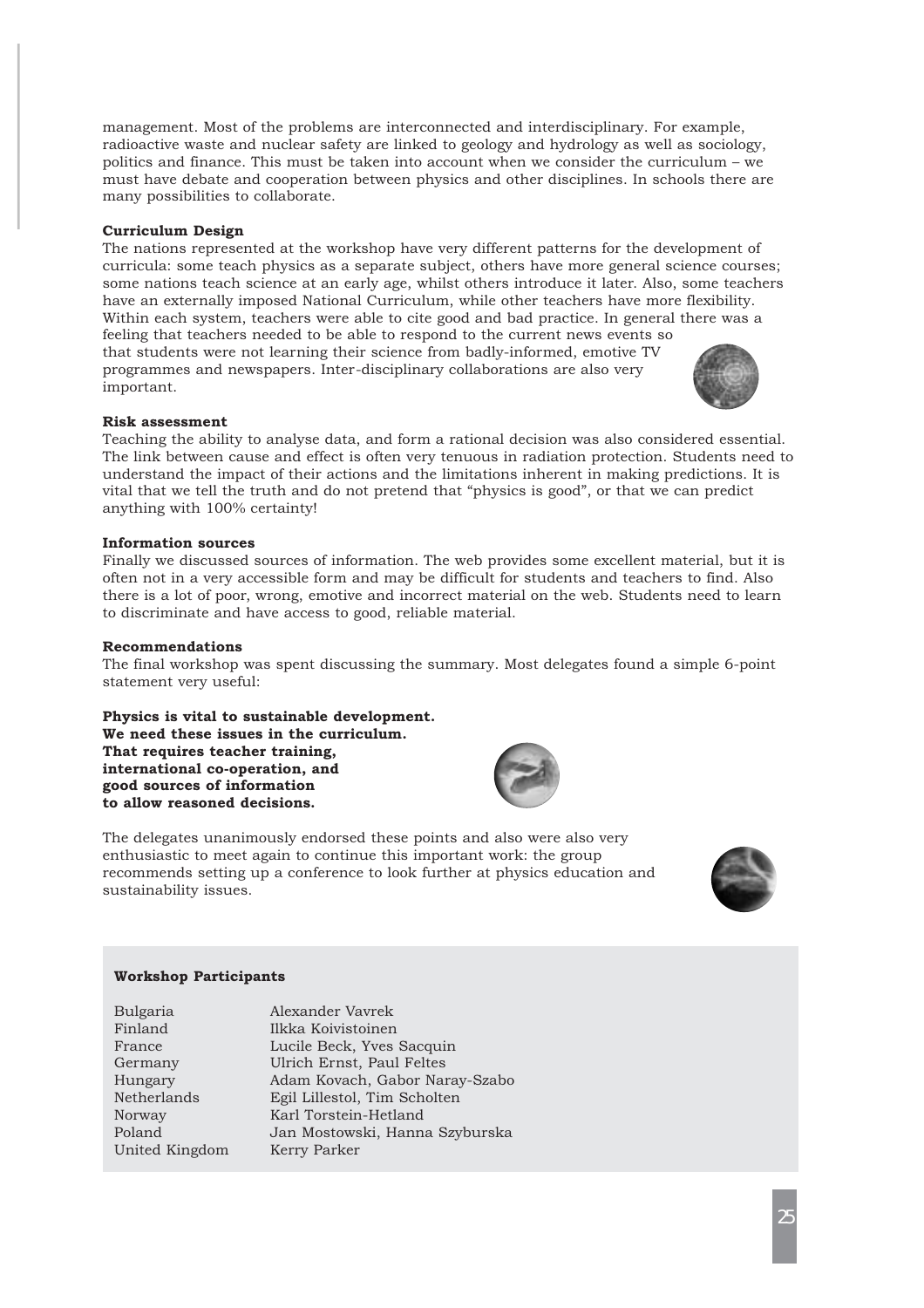# **Workshop 7: Women and Physics**

Leader: Cecilia Jarlskog (CERN)



The workshop had 15 participants, of which 3 were men. We began by considering some statistics from sources such as the American Institute of Physics and the European Union. These showed that:

- Women don't love physics (they avoid it happily)
- The physics environment doesn't love women.



This graph shows the percentage of Bachelor's degrees in scientific fields earned by Women, 1975 - 1997

*Source: Statistical Research Center, American Institute of Physics. Data from Mulvey & Nicholson, Enrollments and Degrees Report.*

This graph shows the percentage of women and men in science in six European countries. The lack of women at the top levels cannot be explained by a lack of women in the corresponding undergraduate classes.

*Source: 'Science Policies in the European Union: Promoting Excellence through mainstreaming gender equality - a report from the ETAN expert working group on Women and Science'.*

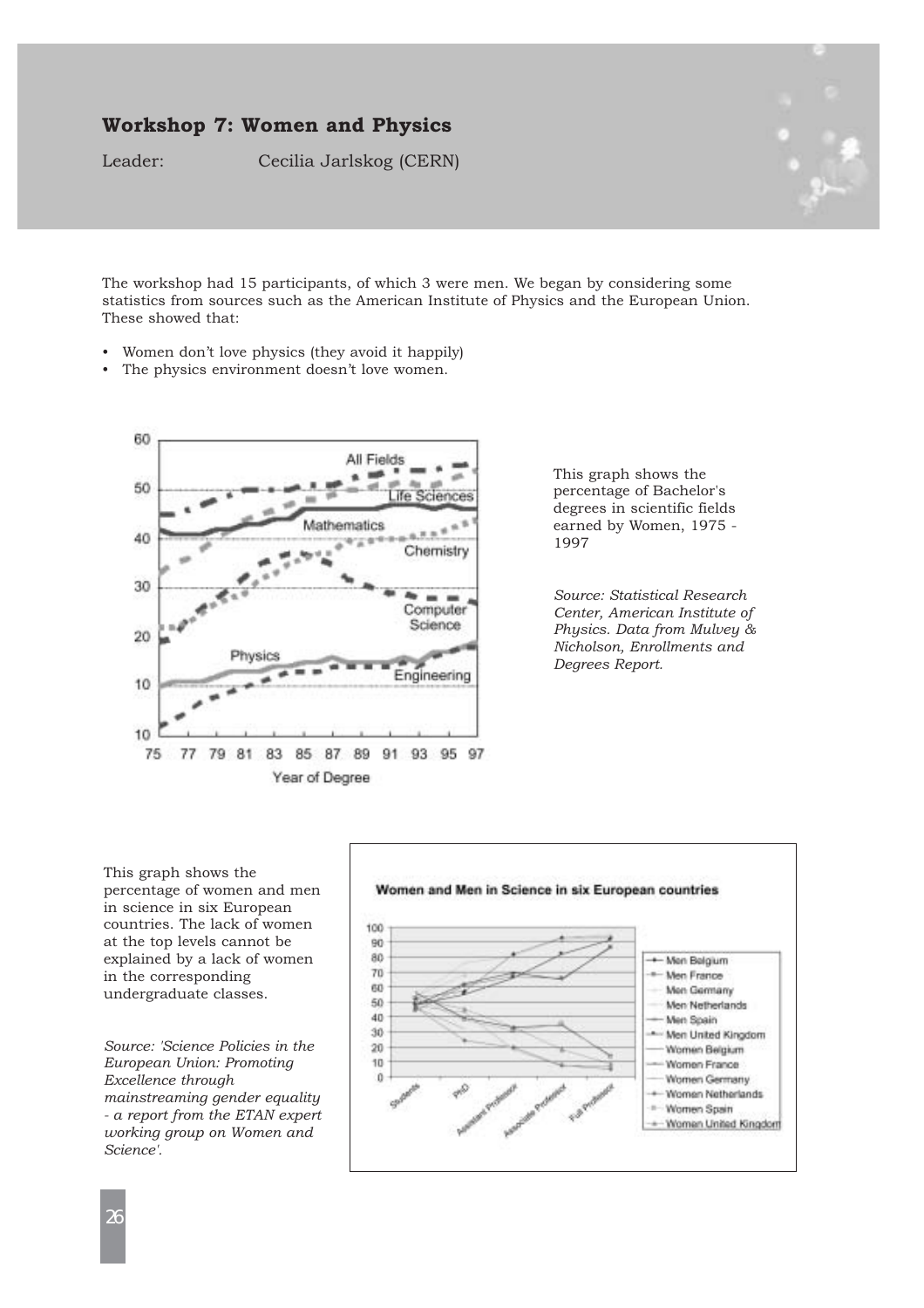The workshop group thought that these statistics were shocking. In a nutshell, there is a big difference in the way men and women appear on the science career maps; there are very few women towards the top of the academic hierarchy. This is actually true of all sciences and not just physics. Even in 'soft' science, men dominate at the top of the academic ladder.

Our conclusion was that there is plenty of subconscious discrimination against women in many countries. We suggest that all men and women be constantly reminded of this hidden danger.

We also suggested that academic

# institutions should take measures to help

## **Recommendations**

- Gender awareness should be included in the education of teachers. Physics lessons should include physics that girls will like.
- Gender awareness is needed at higher levels in academia.
- Women with small children should be supported by academic institutions through the provision of childcare, job-sharing, part-time jobs, etc. *And some more radical suggestions:*
- Let girls start school one year earlier than boys.
- If measures to attract girls to physics fail, then teach them separately from boys.

women with small children (childcare, job-sharing, part-time jobs, accepting the difference in 'effective age' between a man and a woman who has had children, etc.)

We then discussed the behaviour of girls and boys in school. It is well documented that girls and boys mature at different rates and have different behaviour patterns. The participants felt that girls often lack confidence, they think their work is not so important and that physics is not for them. Some girls even feel ashamed for being interested in physics!

The workshop participants felt that physics is the best vaccine against superstition and every child needs to be trained in basic physics. It is vital that teachers are sensitive to the issues mentioned above and take them into account when teaching physics. Girls are more interested in cultural, historical, humanistic, medical, and musical aspects of physics - in other words, topics that relate physics to everyday life. These aspects must be included in physics lessons.

## **We wish to see more female physicists in the media and more young girls expressing an interest in physics.**





## **Workshop Participants**

Belgium Petra Rudolf Finland Jussi Kytömäki, Markku Säily Germany Sigrid Zwiorek Greece Merkourios Panagiotopoulos Hungary Anett Nagy Italy Vittora Massidda Sweden Ulla Siren-Peura CERN Cecilia Jarlskog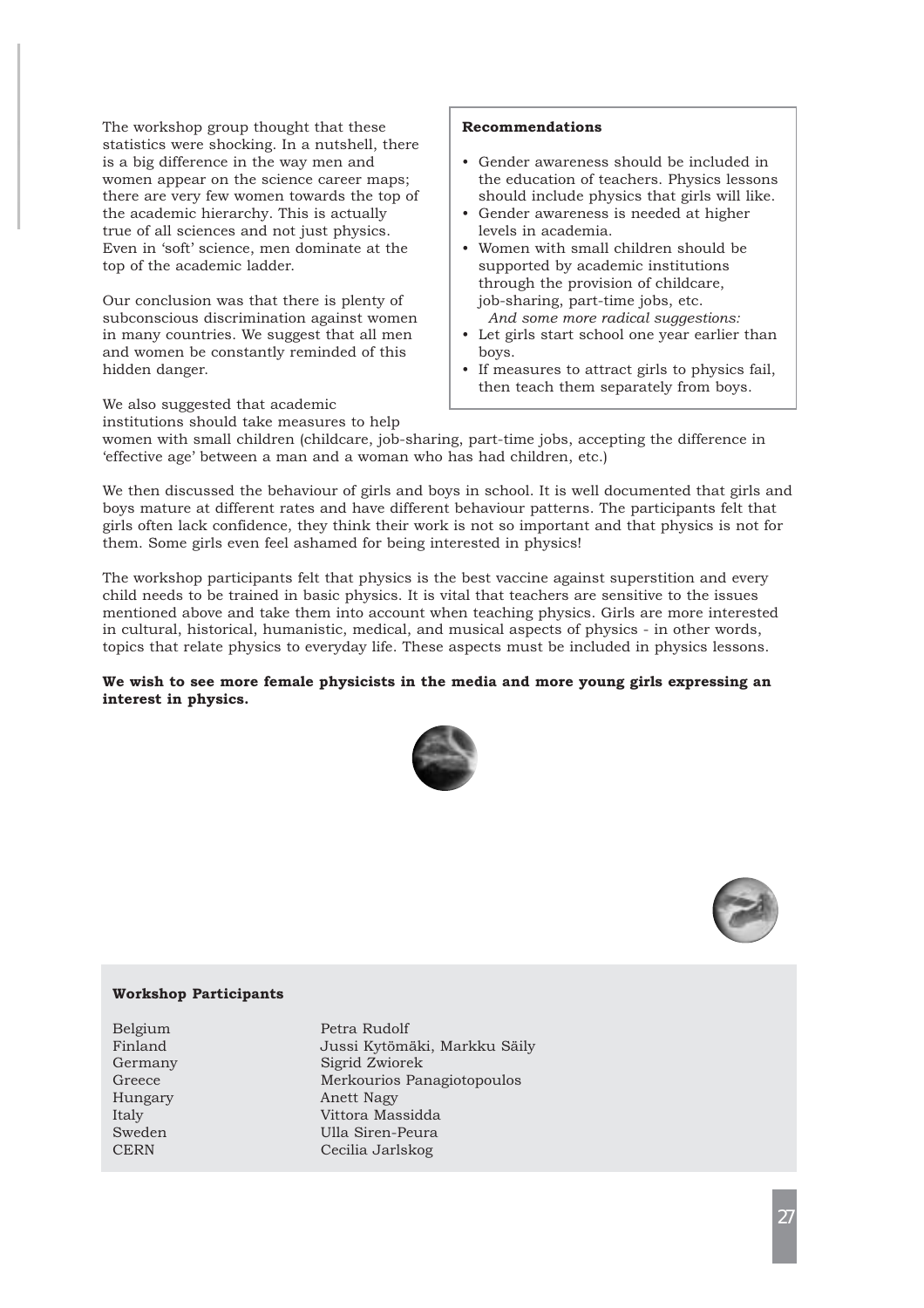## **Workshop 8: Physics and Toys**

| Leader:         | Hubert Biezeveld (the Netherlands) & Rafael Garcia (Spain) |
|-----------------|------------------------------------------------------------|
| Rapporteur:     | Klaus Buschhüter (Germany)                                 |
| Special guests: | Louis Mathot (the Netherlands) and Jim Jardine             |
|                 | (United Kingdom)                                           |



Hubert Biezeveld and Louis Mathot, authors of *Scoop*, brought part of their toy-collection, and Rafael Garcia Molina, professor at the University of Murcia in Spain and Jim Jardine from Scotland, author of *Physics is fun*, showed their favourite toys. Other participants also brought toys and showed some games and tricks from their respective countries. More than 200 toys were shown, ranging from traditional to present-day products, some of them cheap and others more expensive. We had a good time doing experiments with those toys and thinking about provoking questions related to the physical principles under which they work. So most of the time we behaved like pupils and students playing with interesting things.

It was nice to see that many toys and games have similar versions in different countries, which means that toys are excellent for communicating physics across language and frontier barriers. It was also interesting to see how many devices that could be used to introduce physical concepts are available in toy shops. Some of these toys and games can be prepared with very cheap materials, easily available in many homes and schools. Physics can also be used to invent or design toys, games and tricks.

Due to the different professional activities of the participants in the workshop, it was clear that toys can be used at all educational levels (from elementary school, to primary and secondary education and even at university), although their particular use depends both on the audience and on the message we wish to transmit.

E-mail addresses were collected with the purpose of distributing a document (prepared by Rafael Garcia-Molina rgm@um.es) containing references in which the use of toys and games for teaching physics are discussed.

In the third session formulated with short recommendations. As our conclusions about the meaning and the function of toys were created in a rather short time at the end of the workshop, the introductory questions from the workshop schedule (What role does 'play' have in learning physics? What kind of toys illustrate physical principles? How can physics be made fun? -Comparison of different experiences.) were not really discussed. But we organised a short debate, in which several questions were raised. The next paragraph shows a brief summary of some of these discussions.

#### **Recommendations**

- Make teachers aware that toys have a high motivating function: they provoke questions and lead naturally to investigations.
- Encourage teachers to join children in playing with toys and make learning fun.
- Toys and scientific understanding should be part of primary teachers' training.
- Increase awareness that toys help in crossing language-barriers.

New scientific work must be done in order to give an overview of what kind of toys are useful for demonstrating physics. The functions of particular toys must be analysed. Everyone agreed with the statement that the use of a toy must be connected with an explanation afterwards. The depth of explanation is dependent on many factors, including the age of the audience and the phase of education. A toy is not only a toy, it has different functions in different parts of scientific education.

The participants wanted to communicate this message to others who use toys to illustrate physics: "Don't use toys without explaining them, behaving only like a magician. Use toys but please do not only play: A toy a day keeps boring physics away."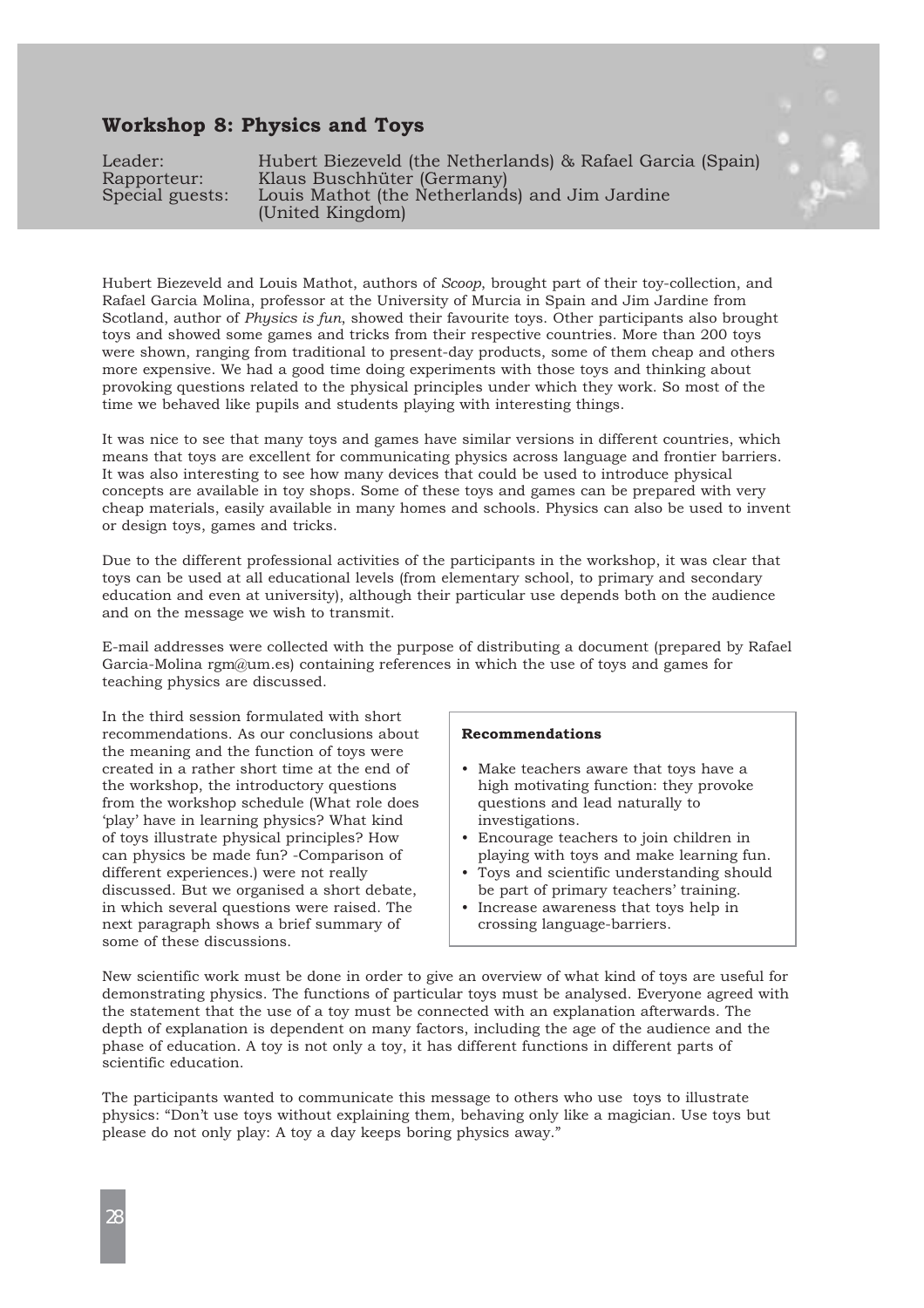Everybody held the opinion that toys have a highly motivating function in learning processes. If toys were used in elementary education it could perhaps start earlier. Toys raise questions in children and students and make them active; they suggest investigations because a human being is a "homo ludens", who –while playing– has become a "homo sapiens".

For the convenience of the final presentation to the final session of Physics on Stage we agreed more or less about the following 15 statements, which express the spirit of the workshop:

- Toys are great starters
- Toys can introduce new concepts
- Toys that raise questions are the best
- Toys should suggest investigations
- Toys catch attention, provoke and stimulate discussion
- Toys cross language barriers
- Toys prove physics is everywhere around us
- Toys are essential to start physics in primary school
- Toys help understand technology
- Toys are cheap
- Toys are the champion motivators
- Toys give the feeling that anyone can do physics
- Toys strike an emotional string
- Toys make pupils feel the teacher is one of them
- Toys are not just for fun, they are for joy and joy lasts longer

At the end of the workshop we created the following letter written by a child who gives its wishes to Santa Claus:

Dear Santa Claus,

I was a very obedient child. I never made my parents be cross with me, so please send me teachers

- who know that toys have a highly motivating function to raise questions and to suggest investigations,
- who are at one with us for playing with toys and make learning fun, so please send me politicians
	- who know that toys and scientific understanding should be part of primary teachers education
	- who comprehend that toys will help crossing languages barriers.

I'm quite sure you can manage it because toys are not very expensive.

Yours sincerely, **Harry Potter** 

#### **Workshop Participants**

| Austria         | Theodor Duenbostl, Johann Huber                             |
|-----------------|-------------------------------------------------------------|
| Czech Republic  | Vera Bdinkova                                               |
| Finland         | Heikki Kasurinen, Markku Sarimaa, Timo Suvanto              |
| France          | Vincent Coutellier, C Pinet, M Wafra                        |
| Germany         | Joachim Brucherseifer, Klaus Buschhüter                     |
| Greece          | Christos Ioannidis, Dionysios Karounias, Ioannis Kopanas    |
| Hungary         | Agota Lang, Zoltan Sebestyen                                |
| Ireland         | Cathal Flynn, Angela Kelly                                  |
| Italy           | Luciana Ceccacci, Ivana Cocco, Alen Janni, Valentina Montel |
| Netherlands     | Hubert Biezeveld, Louis Mathot                              |
| Norway          | Harld Kolderup, Einar Oterhom                               |
| Poland          | Teresa Calka, Jan Tokar                                     |
| Slovak Republic | Martin Makuch                                               |
| Spain           | Adolf Cortel, Alejandro del Mazo, Rafael Garcia Molina      |
| Sweden          | Lars Ake Holmgren, Olle Östklint                            |
| United Kingdom  | Jim Jardine                                                 |

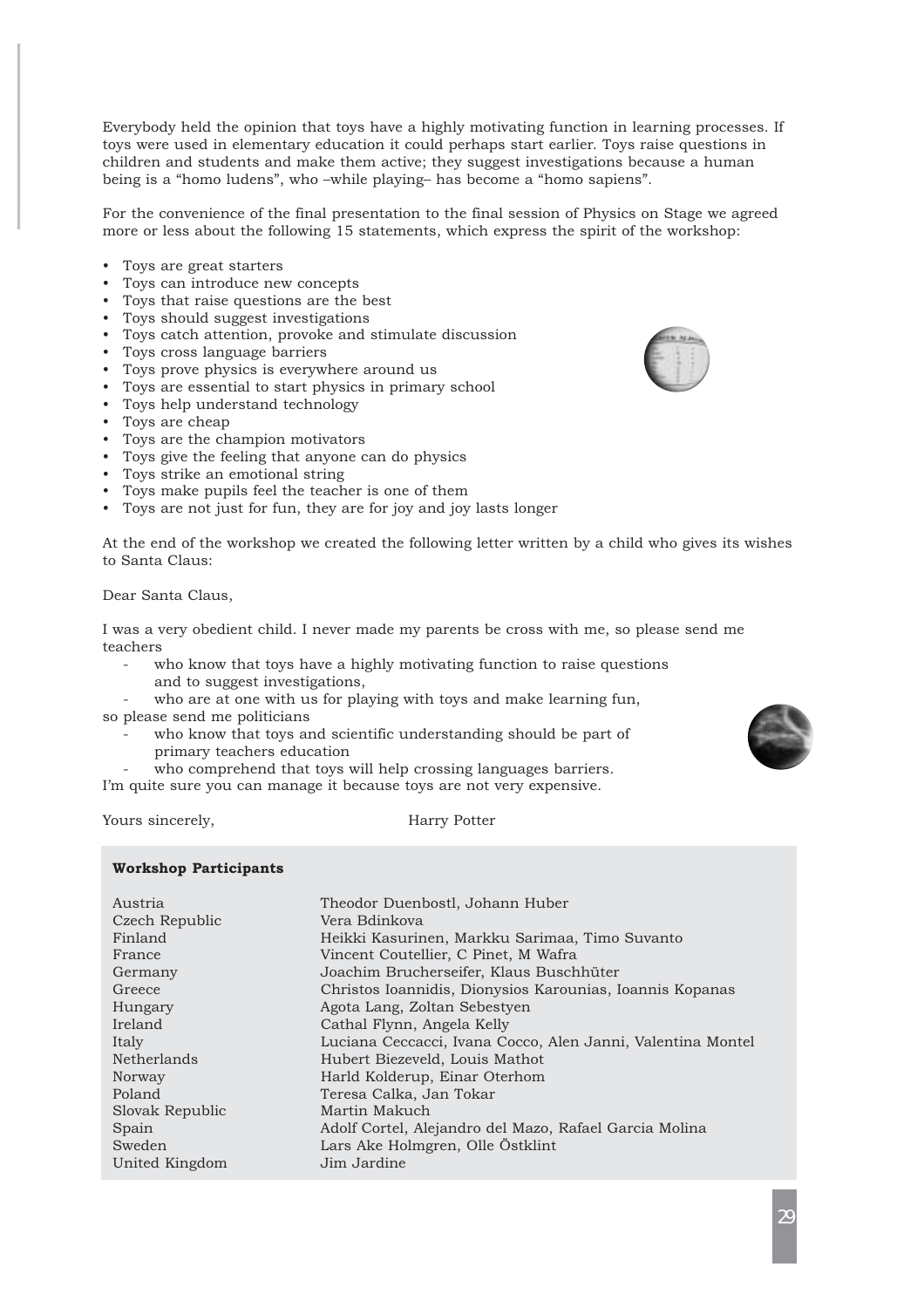# **Workshop 9: The Place of the Internet in Physics Education**

Leader: Robert Cailliau (CERN) Rapporteur: Jose Sanchez Troncoso (European Space Agency)



## **Summary**

In the last ten years, the development and rapid growth of the so-called Information Society has changed the way in which many of us live our daily lives.

New tools are touching all the spheres of our activity, and education has been one of the most important goals from the beginning.

The power of the internet as a tool is not in doubt, but this is not enough: we have the tool, but we must learn how to use it for education. This is one of the biggest challenges for internetrelated education projects: how to use the Internet, how to organise the vast amount of data available, how to coordinate all the different groups that are working towards the same goals but in different places, etc...

During this workshop some of those problems were discussed, and we had the opportunity to discover how different countries face them. The lack of an organisation to coordinate the efforts of separate groups seemed to be the main problem, as well as who could support and finance such an organisation.

It was clear in the end that coordination, cooperation and sharing of experiences are the fundamental initial steps to introduce the Internet into physics education.

#### **Recommendations**

- Join the European School Net: it federates other nets.
- Guarantee financing and future website existence.
- Do quality research, by and with teachers at schools, on the learning process in internet-based teaching.
- Research, develop and evaluate different methods of using internet resources.
- Bring internet-based teaching into professional development programmes in each country.





#### **Workshop Participants**

Bulgaria Veselka Radeva Czech Republic Jitka Houfkova Slovak Republic Jozef Demko United Kingdom Denise Gault CERN Robert Cailliau ESA Jose Sanchez Troncoso

France Monique Schwob Germany Christoph Pawek, Ove Persson Hungary Beata Jarosievitz Italy Giuseppe Zappalà Norway Vegard Engstrom Spain Angel Franco, Jose Gonzales-Lopez, Pedro Padro Sweden Anders Vaesterburg Switzerland Fritz Gassmann, Heini Mühry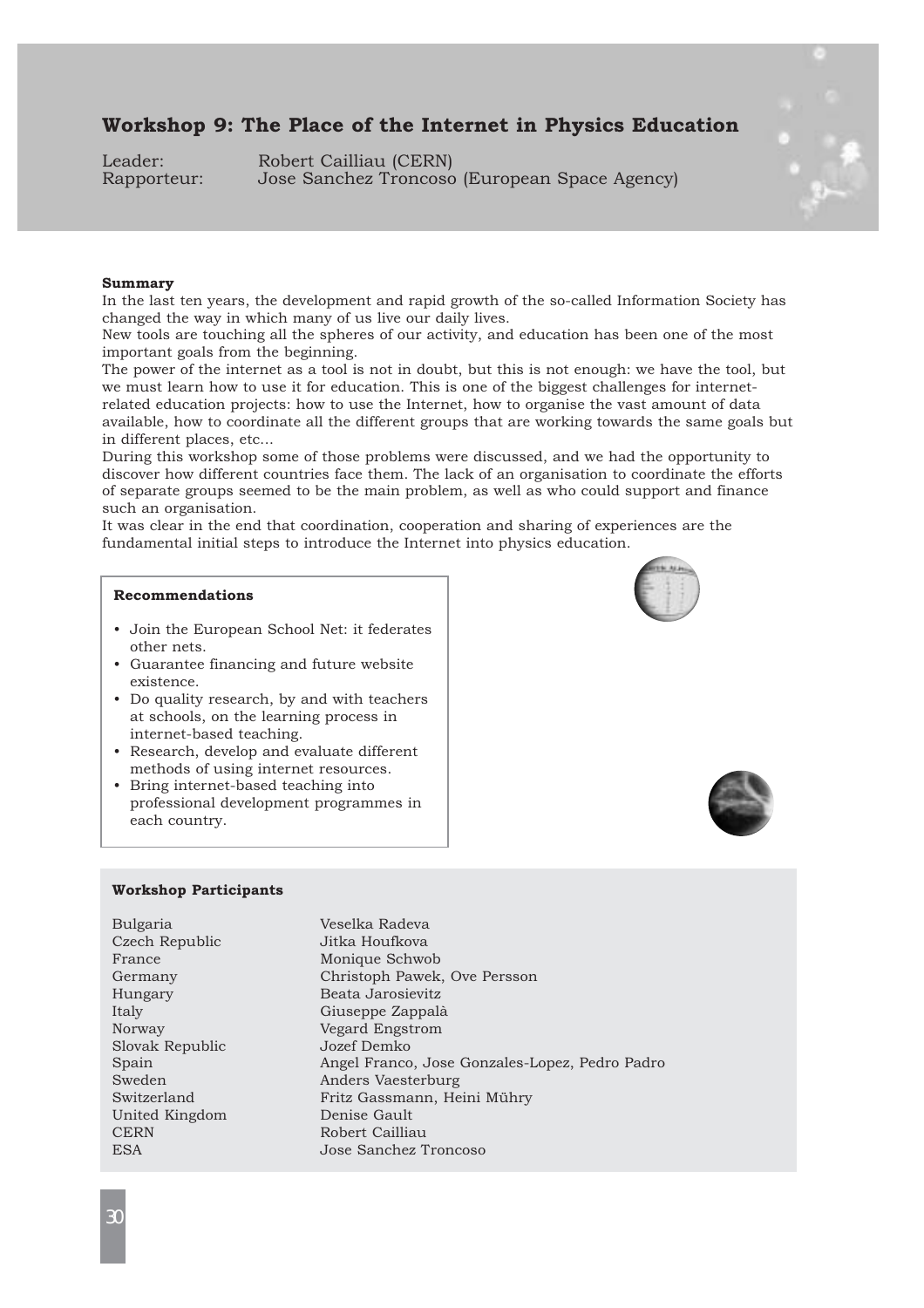# **Workshop 10: New Tools in the Classroom**

Leader: David Hammond (United Kingdom) & Richard Nixon (United Kingdom) Rapporteur: Joyce Van Dam (European Space Agency)

Physics is exciting not only to physicists but also to young people. We must continue to find ways to excite and motivate young people to explore and enjoy the beauty of our subject. New technology can provide opportunities to do this. For example, new technologies enable the sharing of ideas and information between more people than ever before.

The variation in the use of new tools in Physics education reflects the differences that exist in society as a whole. It is clear from members of the workshop that there are great differences between the provision of new technologies and the associated training needed to use them effectively in the countries represented. If physics education is to help prepare young people for our ever-changing technological society it must involve new technologies in its delivery. This must only be done in such a way as to add value and enhance learning. If this is to be done it will involve training for all physics educators to provide the opportunity for all young people to experience the use of new technologies.

It is clear that if the use of new technology within teaching is to be effective then it must enhance and add value to that which already exists.

Using new technology in an inappropriate context or approach may be a barrier to learning. Therefore when to use new technology and how to use it must form an integral part of any training. Teachers must ask themselves when using new tools in their teaching, why, when and where they are appropriate.

## **Recommendations**

- Funding agencies must recognize the financial implications of introducing and maintaining information and
- communication technology (ICT) in schools • Training must be financially supported so that teachers are aware of the pedagogical implications of using ICT in physics education.
- There is a need for the development of a central database to enable the exchange of information on the use of ICT in physics education.
- Physics teaching should reflect society in using ICT, where appropriate, to add value to and extend the learning experience.
- Partnerships should be developed between schools, higher education and industry to enable pupils to access and experience the use of new technologies.
- Producers of new technologies for education should be encouraged to see compatibility in new and updated features as a development priority.

**Why** - Information and communication technology (ICT) can help pupils learn by

- Enhancing enquiry skills
- Providing access to sources
- Developing understanding
- Providing access to perspectives
- Contributing to pupils' awareness of ICT in society

## **Where** - ICT adds value through

- Extension of work
- Enhancement of the learning experience
- Avoiding repetition of tedious tasks
- Displaying data
- Enabling interpretation of data

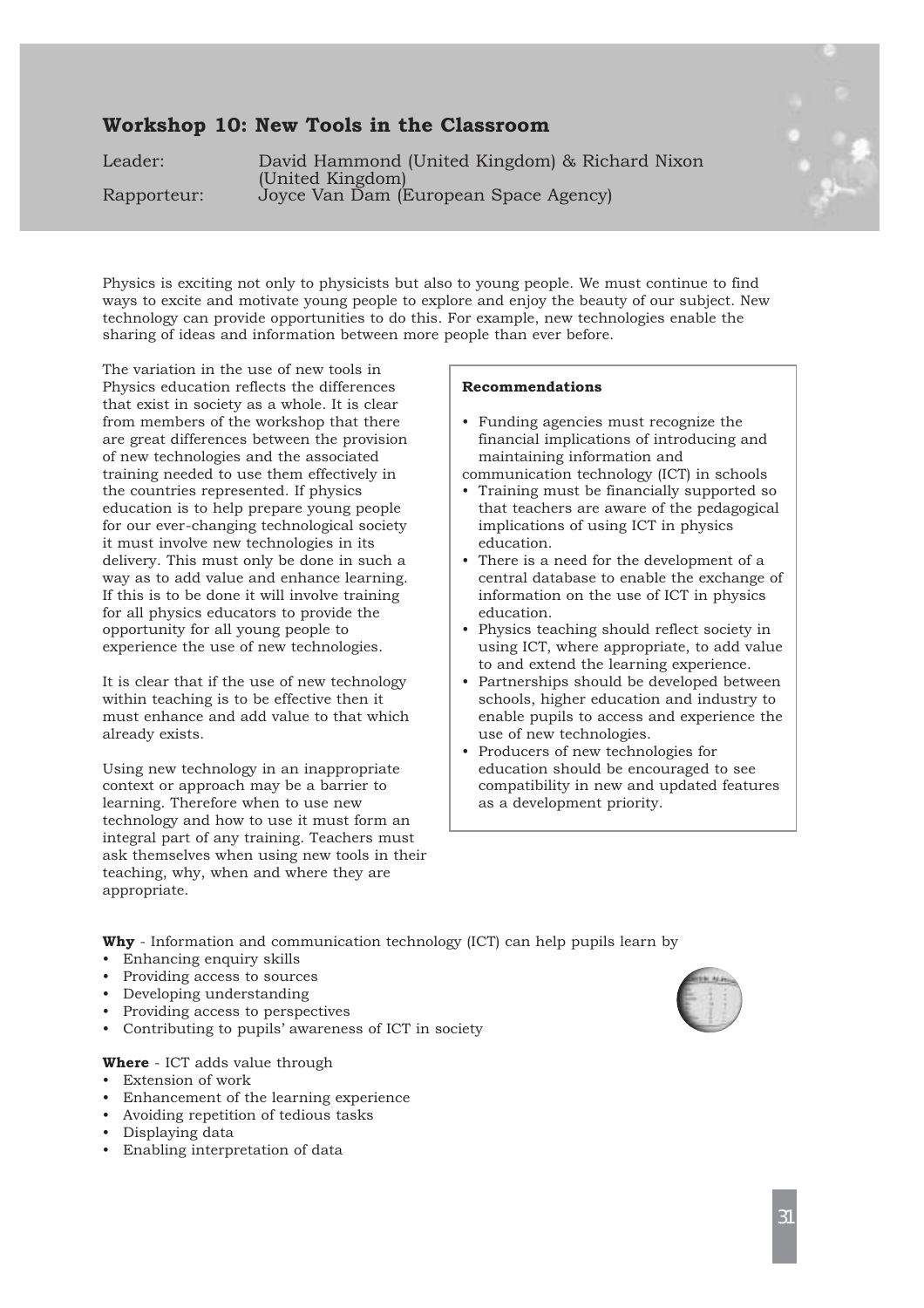**When** - by evaluating its use

- Ensuring its use is non-trivial and enhances learning
- Its use provides the most effective means of achieving the learning objectives
- Ensuring efficient use of time
- Providing opportunities for evaluation and reflection

Following lengthy discussions during the workshop sessions, the following areas have been identified as being crucial to ensure the successful implementation of the use of new tools in physics education. This workshop therefore makes recommendations in the following areas -

- Funding of new technologies
- Training of teachers in new tools
- Development of a central European database
- Reflection of new technologies in society within physics Education
- Development of partnerships between schools, higher education and industry
- Compatibility of technologies

## **Funding**

*Funding agencies must recognise the financial implications of introducing and maintaining ICT in schools.*

It is not sufficient to simply provide funding for the initial purchase of hardware unless provision is made for the ongoing maintenance of the equipment and the training of all teachers in its use.

#### **Training**

*Training must be financially supported so that teachers are aware of the pedagogical implications of using ICT in physics education.* 

It is clear that the levels of expertise in the use of new technology in physics education varies both between and within countries. If the education in physics for all young people is to reflect the increasing use of technology in society we will have to implement a training programme which involves all physics educators.

This training will provide a learning experience for educators, which must provide them with the confidence and expertise to use the technology. It must include, as an integral part of this training, the pedagogical aspects of using new technology in physics education.

#### **Database**

*There is a need for the development of a central database to enable the exchange of information on the use of ICT in physics education.*

It is clear that what is new technology for some is old technology for others. There exists a wide variation in the use of new technology in teaching. To facilitate the effective spread of good practice in its use it is felt that there would be great advantages in the creation of a central resource for physics educators. This contributory database would facilitate the sharing of good practice for all educators across Europe. It would enable educators to contribute to and research from a resource, which could identify projects, initiatives and good practice in the use of new technology within Europe.

#### **Reflect society**

*Physics teaching should reflect society in using ICT, where appropriate, to add value to and extend the learning experience.*

Teachers should be able to identify the appropriate use of ICT by evaluation of the use of new technologies. Inappropriate use of new technologies can be as damaging as appropriate use can be enhancing.



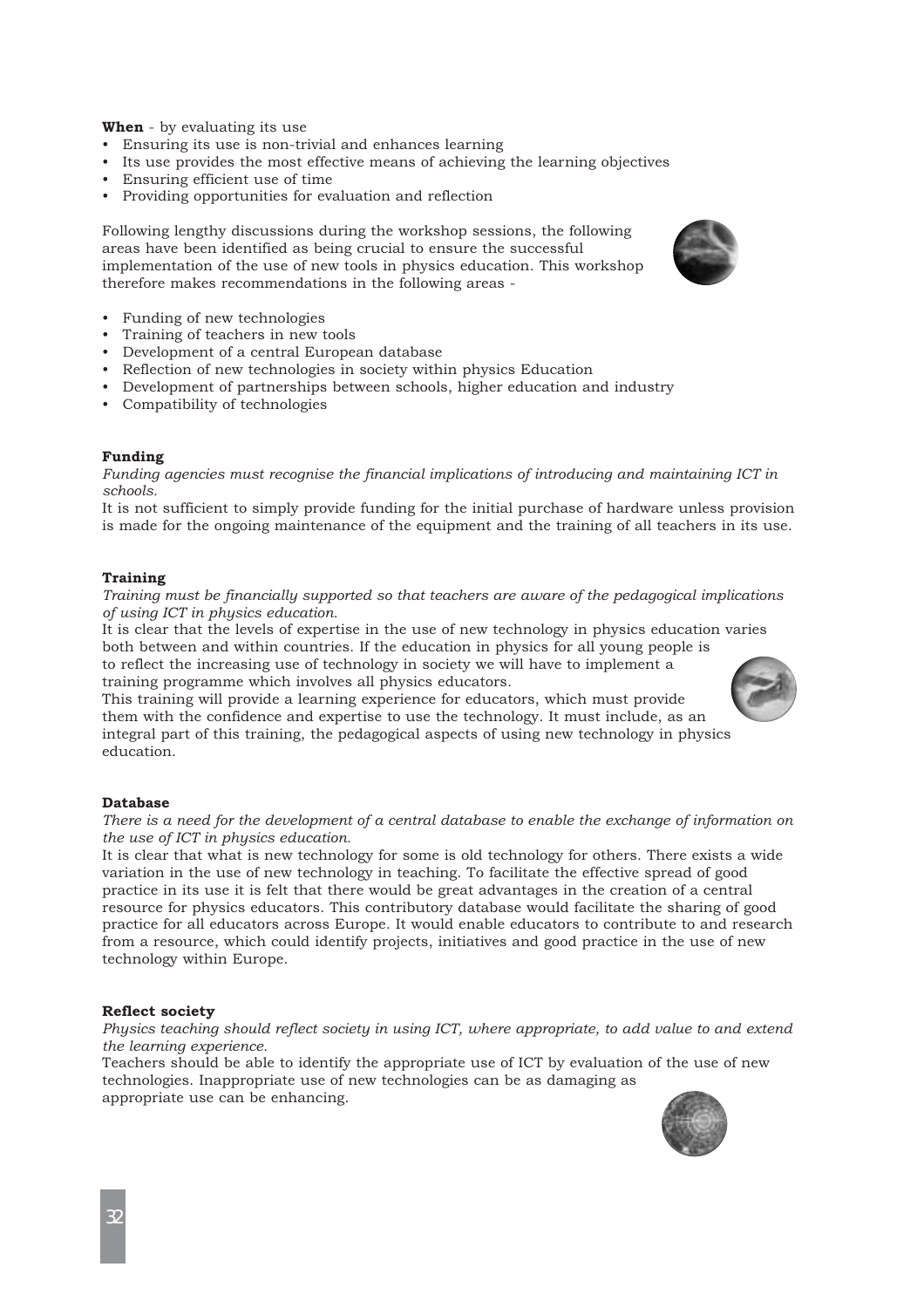## **Partnerships**

*Partnerships should be developed between schools, higher education and industry to enable pupils to access and experience the use of new technologies.*

Higher Education institutions, centres of excellence and industry have a role to play in providing access to new technologies for schools. This could be provided in several ways. They may provide remote access through the internet to equipment and technologies, which are not available in

schools, e.g. carrying out complex experiments which cannot be done in schools. Alternatively by opening up laboratories which have new technological instruments they could provide opportunities for pupils to have hands on experience with the latest up to date technologies.



## **Compatibility**

*Producers of new technologies for education should be encouraged to see compatibility in new and updated features as a development priority.*

Schools are often forced to abandon relatively new equipment, as it becomes obsolete due to the rapid development of new technologies. Producers should ensure that new versions of technology is, where possible, compatible with that of older equipment and of other producers.







#### **Workshop Participants**

| Jonas Enger, Christer Nilsson, Anna-Eva Olsson, Samuel Sollerman |
|------------------------------------------------------------------|
|                                                                  |
|                                                                  |
|                                                                  |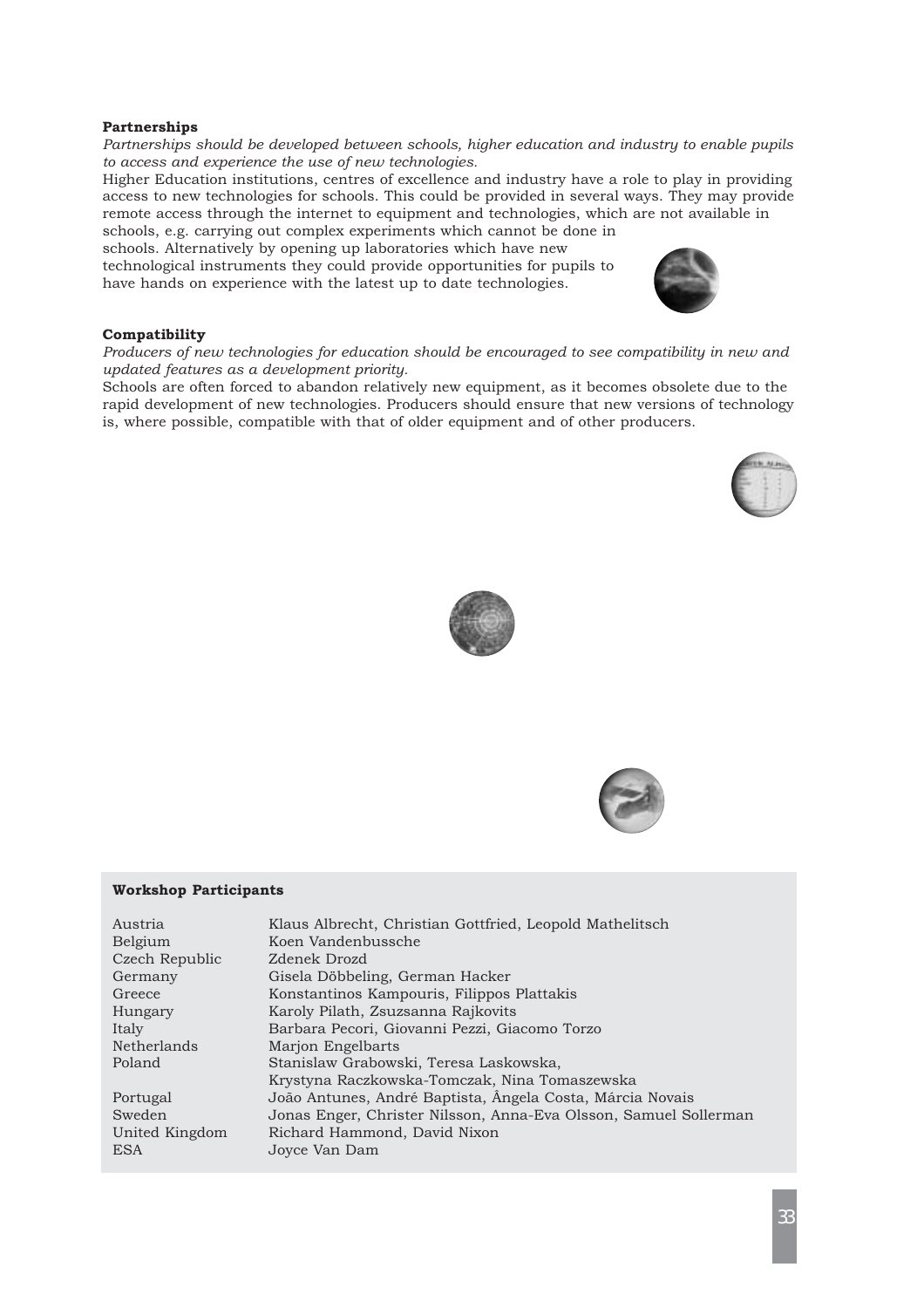## **Workshop 11: ESO, ESA, CERN and the EU**

Leader: Claus Madsen (European Southern Observatory) & Clovis de Matos (European Space Agency) Rapporteur: Detlef Kaack (Germany)

This workshop was asked to consider the following issues:

- What contribution could/should such organisations make to physics education?
- At what levels should contributions be made?
- What proposals are there for the long term?
- Is there a role for such agencies in a European network?

Already, the European science organisations have arranged a number of activities to stimulate scientific awareness and interest in the natural sciences. These include school visits, open days, permanent and travelling exhibitions and student competitions. For statutory, financial and practical reasons these activities have remained at a modest level. Nevertheless, with these activities important experience has been gained, upon which more coherent programmes may be developed.

#### **1. Education – A Key Priority for Europe**

Education should be seen as a key priority for Europe. The European science organisations and the European Commission can – and should – make a contribution towards this. With their particular expertise, the intergovernmental science organisations can make a unique contribution towards science education. In conducting front-line

#### **Recommendations**

- Education is a key priority for Europe and European science organisations and the EC must be involved in its development.
- Education and outreach should be integrated with research projects using a 1% share of their budget.
- The EC, the European physics organisations (POs) and endorsed teacher networks and national organisations should promote both short and long term activities.
- POs should have teachers-in-residence to allow in-service training and outreach activities, supported by EC programmes.
- POs should communicate state-of-the-art science in the EU languages and should celebrate European achievement.
- Extracts from PO databases should be tailored for educational use.

research, these organisations 'produce' new knowledge which should be made available to students and to the public at large. However, in order to promote the progress of European science, and to make European careers in science attractive to young people, the educational efforts of the European science organisations should not only focus on communicating state-ofthe-art science but also further the recognition of European achievements in science. In addition, the European science organisations are building up enormous databases, extracts of which could be used for educational purposes.

#### **2. Disseminating the knowledge**

We are aware of the existence of efforts by individuals and groups devoted to the dissemination of scientific information at the national level. Therefore it is important to use the existing structures to the largest possible extent. In this sense, the educational activities of the international organisations should enrich and complement these efforts. A close co-ordination between the European and the national organisations in this field is therefore important.

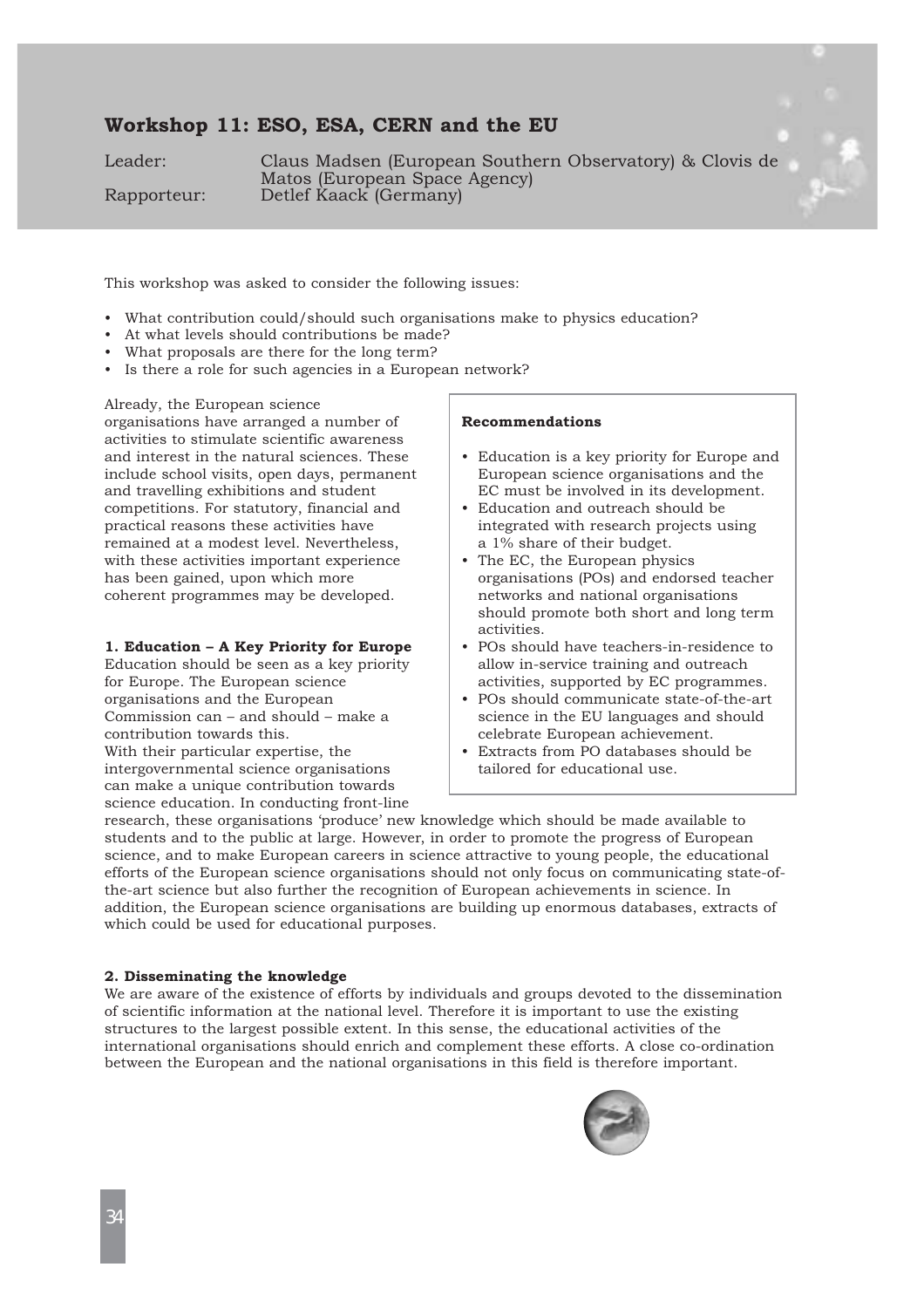## **3. Helping teachers**

## **3.1 Learning material for students and background information for teachers**

In the context of a wide-ranging collaboration between scientific institutes and the educational community, the European science organisations should provide up-to-date information and teaching materials to schools and universities. To this end, the collaboration of the European science organisations and the teaching community may be facilitated by having teachers in residence at the European science organisations. The teachers can use their considerable professional experience to help transform the complex scientific information into useful teaching material. Furthermore, it is important that teaching materials and other information are available in the languages of the member states.

#### **3.2 Special educational outreach programmes**

The European science organisations should identify, promote and jointly co-ordinate long-term educational activities. Furthermore, short-term activities, such as those carried out within the European Science and Technology Week, offer attractive possibilities to stimulate the interest in science amongst young people.



However, it was strongly felt that the lead-times for such pan-European educational activities were too short. Giving educational institutions more time to prepare should achieve better responses.

Also, the European science organisations should provide the possibilities of increased, direct interaction between students and scientists working within these organisations. This may include periodic webcasting and similar events.

## **3.3 In-service training possibilities**

Bringing teachers up-to-date with the development of front-line research is a precondition, both for offering modern education and for attracting the interest of pupils and students. Offering of training courses for teachers at the European science organisations is a possibility that should be pursued. These training courses should be connected to or tied into existing or future EU funding programmes.



Within the context of in-service teacher training by the European science organisations the possibility of offering recognised certificates to teachers should be explored.

#### **3.4 Teachers' Networks**

Teachers' Networks form an important interface between the European organisations, related national organisations and the school systems of the member states. Often, however, these networks are highly dependent on the work of a limited number of enthusiastic teachers working in relative isolation with little or no supportive infrastructure. Formal endorsement by the European science organisations may improve the efficiency of these networks, by enabling them to enlist national support and gain access to existing infrastructure.

#### **4. Funding**

It is recommended that 1% of the budgets for research projects be devoted to related public communication and educational activities.

These funds should enable individual research projects to integrate their outreach and educational programmes with the production and use of project-specific materials.

This funding should be complemented with support programmes sponsored by the European Commission. These programmes should be tailored to specific needs, in

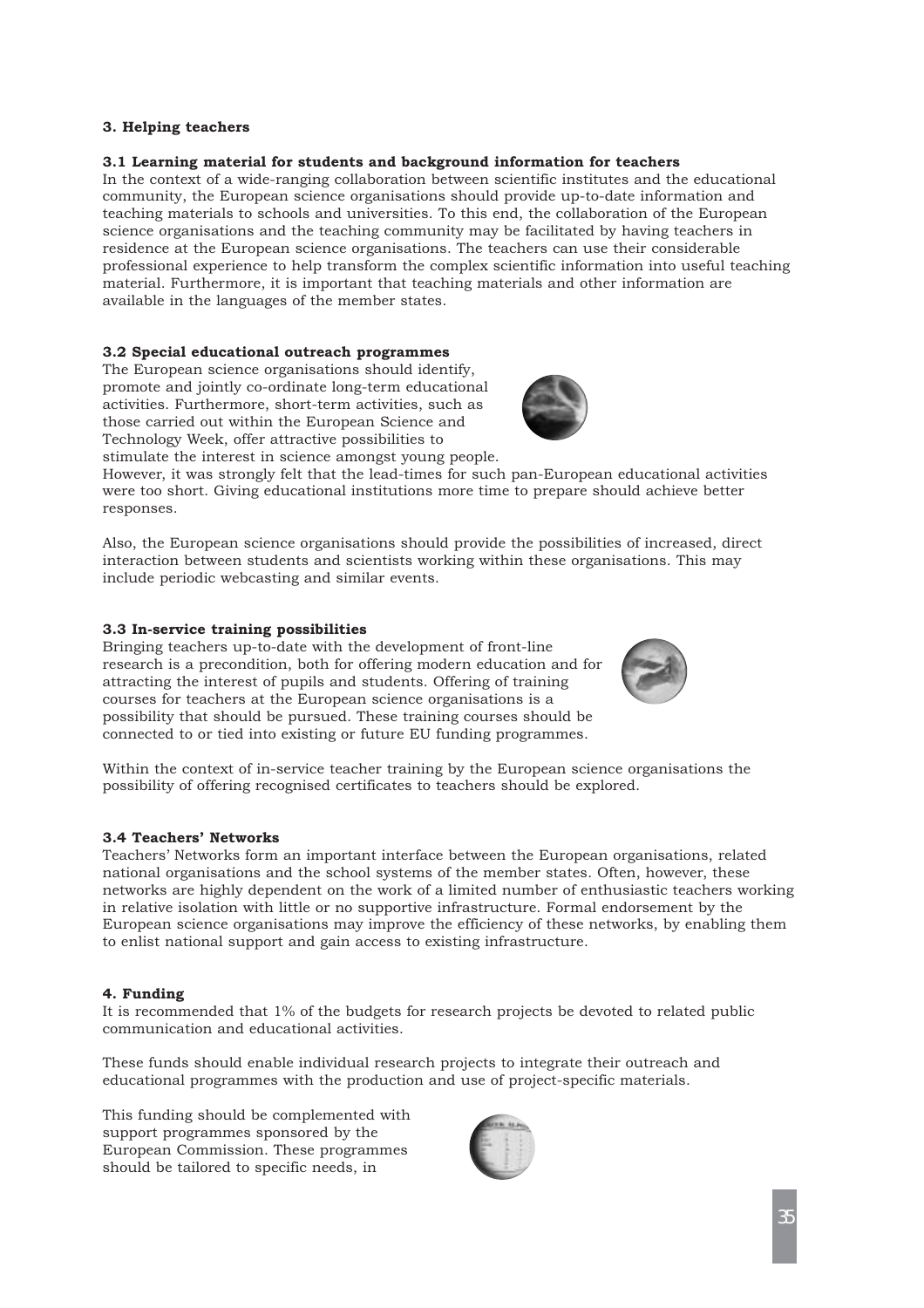particular with respect to travel and subsistence in connection with the Teachers-in-Residence proposal, in-service training of teachers at the European Science Organisations and activities within the European Science and Technology Week. In particular the 6th Framework Programme and possibly other EC programmes for teaching should be developed with a view to facilitating such possibilities.





## **Workshop Participants**

| Belgium         | Rita van Peteghem                                              |
|-----------------|----------------------------------------------------------------|
| <b>Bulgaria</b> | Ivan Lalov                                                     |
| Czech Republic  | Jiri Rames                                                     |
| Finland         | Antero Hietamäki                                               |
| Germany         | Detlef Kaack, Volker Martini, Peter Stinner                    |
| Italy           | Vincenzo de Chiara, Frederica Guadagnini, Fabio Mantovani      |
| Norway          | Knut Jørgen Rød Odegaard                                       |
| Poland          | Wojciech Nawrocik                                              |
| Portugal        | Mario Jorge Oliveira, Liliana Novais, Diego Oliverira a Silva, |
| Spain           | Lourdes de Pedraza Velasco                                     |
| Sweden          | Björn Lingons                                                  |
| United Kingdom  | Andrew Morrison, Margaret Penston, Alan Pickwick               |
| <b>CERN</b>     | Antonella Del Rosso, Mick Draper, Riitta Rinta-Filppula,       |
|                 | Michelangelo Mangano                                           |
| <b>ESO</b>      | Claus Madsen                                                   |
| <b>ESA</b>      | Clovis de Matos                                                |
| EC              | Stephen Parker                                                 |
|                 |                                                                |

36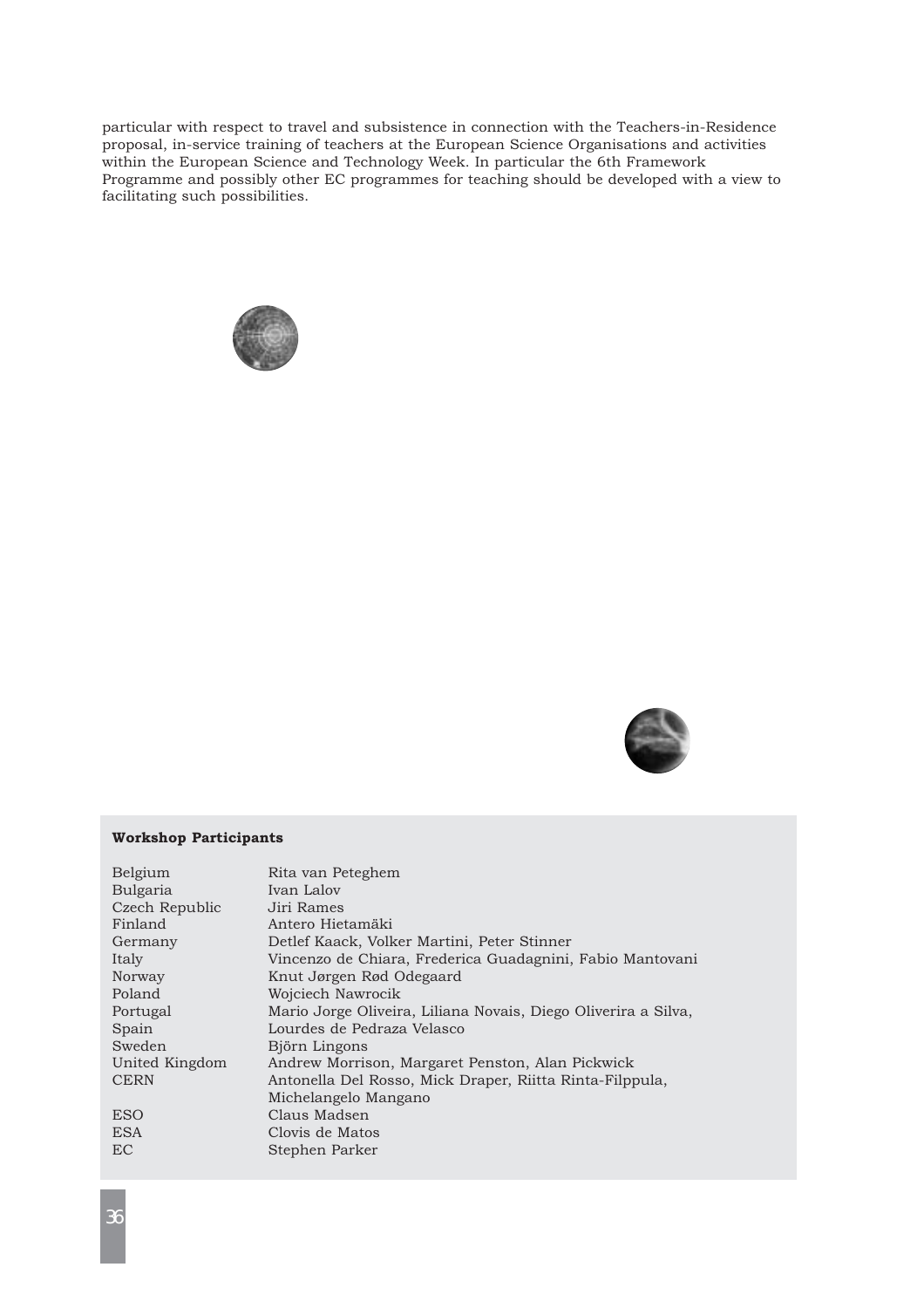# **Workshop 12: Focus on Teachers**

Leader: Rosa Maria Ros (Spain) & Brenda Jennison (United Kingdom)<br>Rapporteur: Steven Chapman (United Kingdom) Steven Chapman (United Kingdom)



The group looked at the factors affecting the recruitment of teachers and how these can be changed to improve the crisis facing physics teaching. In some countries there is a critical shortage of physics teachers and a lack of real quality in the ones that are recruited. In other countries the situation is not yet critical, but the failure to reach recruitment targets is recognised in all of the countries we discussed.

There is more detailed information about the situation in the countries represented by the group in an appendix, available on request.

#### **Our Recommendations**

• Teachers' conditions of service need to be improved (working hours, preparation time, technical help, support, training and professional development, promotion prospects).

There are increasing demands on the time of teachers throughout Europe. Teachers spend at least as much time preparing, marking and carrying out administrative tasks as they do in front of students. Some teachers have little or no technical support for their lessons; in-service training is patchy and incoherent and promotion for a teacher often means leaving the classroom for a management role.

There is an increasing emphasis on the accountability of the teacher, reinforced by inspection, rather than advice to encourage improvement.

• Other professionals often have higher salaries and pensions than teachers. This needs to be rectified: teachers' salaries and pensions should be brought in line with those of other professionals with comparable qualifications.

There are a whole host of lucrative opportunities for Physics graduates and teaching must compete with these. Teachers' low pay has a significant demotivating effect on those in the profession and is not attractive to potential recruits outside it. New graduates carry large debts from their previous studies; mature applicants may have considerable family responsibilities. In some countries the average age of trainee teachers is rising. Training does not follow directly after

#### **Recommendations**

- Teachers' conditions of service need to be improved (working hours, preparation time, technical help, support, training and professional development, promotion prospects).
- Teachers' salaries and pensions should be brought in line with those of other professionals with comparable qualifications.
- Teachers need a good training before, and further professional development during, their careers. Teachers, like other professionals, need regular paid leave in order to improve their knowledge and skills.
- We recommend the promotion of personal contact between ordinary classroom teachers in different European countries in order to exchange and share teaching ideas.
- We recommend that, because of the growing crisis, an audit of the quality, quantity and competences of teachers throughout Europe be carried out.
- In most countries, respect for teachers by pupils, parents, governments and society is falling - this can and should be improved with more positive and active support for teachers.

graduation. The Bologna Agreement is affecting the structure of teacher training in some countries.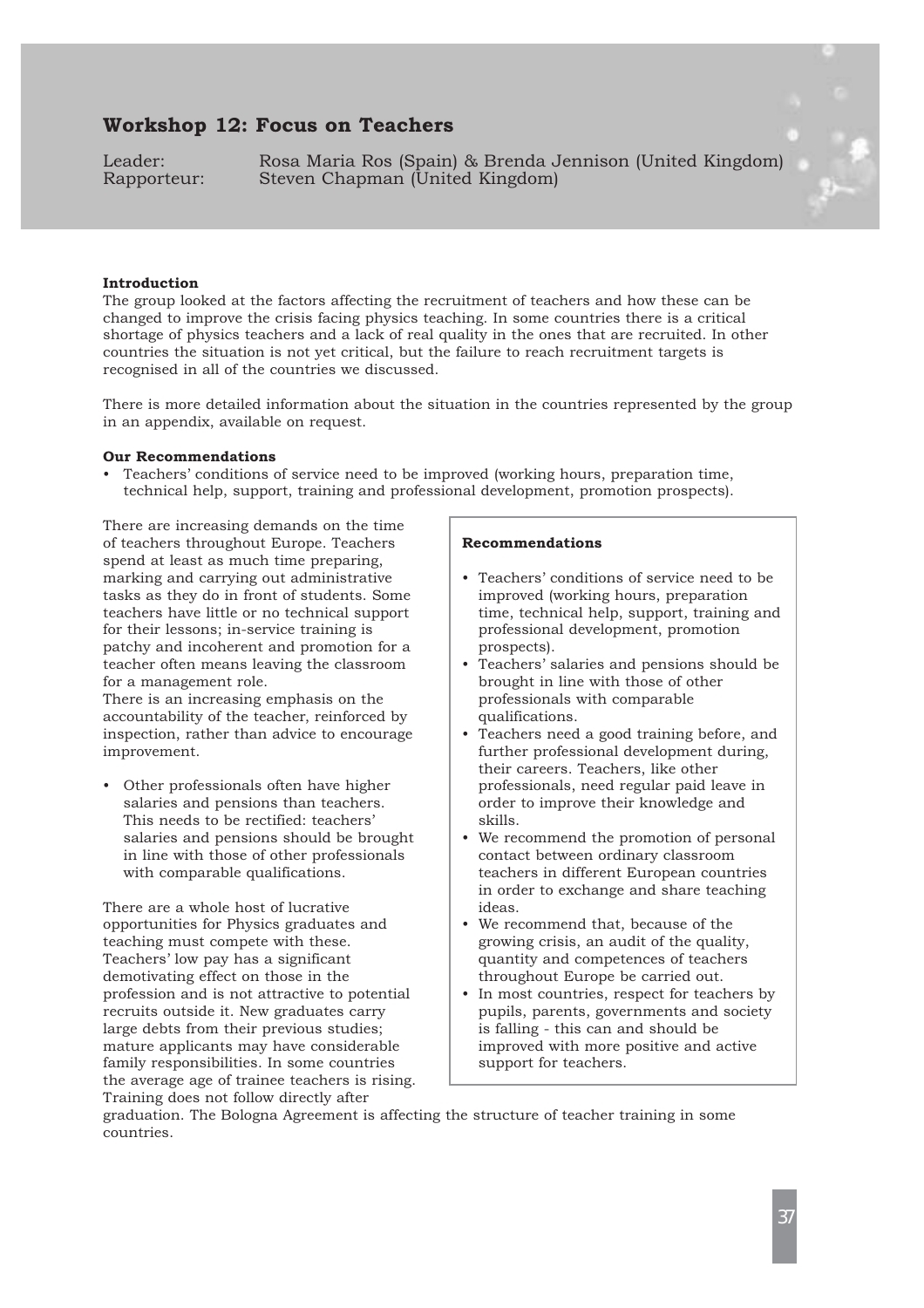• Teachers need good training before, and further professional development during, their careers. Teachers, like other professionals, need regular paid leave in order to improve their knowledge and skills.

A professional science teaching institute is needed in each country to develop and disseminate material for use in teaching. In addition, some form of integration on a European level is also needed to co-ordinate the work of different countries. This work should be produced in each of the languages of the EU and due notice taken of the teaching culture of each country. Research into pedagogy must also fall under the remits of these institutes so that research can receive a courteous translation for teachers to apply in schools.

• We recommend the promotion of personal contact between ordinary classroom teachers in different European countries in order to exchange and share teaching ideas.

Time is needed to develop the ideas which have been discussed at Physics on Stage. This conference should be the beginning of the process not the end. How will the national organisations take forward the work done here this week? It is extremely difficult for ordinary teachers to get away from their classes to interact in person with their colleagues from other countries: payment for supply teachers is a real problem. New technology is important in following face-to-face meetings, but should not be a substitute for them. No country has a monopoly on good ideas and there is much to be learnt from sharing, exchanging and disseminating good practice.

• We recommend that, because of the growing crisis, an audit of the quality, quantity and competences of teachers throughout Europe be carried out.

Governments should be able to produce all the data concerning education. An analysis of information including student and teacher populations, details of schools and other educational institutions, age profile of the teaching community and so on is essential. This information needs to be gathered as quickly as possible. Research into why we are not getting teachers entering the profession is also needed quickly before it is too late. There is some anecdotal evidence of low teacher recruitment, but it must be backed up with detailed quantitative data, such as: information about work-loads; what sort of subjects teachers teach besides physics; whether integrated, combined, separate, or co-ordinated science is taught. There should be a central collection of education research data and a means to disseminate the materials to teachers. Material should respect and account for structural, educational and cultural differences between the diverse regions of Europe.

• In most countries, respect for teachers by pupils, parents, governments and society is falling this can and should be improved with more positive and active support for teachers.

The status of teachers has fallen to a very low level in some countries. This has had a significant effect on recruitment. Potential teachers hear horror stories about violent incidents in classrooms, high work loads, poor working environments, as well as a lack of respect for teachers in general.



#### **Workshop Participants**

| Belgium        |
|----------------|
| Bulgaria       |
| Czech Republic |
| Germany        |
| Ireland        |
| Italy          |
| Netherlands    |
| Poland         |
| Spain          |
| United Kingdom |
|                |

Marc Beddegenoodts Snejana Pavlova Leos Dvorak, Josef Trna Werner Warland Paddy Healy Christina Palici di Suni Dick Hoekzema Adam Smolski Maria Jesus del Arco, Rosa M Ros Steven Chapman, Brenda Jennison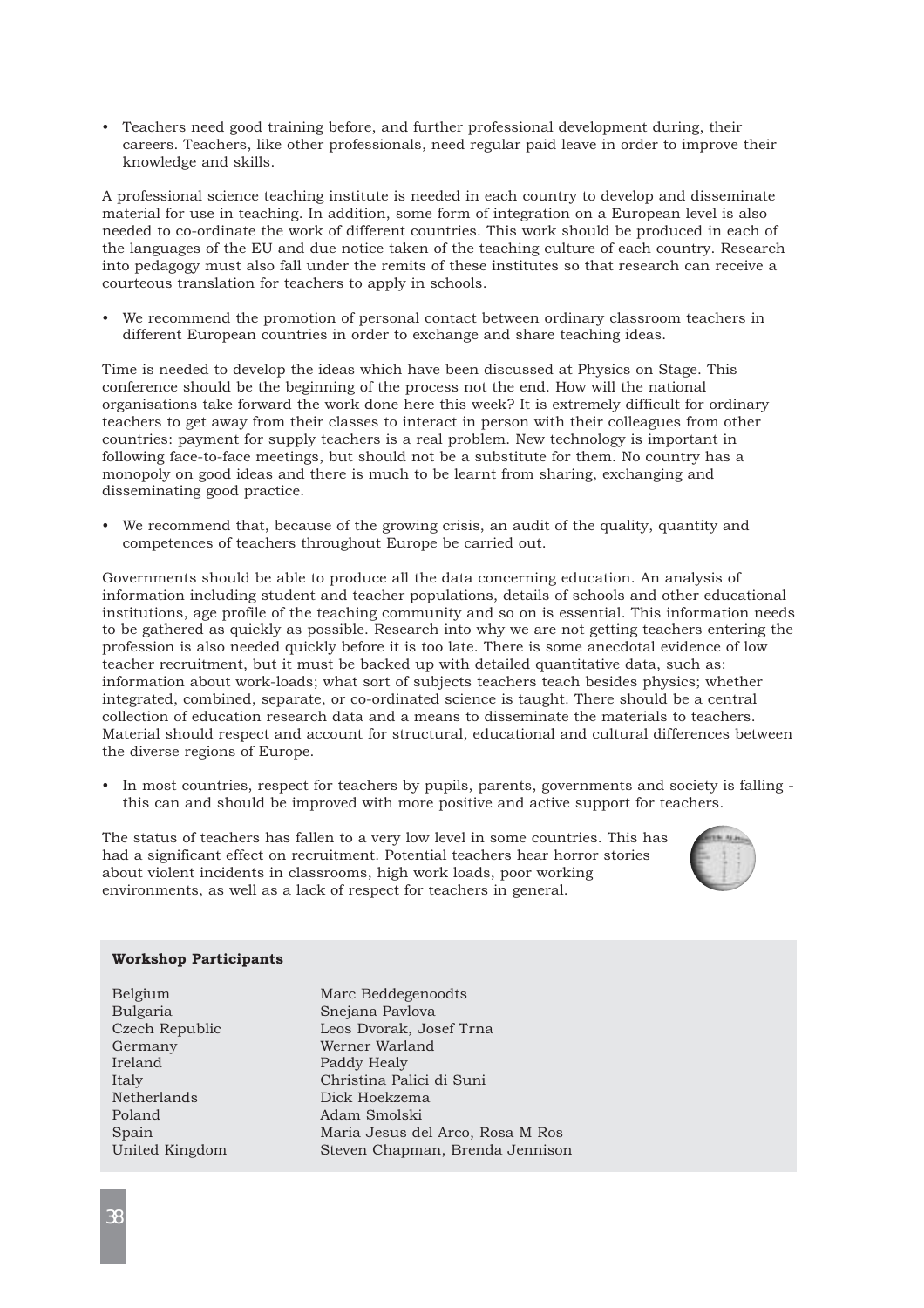# **Workshop 13: Curriculum Development**

Leader: Fernand Wagner (European Associatio for Astronomy Education) Rapporteur: Wolfgang Welz (Germany)



It seems meaningful to close the series of workshops with the issue of the curriculum, because the curriculum should give the answers to the questions and offer solutions to the problems which teaching and studying raise and which have been mentioned and discussed intensively during this exciting European meeting. However, curriculum development itself is suffering its own crisis

*"The term 'curriculum' encompasses the content, structure and process of teaching and learning, which the school provides in accordance with its educational objectives and values.*

*The curriculum in schools is concerned, not only with the subjects taught, but also with how and why they are taught and with the outcomes of this activity for the learner. The proper management of this curriculum should be such as to provide students with a range of understanding, knowledge, skills and attitudes best suited to their personal development, and to enable them to make a productive contribution to the society in which they live."*

This quotation of a "Brief description of the Irish Educational System" [Dublin, August 1999], mentioned by the chairman of the workshop as an opening statement shows clearly that 'curriculum' is a terribly broad concept. This fact implies that it is absolutely hopeless to give fair descriptions of the peculiarities of every single country, let alone give a detailed account of all points of similarity or difference.

The first two of three workshop sessions served the purpose to gain access to the variety of problems in teaching physics in the European countries and to get some idea of the state of curriculum developments. Brief descriptions of basic insights - prepared and presented by Silvia

Pugliese Jona (Italy), Wolfgang Welz (Germany) and Stuart Naylor (UK) – led from three different points of view into a deep, serious and profound discussion.

While on the one hand the problems seemed to be very similar in all countries, on the other hand different approaches can be found to solve them, even within one country (e.g. in Germany 16 curricula are practised in parallel). Furthermore, some countries are in the process of constructing new curricula (e.g. Belgium and Italy); in principle they have the need and the opportunity to reassess questions and matters of education more deeply than those who are only willing to evaluate and correct their existing traditional and highly integrated concepts.

#### **Recommendations**

- There is a need for curricula that clearly indicate: the content, the contexts, teaching methods, the degree of flexibility and the expected outcomes.
- The process of development of a curriculum should include the steps : innovation, participation, realisation, evaluation.
- A curriculum should enable continuous development and the government should enable the realisation of the curriculum.
- There is no need for a single European curriculum, but there is a necessity to discuss the variety of solutions.

With respect to the complexity of the situation, the workshop concentrated on a number of issues that seem to be central to physics teaching in all countries and may contribute to crossnational inspiration. To say it in a more strict sense: a common list of essential requirements on a national curriculum should be formulated in order to give the national delegates concise "European" support for their hard work, when they discuss within the political field their proposals of alleviating measures to the current state of widespread physics illiteracy among Europe's citizens.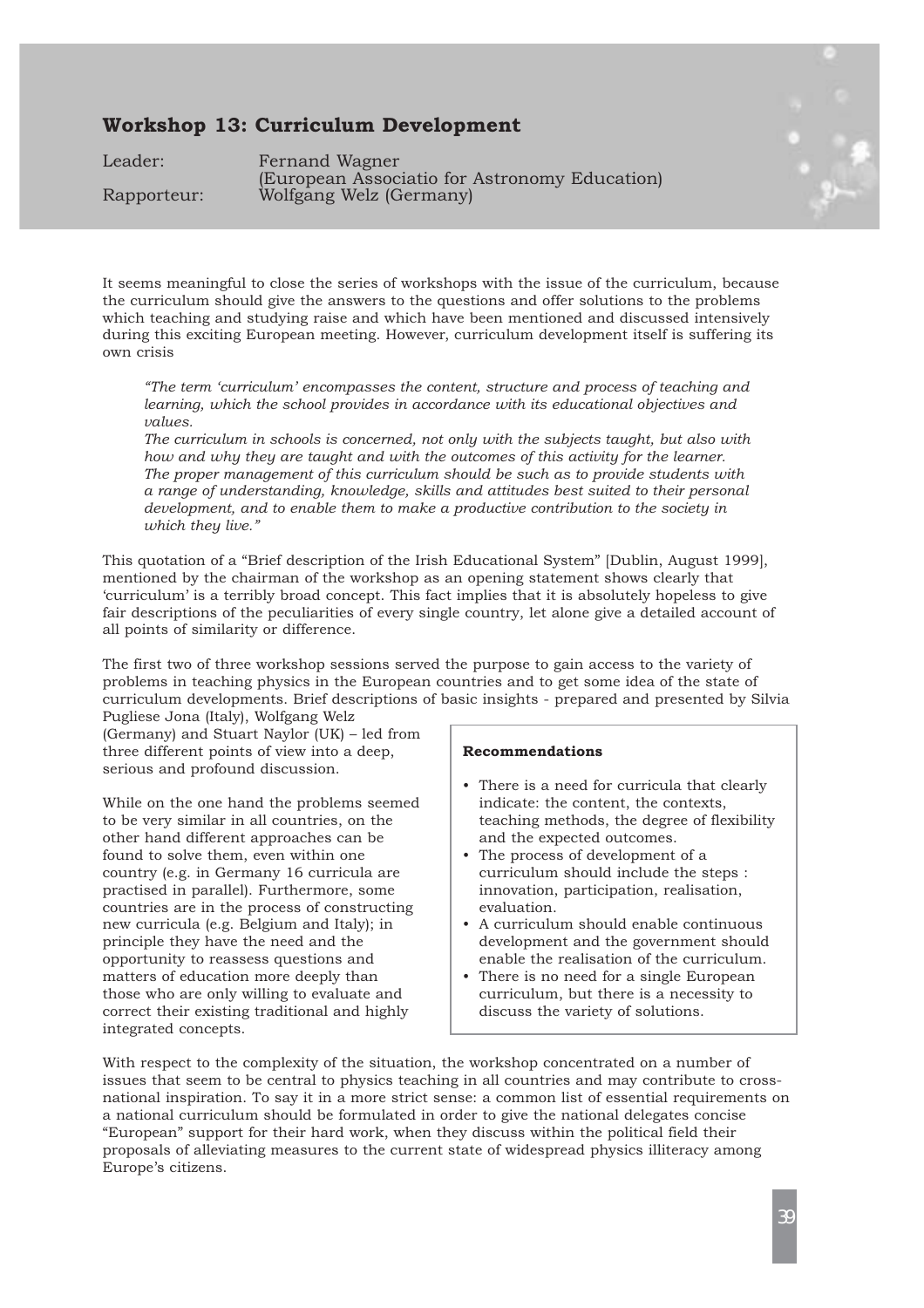The following questions structured the wide-ranging discussion within the workshop sessions. The account is given to outline the whole host of aspects:

- What is the purpose of the curriculum?
- Should the curriculum aim at science for all or for the specialists?
- How much autonomy should be allowed for the teacher, and how much for the student?
- Should the curriculum contain only the contents or should it describe the contexts?
- How should the curriculum deal with methods and outcomes?
- What is the connection between assessment (examination) and curriculum?
- How can continuity be guaranteed in the progress of education?
- How should a new curriculum be developed?
- How does innovation enter into curricula?
- How should the constraints be addressed?

The ideas, answers and proposals to these questions were summarised into six main theses for presentation in the conference closing session. The comments attached may illuminate the context of the discussions and the intention of the statements.

## **Thesis 1: A great variety of curricula exist (especially in the mind of teachers).**

As is the case with other issues, the philosophy as well as the practice differ very much from country to country. Three levels of curricula (intended, implemented and attained) are found within Europe.

Normally "curriculum" is interpreted as the "curriculum documentation" which describes the desired and expected experiences for teachers and students following that curriculum. We cannot define the curriculum actually experienced by every individual student.

We have to keep in mind that there exists in the mind of every teacher an individual curriculum which might be more effective than the official one. It leads us to a very important restraint to the success of evaluation or changing things when we remember a basic insight: any teaching system cannot rise above the average level of its teachers.

#### **Thesis 2: All curricula seem to have to deal with similar problems.**

Firstly, for example, principal aspects of the results of the TIMS-Studies show that: many pupils are able to execute technical algorithms well but they can hardly use technical algorithms in other contexts; they are seldom able to translate everyday life questions into technical questions; and they are not able to solve more complex questions independently. Too many of them forget fast and give up relatively fast. Preconceptions and misconceptions are almost unchanged by science lessons!

Physics is classified by the majority of pupils as an extremely important subject. Despite this opinion, the predominant number of pupils do not think themselves to be competent enough to learn the contents of this subject. This effect is stronger with girls than with boys.

Secondly, the current state of widespread physics illiteracy among European citizens must be mentioned again. Thirdly, lack of money is felt to be one of the main constraints.

## **Thesis 3: There is a need for curricula that indicate clearly the :**

- ' content
- ' contexts
- teaching methods
- degree of flexibility
- expected outcomes.



The general requirement of a national curriculum to set a framework for the actions that must be taken within the school system in order to ensure an adequate education for young people seems not to be questionable. Contents have to be described. A question of increasing interest is how to put contents into contexts that the students will respond to, in order to overcome the gap between physics and everyday life. A balance should be found between "general issue" contexts (traffic, communication, etc..) and "applications" contexts (lasers, microelectronics, etc.) with respect to the age of the pupils and the different kinds of schools.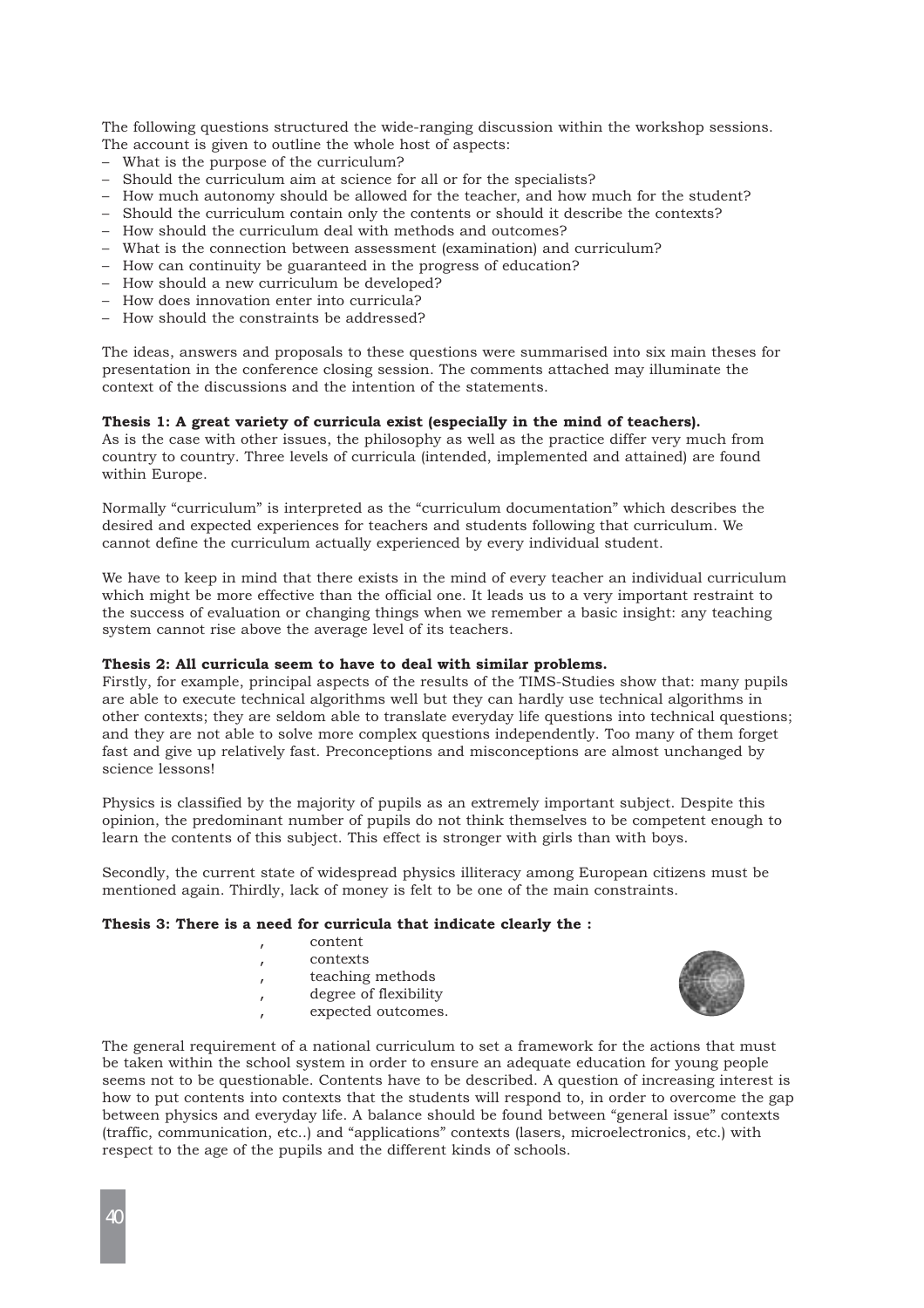There is a need to describe methods of teaching and learning. The success of teaching strongly depends on the repertoire of methods handled by the teacher. And the success of the learner depends on the way they are engaged in activities. Practical work is so close to the heart of physics teaching that it should deserve – and get – its own section.

The curriculum must describe, but not prescribe in a strong way. If the teacher is subjected to firm discipline within contents, contexts and methods this will prevent the inclusion of new applications and others which may be of more relevance to the students as time progresses, i.e. there must be room for acceptance of the curriculum by the teacher and room for innovation.

The intended outcomes must also be clearly described. Teachers and students should know the desired or intended outcomes in understanding the world and be properly prepared for the appropriate assessment.

## **Thesis 4: The process of development of a curriculum should include the steps :**

' innovation , participation , realisation evaluation.

The key point for success is participation. Teachers must be involved in the development and be consulted to feel that they have ownership of the curriculum and its development. If the curriculum is imposed from the top (i.e. by the government) it is less likely to be implemented with any enthusiasm by the teachers. Also, without teacher input, the curriculum changes might not appreciate the constraints under which teachers have to work.

## **Thesis 5: A curriculum should enable continuous development and the government should enable the realisation of the curriculum.**

To allow for innovation, there needs to be a debate amongst the physics teaching profession about what and how physics should be taught. This debate should include experiences within the European countries. Through this debate, new ideas and examples of best practise will spread and become incorporated in the curriculum by those in charge of its development.

Once the curriculum has been agreed upon, all constraints must be addressed to ensure its full implementation.

Lack of money is thought to be the main constraint. It results in problems regarding:

- good pay and conditions to attract the best people into teaching,
- good laboratory accommodation and
- good teacher-training in methods (pedagogy), new apparatus or information technology as well as in modern physics.

Pilot projects should be set up and research should also be done to identify the benefits that are possible when the constraints are overcome. Nevertheless the government has to ensure an effective and successful implementation of the curriculum.

## **Thesis 6: There is no need for a single European curriculum, but there is a necessity to discuss the variety of solutions.**

This is the main message of the workshop to all of those who feel responsible for this great and exciting European conference. Physics is a rapidly developing method of understanding our world and there is a necessity to provide a continuous supra-national exchange of ideas and proposals of local or national solutions for the crisis of physics education. This conference can only be the starting point of an ongoing debate on the future development of physics education in Europe.

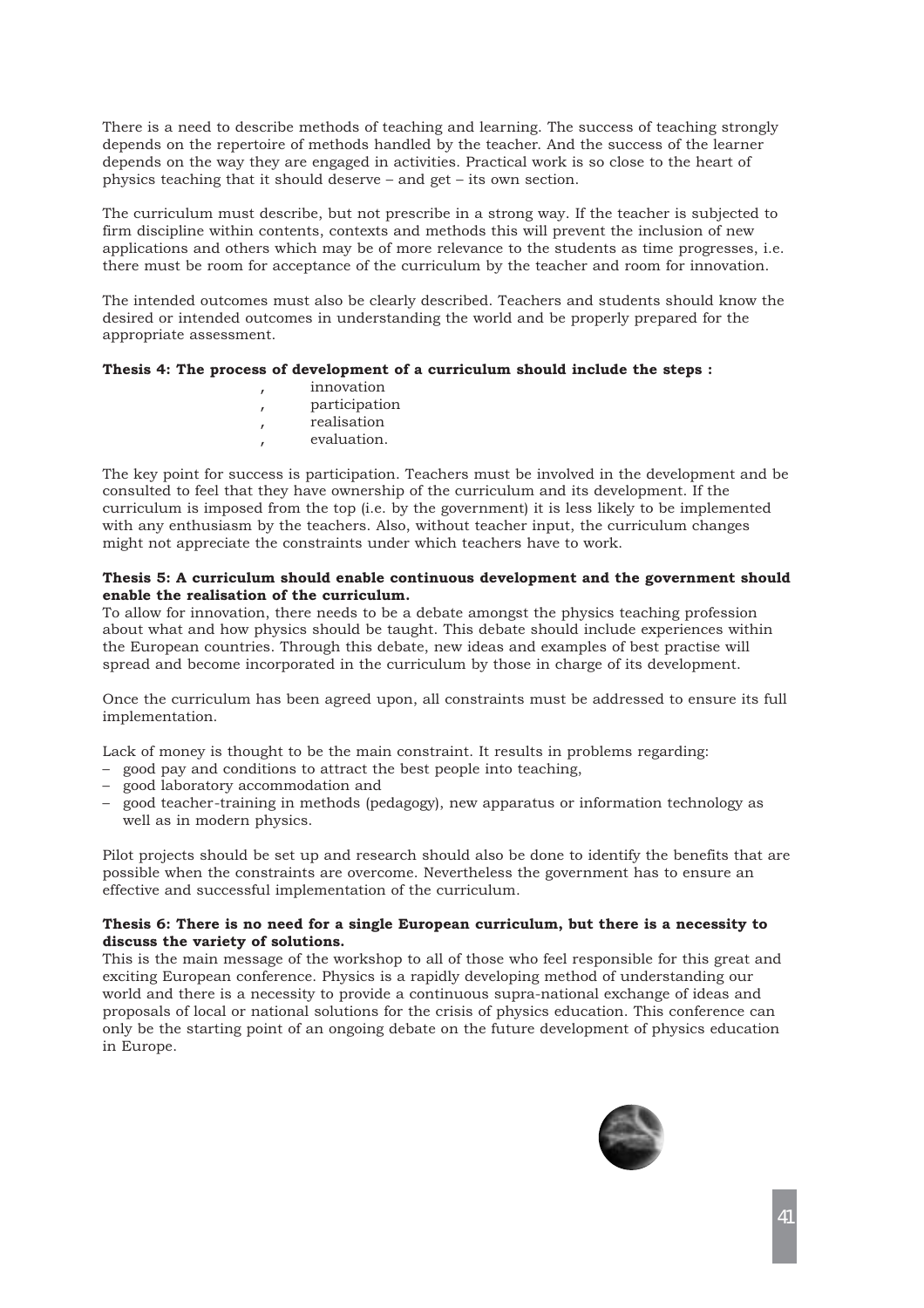## **Workshop Participants**

| Belgium        | Arlette Dambrenez                                                 |
|----------------|-------------------------------------------------------------------|
| Bulgaria       | J Raykova-Bozova                                                  |
| Germany        | Berthold Freytag, Michael Kobel, Gerd Riedl, Gerhard Sauer,       |
|                | Wolfgang Welz                                                     |
| Italy          | Silvia Pugliese Jona                                              |
| Luxembourg     | Fernand Wagner                                                    |
| Netherlands    | Paul Verhagen                                                     |
| United Kingdom | Stuart Farmer, Stuart Naylor, Elisabeth Swinbank, Mary Whitehouse |







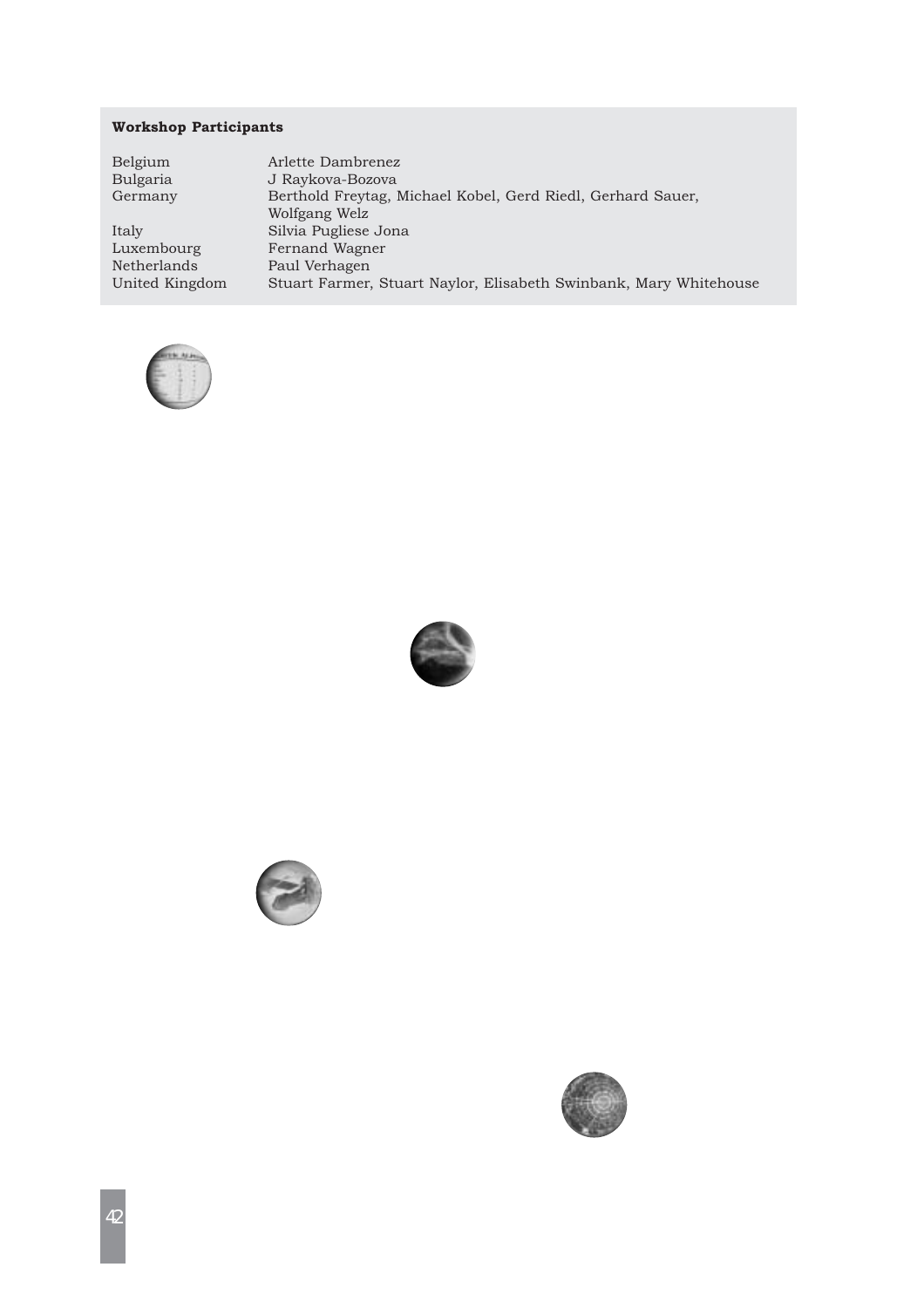# **List of recommendations from the workshops**

## **Workshop No. 1 - Mapping the Crisis**

- Introduce a reward system for teacher training schemes, supported by industry and the scientific community, which highlights teaching skills
- Organise a lobby to boost the image of physics and which would ensure that lack of money is not adversely affecting schools.
- Introduce physics into the mainstream (e.g. television, role models) to increase awareness of the connection between physics and daily life.
- Increase political awareness of the problems raised at Physics on Stage.
- Make physics lessons more fun and less mathematical for the majority of students
- Increase awareness that people trained in physics are very employable, in many areas of society.

## **Workshop No. 2 – Physics in Primary Education**

- All children in the European Union should have access to science experiences from the earliest age, that is, at home and from kindergarten to the age of 12 and onwards.
- All teachers of young children should have access to professional development in science education.
- The EC should set up a 'Virtual Resource Centre' based around an internet site.
- A European Association for Young Scientists should be created to provide opportunities for children to engage in informal science activities at home and in school.
- All European Research Centres should have an Education Division.

#### **Workshop No. 3A – Physics in Secondary Education**



- Learning should be based on everyday life in contexts highlighting physics, past, present and future.
- Students' learning should incorporate experimental, theoretical, mathematical and Information and Communication Technology (ICT) skills.
- A range of teaching methods must be used to enable students to become independent learners.
- To provide appropriate learning environments, teachers' skills need regular up-dating.
- Government criteria for physics teaching should provide enough flexibility in course design to allow context-based teaching.
- Adequate equipment, sufficient teacher training and the promotion of physics must be financed.

## **Workshop No. 3B – Physics in Secondary Education**

- It should be recognised that physics is absolutely necessary to everybody, because it is a part of today's culture.
- Physics teaching must develop a way of thinking for the majority of the students, who will never become scientists.
- Physics teaching should provide meaningful explanations to students all over the world, so it must be linked to reality.
- Physics teaching should be tuned to different school levels and different interest groups.

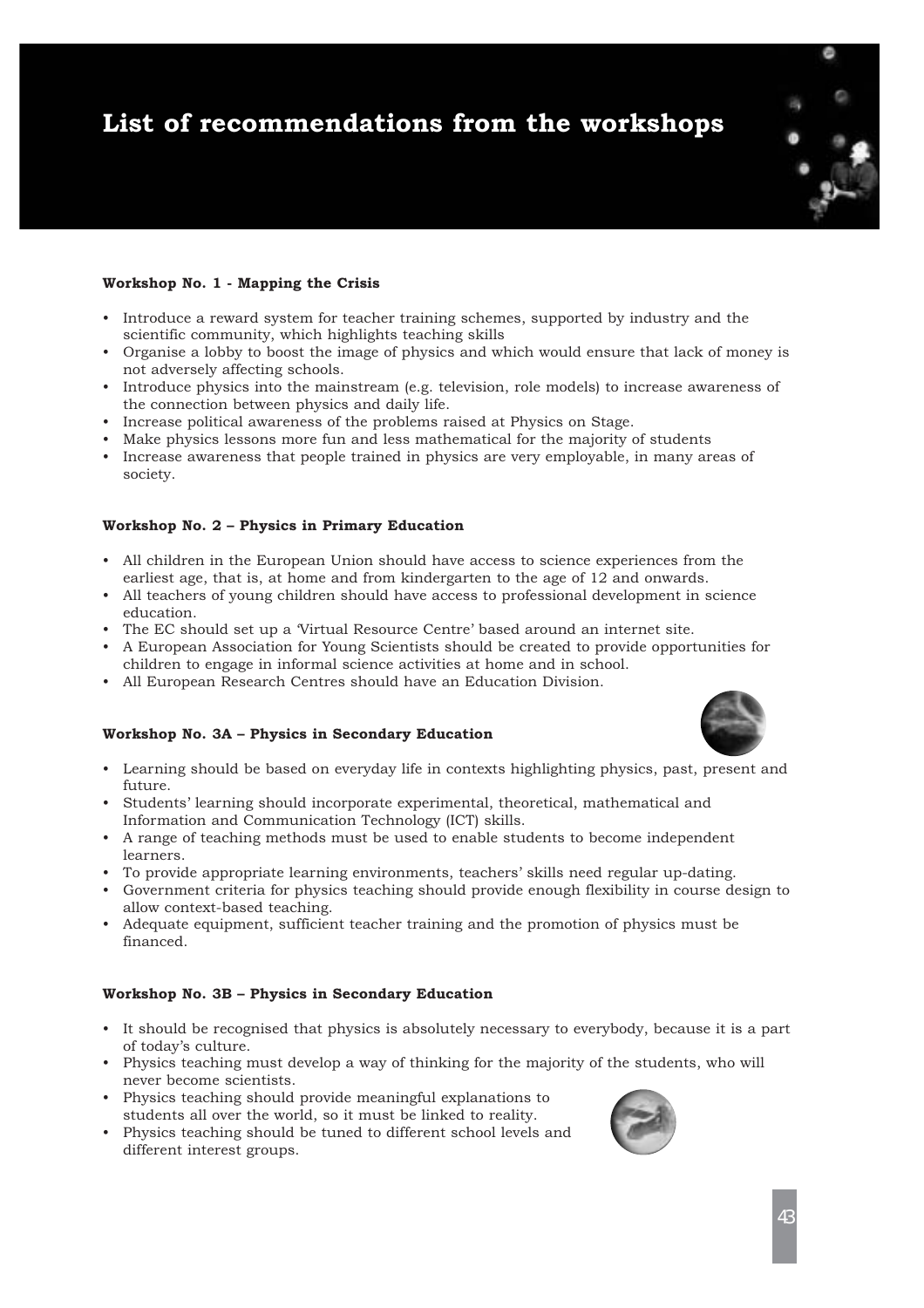- As physics is an experimental science, teaching requires adequate human and material resources, reasonable class sizes and adapted schedules to develop different aspects of scientific methods.
- Teachers of physics require skills in physics, didactics, pedagogy and an open minded attitude. Thus, teacher training in accordance with those objectives is essential.

## **Workshop No. 4 – Physics and Public Understanding**

- Universities, research centres, science industries and physical science organisations should:
- Collaborate to provide courses in science communication for journalists, policy makers, scientists, science students, etc.
- Bring physics to the people through the establishment of community-based science centres and outreach programmes.
- Sell physics to the media by making it accessible and relevant to the public and through linking physics to other disciplines.
- Look for effective ways to respond to people's needs and interests.
- Value and expect the communication of scientific research.

And finally:

• All the participants of this workshop realise the importance of teaching science in general, and physics in particular, to everybody, and therefore each of us will try to do at least one thing to communicate physics to public and will report on it at the second "Physics on Stage" festival.

## **Workshop No.5 – The Role of History & Philosophy in Physics Education**

- History and philosophy of science should be part of the training of physics teachers.
- Information about successful and unsuccessful uses of the history of science in teaching should be collected and made widely available.
- Historical and physical societies should be encouraged to collaborate.
- Through the history and philosophy of science, a more realistic image of science should be given. Tools should be developed to address social issues involving science.
- The history and philosophy of science should be used to clarify the relationship between the scientific world view and those from other fields of knowledge.

## **Workshop No. 6 – Consideration of the Major Issues of Today**

- It should be recognised that physics has immediate relevance in understanding and solving problems of sustainable development and growth.
- A curriculum should address the above issues and the immediate impact of physics on everyday life, based on a complex, interdisciplinary approach.
- The pace of research and the increasing availability of information calls for relevant and ongoing teacher training.
- International cooperation should form an integral part of the development of curricula at local and national levels.
- Students and teachers should be given reliable information from a variety of sources, which is up-to-date and free from propaganda.
- Curricula should enable students to take reasoned decisions, weighing up evidence and risk in a social and economic context.

## **Workshop No. 7 – Women and Physics**

- Gender awareness should be included in the education of teachers. Physics lessons should include physics that girls will like.
- Gender awareness is needed at higher levels in academia.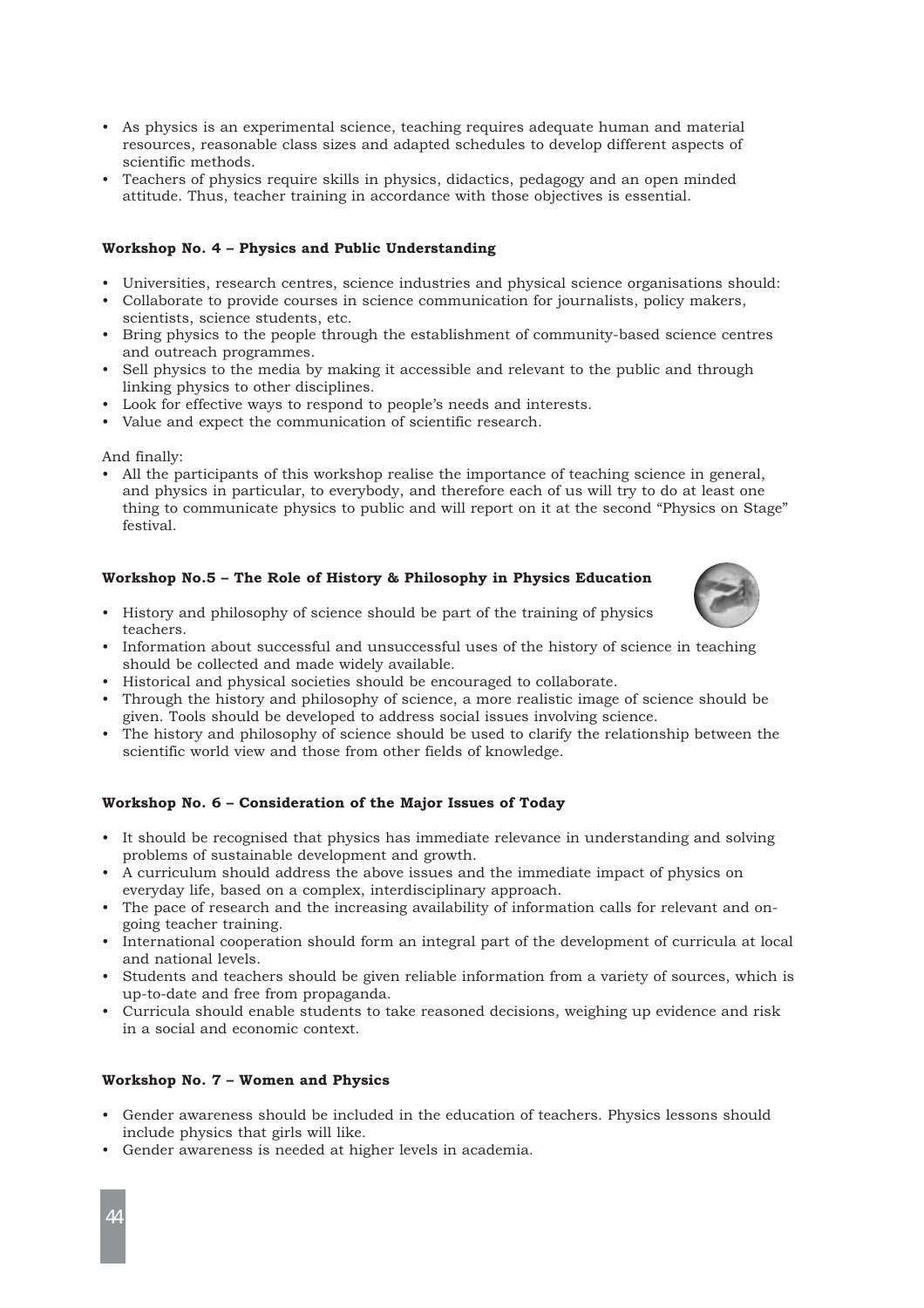• Women with small children should be supported by academic institutions through the provision of childcare, job-sharing, part-time jobs, etc.

## And some more radical suggestions:

- Let girls start school one year earlier than boys.
- If measures to attract girls to physics fail, then teach them separately from boys.

## **Workshop No. 8 – Physics and Toys**

- Make teachers aware that toys have a high motivating function: they provoke questions and lead naturally to investigations.
- Encourage teachers to join children in playing with toys and make learning fun.
- Toys and scientific understanding should be part of primary teachers' training.
- Increase awareness that toys help in crossing language-barriers.

## **Workshop No. 9 – The Place of the Internet in Physics Education**

- Join the European School Net: it federates other nets.
- Guarantee financing and future website existence .
- Do quality research, by and with teachers at schools, on the learning process in internetbased teaching.
- Research, develop and evaluate different methods of using internet resources.
- Bring internet-based teaching into professional development programmes in each country.

## **Workshop No. 10 – New Tools in the Classroom**

- Funding agencies must recognize the financial implications of introducing and maintaining information and communication technology (ICT) in schools.
- Training must be financially supported so that teachers are aware of the pedagogical implications of using ICT in physics education.
- There is a need for the development of a central database to enable the exchange of information on the use of ICT in physics education.
- Physics teaching should reflect society in using ICT, where appropriate, to add value to and extend the learning experience.
- Partnerships should be developed between schools, higher education and industry to enable pupils to access and experience the use of new technologies.
- Producers of new technologies for education should be encouraged to see compatibility in new and updated features as a development priority.

## **Workshop No. 11 – ESO, CERN, ESA, and EU**

- Education is a key priority for Europe and European science organisations and the EC must be involved in its development.
- Education and outreach should be integrated with research projects using a 1% share of their budget.
- The EC, the European physics organisations (POs) and endorsed teacher networks and national organisations should promote both short and long term activities.
- POs should have teachers-in-residence to allow in-service training and outreach activities, supported by EC programmes.
- POs should communicate state-of-the-art science in the EU languages and should celebrate European achievement.
- Extracts from PO databases should be tailored for educational use.





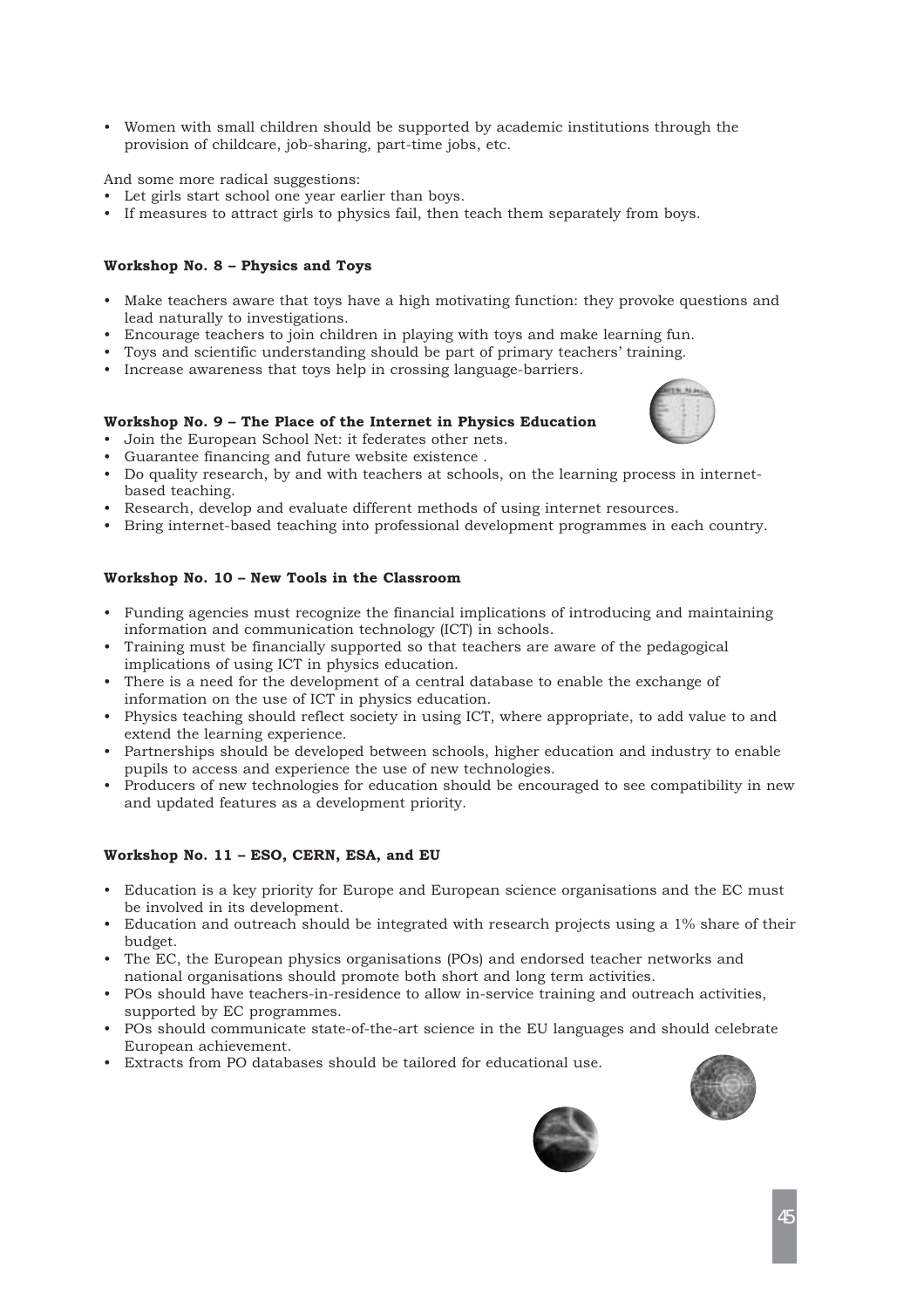## **Workshop No. 12 – Focus on Teachers**

- Teachers' conditions of service need to be improved (working hours, preparation time, technical help, support, training and professional development, promotion prospects).
- Teachers' salaries and pensions should be brought in line with those of other professionals with comparable qualifications.
- Teachers need a good training before, and further professional development during, their careers. Teachers, like other professionals, need regular paid leave in order to improve their knowledge and skills.
- We recommend the promotion of personal contact between ordinary classroom teachers in different European countries in order to exchange and share teaching ideas.
- We recommend that, because of the growing crisis, an audit of the quality, quantity and competences of teachers throughout Europe be carried out.
- In most countries, respect for teachers by pupils, parents, governments and society is falling this can and should be improved with more positive and active support for teachers.

#### **Workshop No. 13 – Curriculum Developments**

- There is a need for curricula that clearly indicate: the content, the contexts, teaching methods, the degree of flexibility and the expected outcomes.
- The process of development of a curriculum should include the steps : innovation, participation, realisation, evaluation.
- A curriculum should enable continuous development and the government should enable the realisation of the curriculum.
- There is no need for a single European curriculum, but there is a necessity to discuss the variety of solutions.



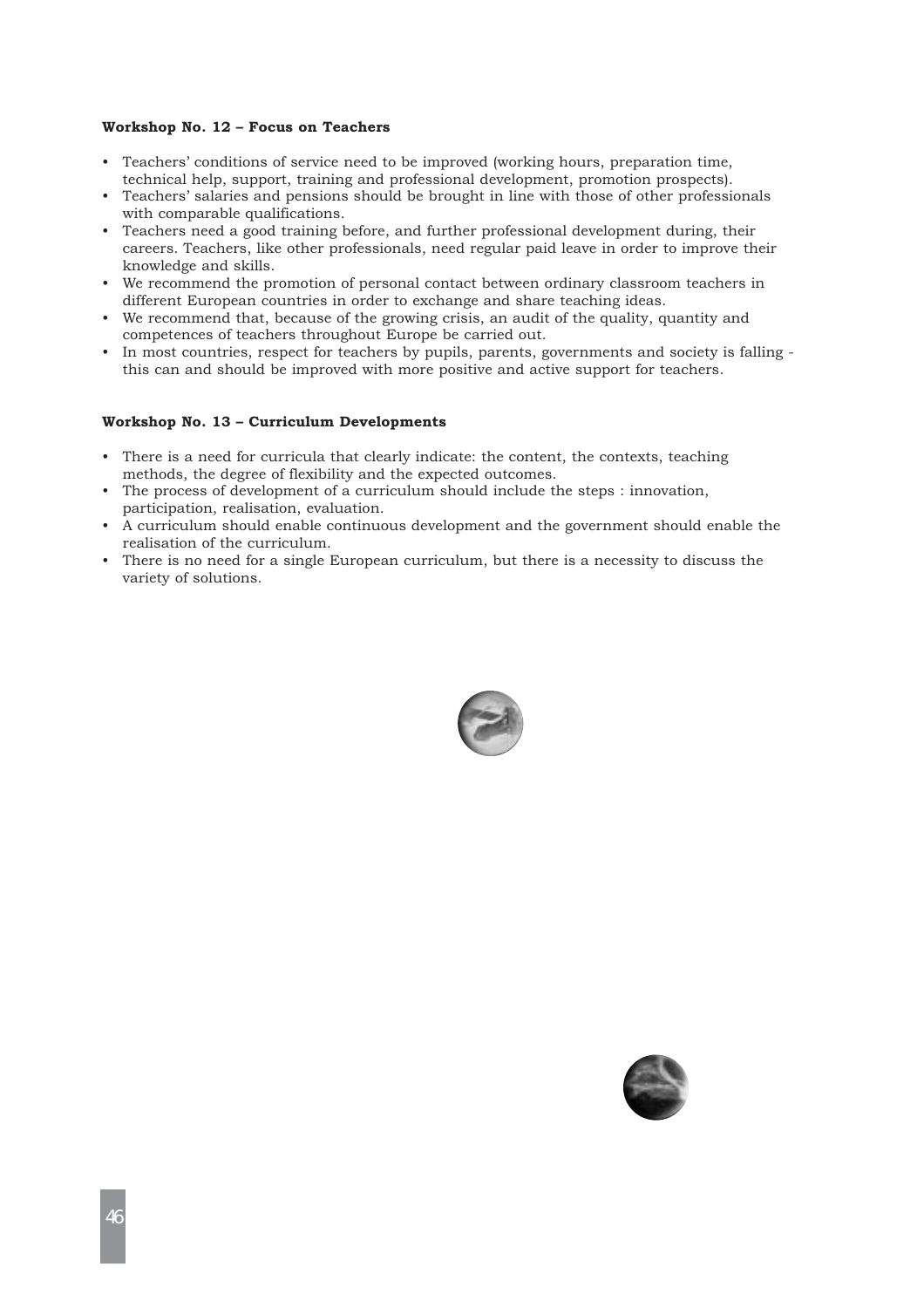# **Concluding remarks to "Physics On Stage",**

Richard West (ESO)

on behalf of the International Steering Committee (ISC)

Advances in the basic sciences foster progress in technology and vice-versa. Since some time, we find ourselves in a world that would no longer function properly, indeed could no longer guarantee us the quality of life to which we are used to, without the continuous application of that technology. But while our dependence on advanced technology has grown, most people's ability to comprehend it has not followed step. Public scientific literacy in Europe is not keeping up and there is a real risk of associated, deep problems. To mention a few: the inability of the individual to make well-founded decisions that demand a minimum of technical insight, the progressive dependence on foreign products, exacerbated by a future lack of local specialists to innovate, perhaps even to maintain existing technology.

The "Physics On Stage" final event at CERN in November 2000 provided a most important opportunity to discuss this alarming state of affairs and the international participants did not fail to formulate a loud and clear message. As is clear from the preceding reports, the perceptions of some of the most pressing issues were sharpened and specific priorities were identified. The resulting overview of the current situation and the spelling-out of common goals in terms of improving physics literacy in Europe will contribute to the definition of the future strategies. The well-founded recommendations from this distinguished audience that are expounded in the present document will surely be heard by the policy-setting national and international authorities.

This event represented the high point of the European Union's Science and Technology Week 2000. There is little doubt that it lived up to the expectations by the participants, if not surpassed them. It was a most unusual meeting in several respects:

- It brought together a large spectrum of highly qualified people, not just the recognised experts, but also many from the grass-root level;
- The participation was most representative, in terms of geographical coverage and educational background, and with particular emphasis on physics teachers. The conclusions, as recorded in the present document, are therefore uniquely representative in the same terms and hereby gain much weight;
- The participants came well prepared through the national selection process, but in view of the experimental character of the meeting, not quite aware of what they should expect. Moreover, the meeting attempted to cover a broad spectrum of issues in relatively short time. For this reason, much of the joint response is the outcome of spontaneous and greatly stimulating discussions, and the formulated recommendations of high quality and impact;
- Based on information from the many nationalities represented at the meeting, some of the worrying premises for the meeting were fully and quantitatively confirmed. There is indeed a widespread and general lack of physics literacy of the European public; a dramatic demographic situation among secondary physics teachers is rapidly developing - many will soon reach the age of retirement and the current recruitment rate of young teachers is alarmingly low.

But what is it then that makes physics less attractive? Why this widespread public attitude of blissful ignorance? Why do gifted, young people hesitate to enter into the world of physics? Those are some of the key questions for which the meeting attempted to formulate answers.

The focus was on the sector of school education, in particular on the secondary level. Thus, many of the participants were active physics teachers with much practical experience and knowledge of the particular strengths and weaknesses of physics education at this level in their respective countries. The emphasis on this sector was established by the International Steering Committee from the outset, in consideration of specific factors: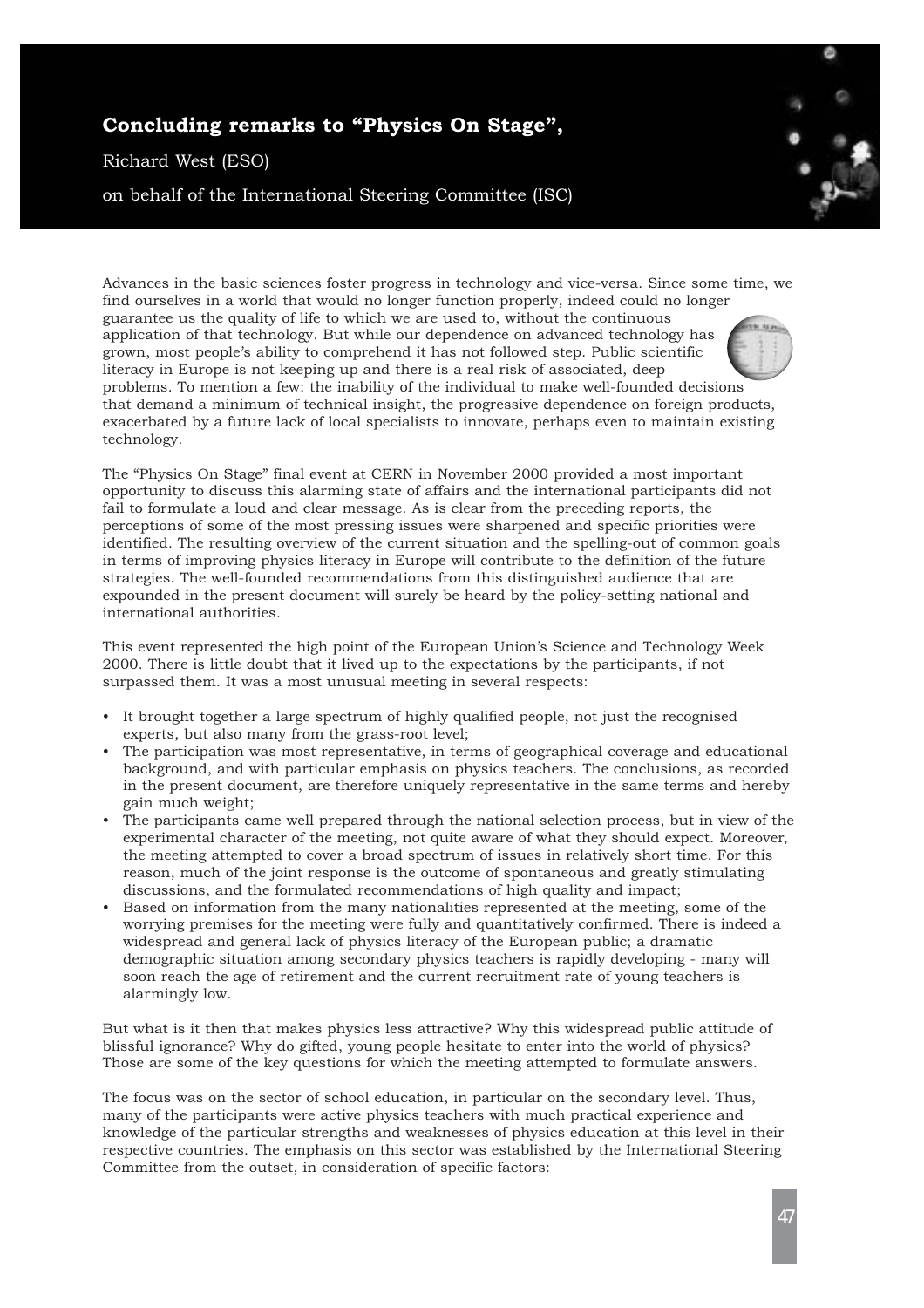- The teachers are central to the education of young people and are highly influential in the resulting perceptions about physics by the citizens. This is particularly true for those who receive no higher education and have no or only loose professional links to this and related sciences;
- Only well qualified, highly motivated teachers can properly convey the subject to their pupils and achieve a lasting impact on the general attitude of their audience. On the contrary, teachers who are not well informed or lack inspiration can easily destroy any prior affinity to the subject;
- Unless teachers receive in-term training, they quickly lose contact with the real state of the subject, especially in those scientific and technological fields that move rapidly forward.

The meeting came up with a broad bouquet of weighty recommendations, some of which are of particular significance:

- YES, advanced and highly stimulating pedagogical methods and means for the teaching of physics at primary and secondary school levels do exist. However, the related knowledge and practical experience with their use is often vested in a small number of progressive teachers in a certain geographical area. Thus the opportunity to exchange such information at this meeting was extremely welcome to the participants. This greatly contributed, already during this event, to the dissemination of useful educational information all over Europe;
- NO, with some exceptions, the societal status of physics teachers does not match their societal importance. It is deeply disturbing to find how little some countries are willing to invest in the proper education of their young citizens. Consequently, it is becoming increasingly difficult to attract gifted young people to this profession, or to keep established educators motivated and effective. Unless urgent attention is paid to this fundamental problem by all related bodies, in particular the national governments and other decision makers, a true educational crisis will occur within the next decade;
- YES, Physics-On-Stage (2000) has proven the validity of its general concept, to show that physics can be effectively taught in new ways. A continuation, and preferably an institutionalisation of this programme is therefore highly desirable, in order to reach and activate a much broader sector of the educational community in Europe.

The special position and responsibility of the European Intergovernmental Research Organisations like CERN, ESA and ESO in this respect is evident. At the same time, the present problem is a very general one that cannot be tackled by the scientists and the educators alone – it demands the active collaboration and support of national governments and the European Union. In fact, a project like Physics On Stage that aims at alleviating the current lack of scientific literacy in Europe - be it by furthering the teachers conditions and providing them with access to the proper educational means and modern pedagogical methods, or be it in general public education - can only be successful if it is based on a long-term concerted effort and, it goes without saying, is also endowed with sufficient resources.